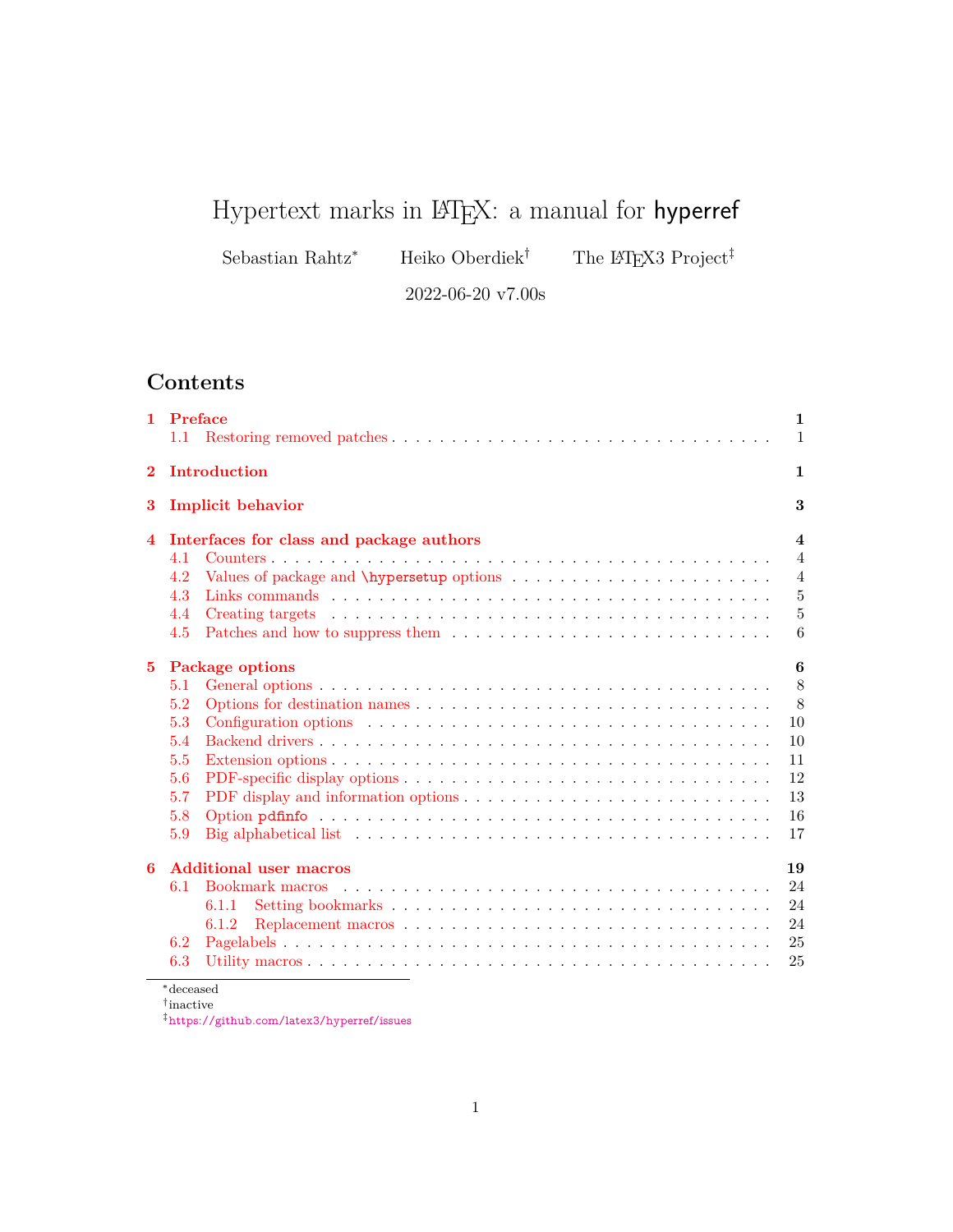| 7 |     | <b>New Features</b><br>26                      |
|---|-----|------------------------------------------------|
|   | 7.1 | 26                                             |
|   | 7.2 | 26                                             |
|   | 7.3 | 26                                             |
|   | 7.4 | 26                                             |
|   | 7.5 | 27                                             |
|   | 7.6 | 27                                             |
|   | 7.7 | 27                                             |
|   | 7.8 | 27                                             |
|   | 7.9 | 28                                             |
|   |     | 28                                             |
|   |     | 29                                             |
|   |     | 7.12 Experimental option 'ocgcolorlinks'<br>29 |
|   |     | 30                                             |
|   |     | 30                                             |
|   |     | 31                                             |
|   |     | 31                                             |
|   |     | 33                                             |
|   |     | 33                                             |
|   |     | 33                                             |
|   |     | 33                                             |
|   |     | 34                                             |
|   |     | 34                                             |
|   |     | 34                                             |
|   |     | 34                                             |
|   |     | 35                                             |
|   |     | 35                                             |
|   |     | 35                                             |
|   |     | 37                                             |
|   |     | 37                                             |
|   |     |                                                |
| 8 |     | Acrobat-specific behavior<br>37                |
|   |     |                                                |
| 9 |     | PDF and HTML forms<br>38                       |
|   | 9.1 | 40                                             |
|   | 9.2 | 40                                             |
|   |     | 10 Defining a new driver<br>41                 |
|   |     |                                                |
|   |     | 11 Special support for other packages<br>42    |
|   |     | 42                                             |
|   |     | 42                                             |
|   |     | 42                                             |
|   |     | 42                                             |
|   |     | 43                                             |
|   |     | 43                                             |
|   |     | 43                                             |
|   |     | 43                                             |
|   |     | 43                                             |
|   |     | 43                                             |
|   |     | 44                                             |
|   |     | 44                                             |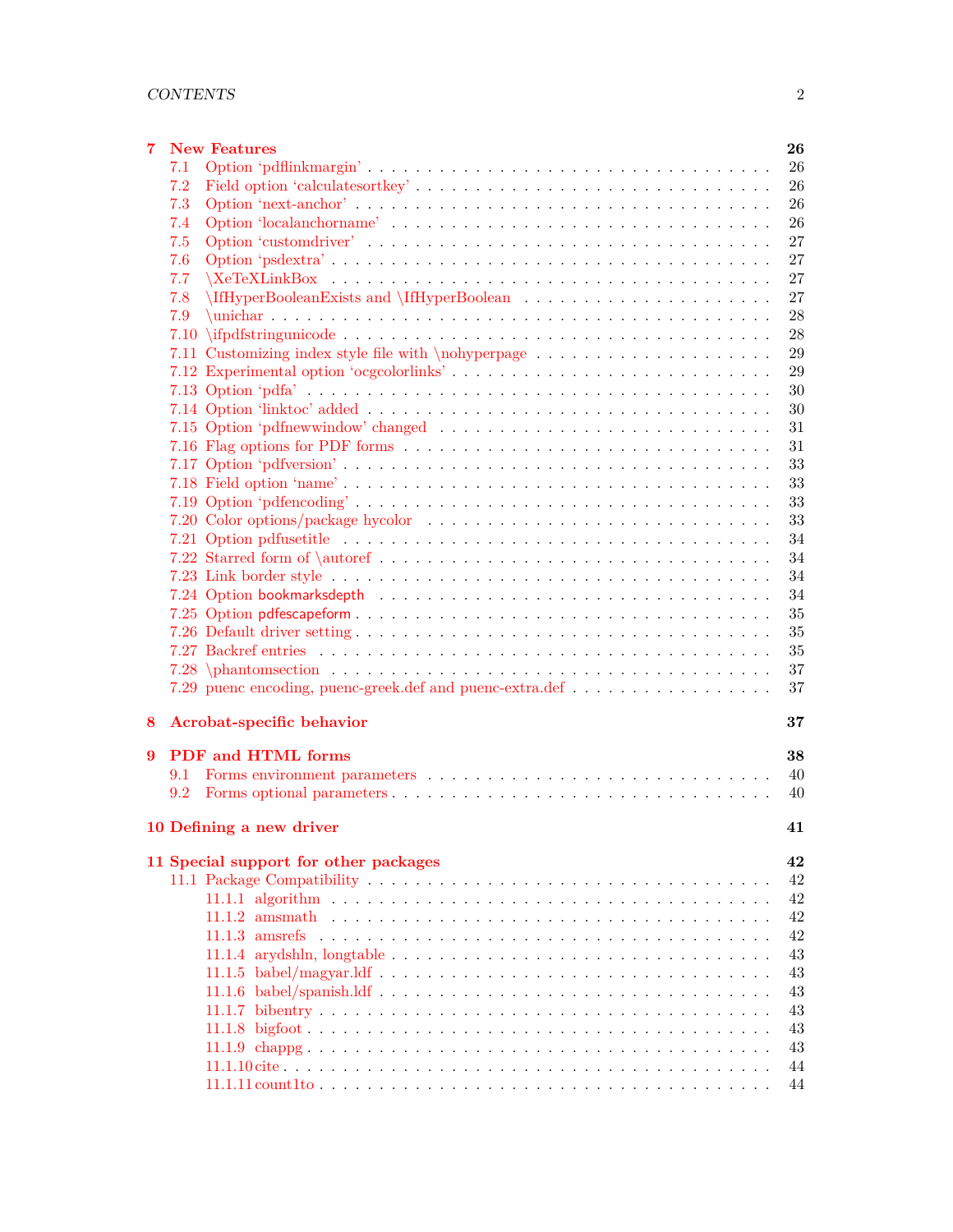|                       |                                                                              | 44       |
|-----------------------|------------------------------------------------------------------------------|----------|
|                       |                                                                              | 44       |
|                       |                                                                              | 44       |
|                       |                                                                              | 45       |
|                       |                                                                              | 45       |
|                       |                                                                              | 45       |
|                       |                                                                              | 45       |
|                       |                                                                              | 45       |
|                       |                                                                              | 46       |
|                       |                                                                              | 46       |
|                       |                                                                              | 46       |
|                       |                                                                              | 46       |
|                       |                                                                              | 46       |
|                       |                                                                              | 46       |
|                       |                                                                              | 46       |
|                       |                                                                              | 46       |
|                       |                                                                              | 46       |
|                       |                                                                              | 46       |
|                       |                                                                              | 47       |
|                       |                                                                              | 47       |
|                       |                                                                              | 47       |
|                       |                                                                              | 47       |
|                       |                                                                              | 47       |
|                       |                                                                              | 47       |
|                       |                                                                              | 48       |
|                       |                                                                              | 48       |
|                       |                                                                              | 48       |
|                       |                                                                              | 48       |
|                       |                                                                              | 48       |
|                       |                                                                              | 49       |
|                       |                                                                              | 49       |
|                       |                                                                              |          |
| <b>12 Limitations</b> |                                                                              | 50       |
|                       |                                                                              | 50       |
|                       |                                                                              | 50       |
|                       |                                                                              | 50       |
|                       |                                                                              |          |
| 13 Hints              |                                                                              | 50       |
|                       |                                                                              | 50       |
|                       |                                                                              | 51       |
|                       | 13.3 Warning "bookmark level for unknown <foobar> defaults to 0"</foobar>    | 52       |
|                       |                                                                              | 52       |
|                       | 13.5 Additional unicode characters in bookmarks and pdf information entries: | 52       |
|                       |                                                                              | 53<br>54 |
|                       |                                                                              |          |
|                       | 14 History and acknowledgments                                               | 54       |
|                       | <b>15 GNU Free Documentation License</b>                                     | 55       |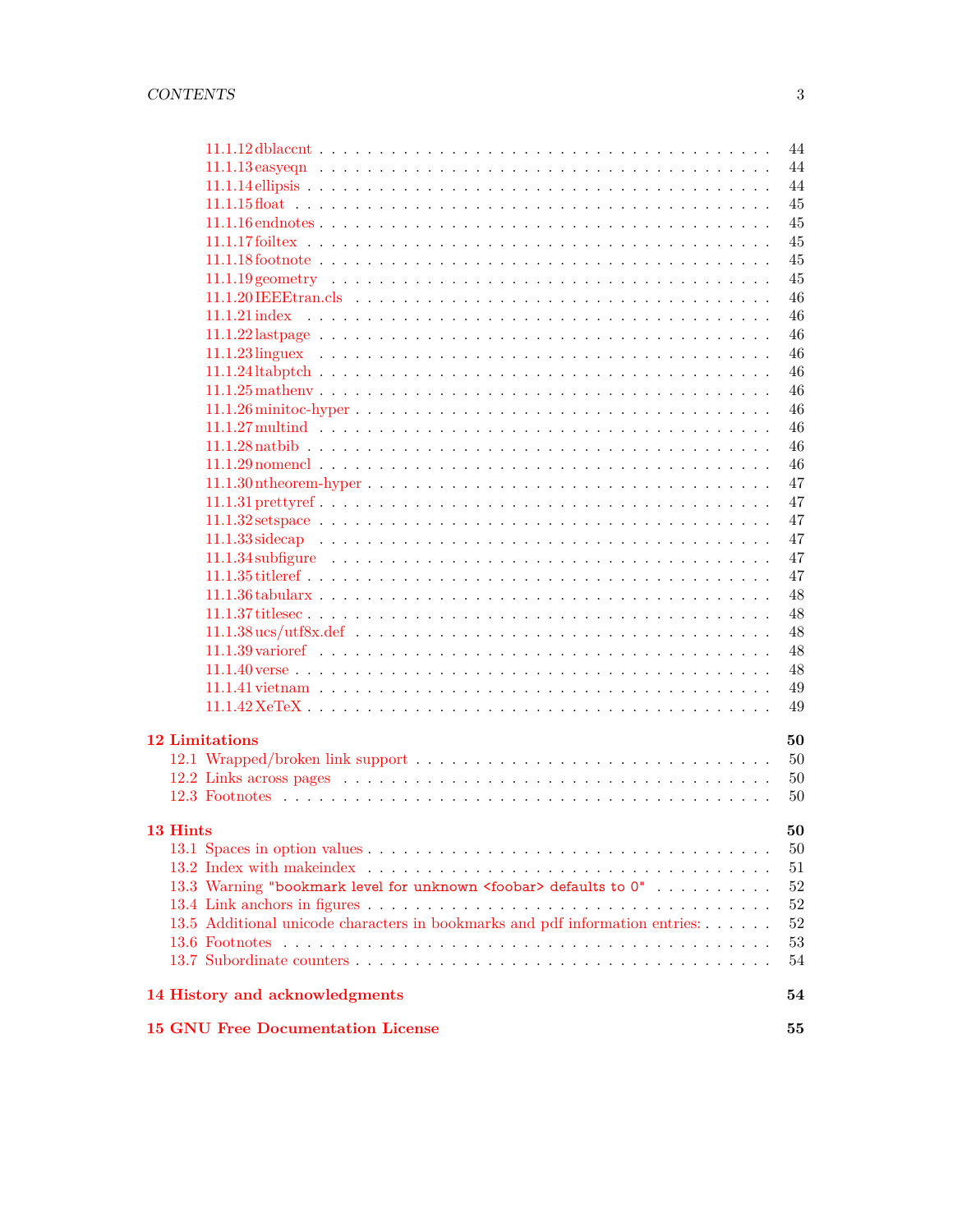## <span id="page-3-0"></span>**1 Preface**

As can be already seen in the following introduction, hyperref has a long history and has seen many changes over time. The introduction mentions workflows, drivers and problems that are no longer (or only in edge cases) relevant. The documentation reflects this varied history: changes and extensions and explanations were and are spread over various papers and sources or have been incorporated later and so are not always in a coherent order and in sync which each other.

This history is continuing: If you are using the new LATEX PDF management which is currently distributed as a testphase package pdfmanagement-testphase then hyperref will for the PDF output use a new generic driver which contains a number of changes and new features. The documentation of this driver hyperref-generic.pdf is currently a part of the pdfmanagement-testphase documentation. One important change of the new driver is that it removed the old hyperref code for book marks and uses the bookmark package instead. So to learn about options to extend the bookmarks you should consult the bookmark documentation too.

#### <span id="page-3-1"></span>**1.1 Restoring removed patches**

hyperref has over time patched quite a number of packages to resolve clashes and incompabilities. Many of them are either no longer needed or should be done by the original packages. Those patches are now slowly removed from hyperref. It should normally not lead to problems, but in case that the patches should be restored they can be loaded through the package hyperref-patches which is a part of this bundle.

## <span id="page-3-2"></span>**2 Introduction**

The package derives from, and builds on, the work of the HyperTEX project, described at http://  $xxx.lanl.gov/hypertext/$ <sup>[1](#page-3-3)</sup>. It extends the functionality of all the LAT<sub>E</sub>X cross-referencing commands (including the table of contents, bibliographies etc) to produce \special commands which a driver can turn into hypertext links; it also provides new commands to allow the user to write *ad hoc* hypertext links, including those to external documents and URLs.

The package is currently maintained at <https://github.com/latex3/hyperref/> and issues should be reported there.

This manual provides a brief overview of the hyperref package. For more details, you should read the additional documentation distributed with the package, as well as the complete documentation by processing hyperref.dtx. You should also read the chapter on hyperref in *The LATEX Web Companion*, where you will find additional examples.

The HyperT<sub>E</sub>X specification<sup>[2](#page-3-4)</sup> says that conformant viewers/translators must recognize the following set of \special constructs:

**href:** html:<a href = "href\_string">

**name:** html:<a name = "name\_string">

**end:** html:</a>

**image:** html:<img src = "href\_string">

base\_name: html:<br/>base href = "href\_string">

<span id="page-3-3"></span><sup>1</sup>Now: <https://ctan.org/tex-archive/support/hypertex/hypertex>

<span id="page-3-4"></span><sup>2</sup>This is borrowed from an article by Arthur Smith.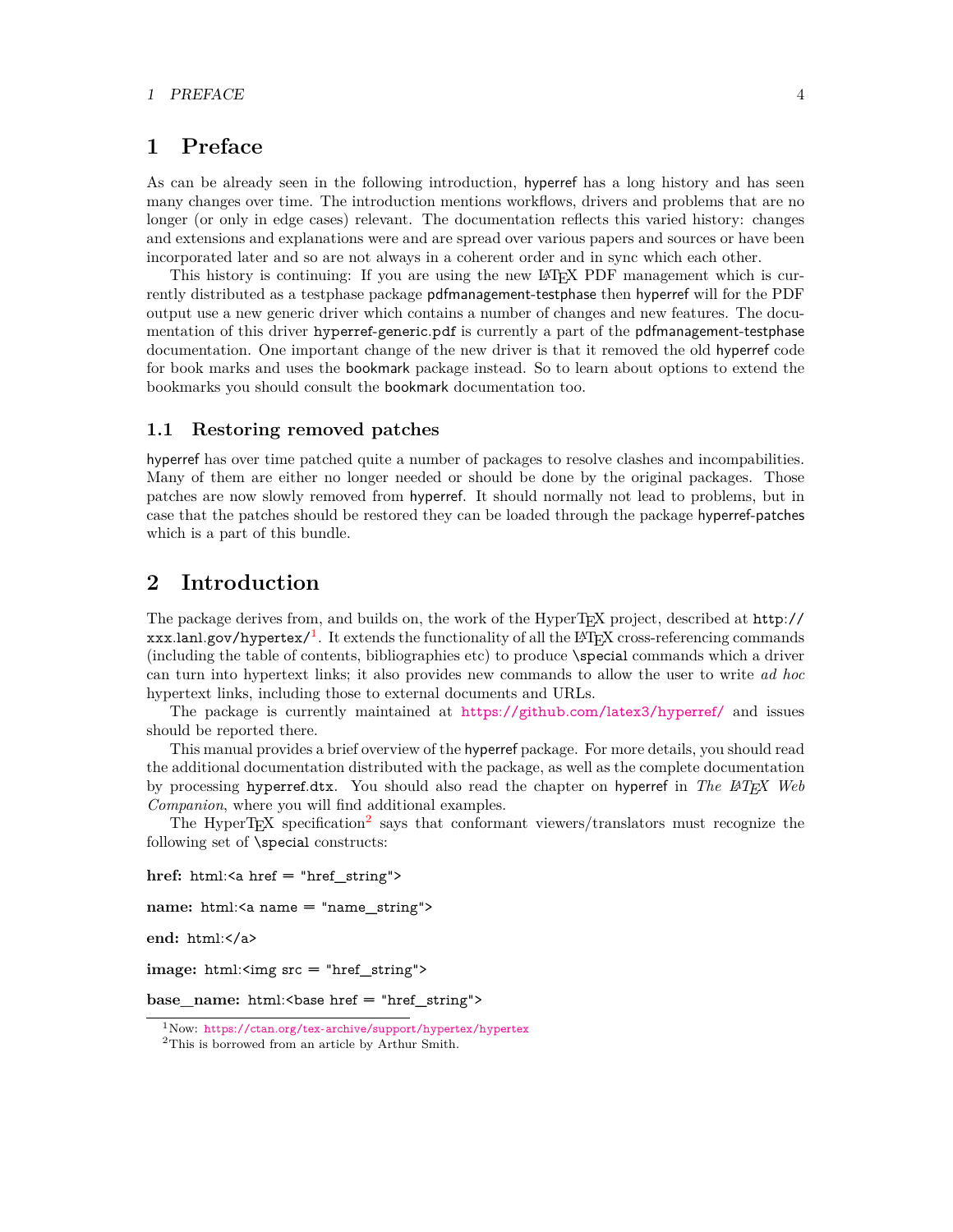#### 2 INTRODUCTION 5

The *href*, *name* and *end* commands are used to do the basic hypertext operations of establishing links between sections of documents. The *image* command is intended (as with current HTML viewers) to place an image of arbitrary graphical format on the page in the current location. The *base—name* command is be used to communicate to the DVI viewer the full (URL) location of the current document so that files specified by relative URLs may be retrieved correctly.

The *href* and *name* commands must be paired with an *end* command later in the TEX file—the TEX commands between the two ends of a pair form an *anchor* in the document. In the case of an *href* command, the *anchor* is to be highlighted in the *DVI viewer*, and when clicked on will cause the scene to shift to the destination specified by *href\_string*. The *anchor* associated with a name command represents a possible location to which other hypertext links may refer, either as local references (of the form href="#name\_string" with the *name\_string* identical to the one in the name command) or as part of a URL (of the form *URL#name\_string*). Here *href\_string* is a valid URL or local identifier, while *name\_string* could be any string at all: the only caveat is that '"' characters should be escaped with a backslash  $(\cdot)$ , and if it looks like a URL name it may cause problems.

However, the drivers intended to produce *only* PDF use literal PostScript or PDF \special commands. The commands are defined in configuration files for different drivers, selected by package options; at present, the following drivers are supported:

- **hypertex** DVI processors conforming to the HyperTEX guidelines (i.e. xdvi, dvips (with the -z option), OzTEX, and Textures)
- dvips produces \special commands tailored for dvips
- **dvipsone** produces \special commands tailored for dvipsone
- **ps2pdf** a special case of output suitable for processing by earlier versions of Ghostscript's PDF writer; this is basically the same as that for dvips, but a few variations remained before version 5.21
- tex4ht produces *\special commands* for use with T<sub>F</sub>X4ht

**pdftex** pdfT<sub>F</sub>X, Hàn Thế Thành's T<sub>F</sub>X variant that writes PDF directly

luatex luaT<sub>E</sub>X, Unicode T<sub>E</sub>X variant that writes PDF directly

**dvipdfm** produces \special commands for Mark Wicks' DVI to PDF driver dvipdfm

- **dvipdfmx** produces \special commands for driver dvipdfmx, a successor of dvipdfm
- **dviwindo** produces \special commands that Y&Y's Windows previewer interprets as hypertext jumps within the previewer
- **vtex** produces *\special commands that MicroPress' HTML and PDF-producing T<sub>E</sub>X variants* interpret as hypertext jumps within the previewer
- **textures** produces \special commands that Textures interprets as hypertext jumps within the previewer
- xetex produces *\special commands for XeTEX*

Output from dvips or dvipsone must be processed using Acrobat Distiller to obtain a PDF file.<sup>[3](#page-4-0)</sup> The result is generally preferable to that produced by using the hypertex driver, and then processing with dvips -z, but the DVI file is not portable. The main advantage of using the HyperT<sub>EX</sub> \special commands is that you can also use the document in hypertext DVI viewers, such as xdvi.

<span id="page-4-0"></span> $3$ Make sure you turn off the partial font downloading supported by dvips and dvipsone in favor of Distiller's own system.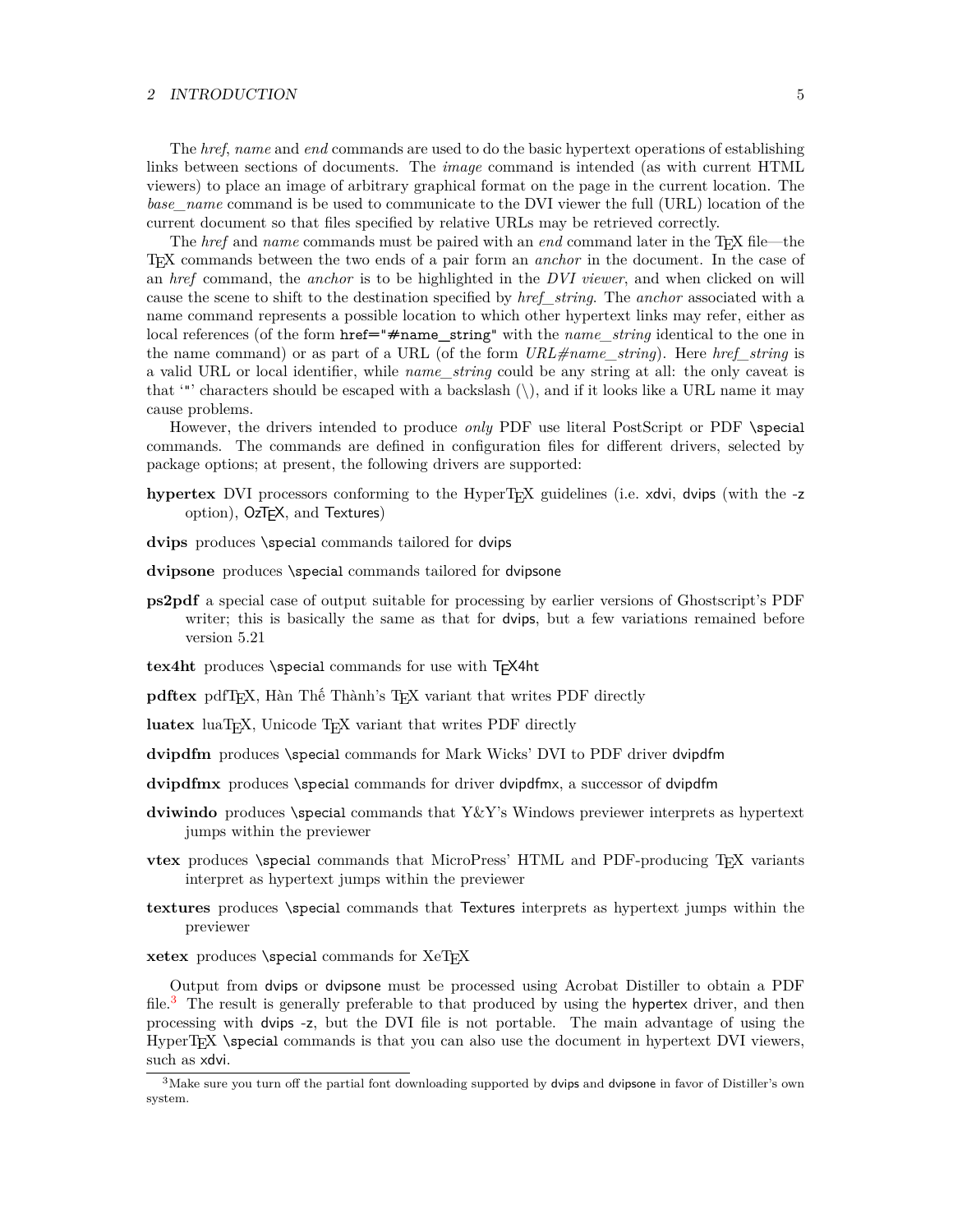#### 3 IMPLICIT BEHAVIOR 6

**driverfallback** If a driver is not given and cannot be autodetected, then use the driver option, given as value to this option driverfallback. Example:

driverfallback=dvipdfm

Autodetected drivers (pdftex, xetex, vtex, vtexpdfmark) are recognized from within TEX and therefore cannot be given as value to option driverfallback. However a DVI driver program is run after the T<sub>E</sub>X run is finished. Thus it cannot be detected at T<sub>E</sub>X macro level. Then package hyperref uses the driver, given by driverfallback. If the driver is already specified or can be autodetected, then option driverfallback is ignored.

## <span id="page-5-0"></span>**3 Implicit behavior**

This package can be used with more or less any normal LATEX document by specifying in the document preamble

#### \usepackage{hyperref}

Make sure it comes *last* of your loaded packages, to give it a fighting chance of not being over-written, since its job is to redefine many LAT<sub>EX</sub> commands.<sup>[4](#page-5-2)</sup>

*Do not load it in* \AtBeginDocument *or the* begindocument *hook!* While this often worked in the past this is not officially supported. As hyperref and nameref use this hook too to initialize commands, timing of code execution is tricky and fragile if the packages are loaded there. If you want to delay the loading, use the begindocument/before hook.

Hopefully you will find that all cross-references work correctly as hypertext. For example, \section commands will produce a bookmark and a link, whereas \section\* commands will only show links when paired with a corresponding \addcontentsline command.

In addition, the hyperindex option (see below) attempts to make items in the index by hyperlinked back to the text, and the option backref inserts extra 'back' links into the bibliography for each entry. Other options control the appearance of links, and give extra control over PDF output. For example, colorlinks, as its name well implies, colors the links instead of using boxes; this is the option used in this document.

## <span id="page-5-1"></span>**4 Interfaces for class and package authors**

hyperlink features are nowadays a common requirement. hyperref patches quite a number of commands from the LATEX core and from packages to add such features. But this is rather fragile and it add dependencies on the loading order and can break if the external packages changes. It is therefore much better if packages add suitable support to their commands directly. Quite a lot packages actually did this, but due to missing documentation of the interface they often looked into the code and then used internal commands not meant as public command.

The following tries to describe the existing variables and commands that can be viewed as public interfaces or which should or can be set by packages to stay compatible with the hyperref command. Documented user commands are naturally interfaces too, they are not explicitly mentioned here again.

This section is work in progress. Suggestions or comments are welcome.

<span id="page-5-2"></span><sup>4</sup>But work has started to reduce the number of redefinition and so the dependencies on the loading order.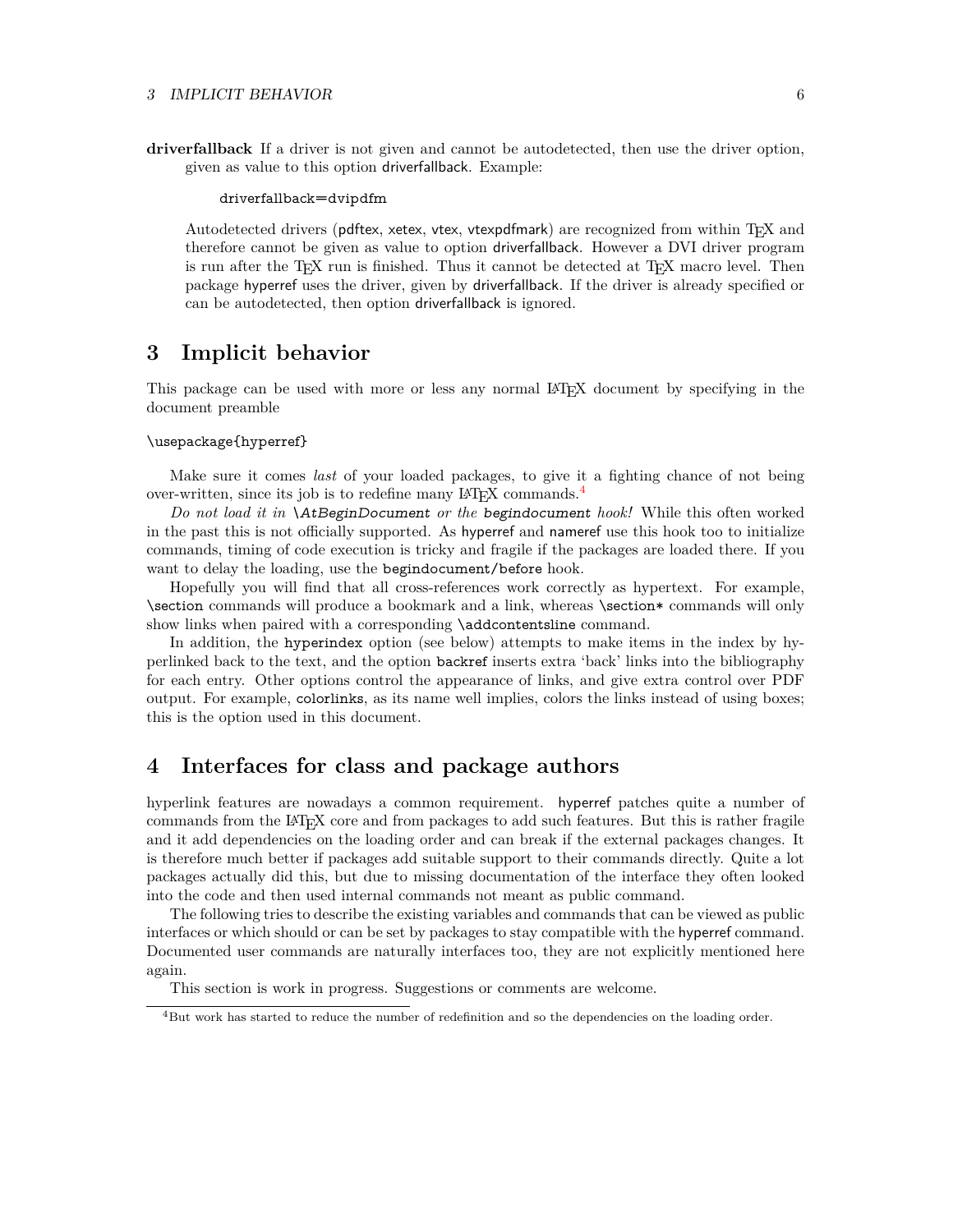#### <span id="page-6-0"></span>**4.1 Counters**

Counters play an important part in the code. They are used to create destination names and to define hierarchies like the bookmarks. To work correctly often they require some additional setups.

- **\theH<counter>** hyperref creates destination names for link anchor typically out of the name of the counter and the \the<counter> value. This can fail, e.g. if \the<counter> is not unique through the document, or if it is not expandable. In such cases \theH<counter> should be defined so that it gives a unique, expandable value. It doesn't harm to define it even if hyperref is not loaded.
- **\toclevel@<counter>** This is a variable which should contain a number. It is used for the level in the bookmarks. It should be defined for all counters which are used in toc like lists and \addcontentsline. Typical values are

```
\def\toclevel@part{-1}
\def\toclevel@chapter{0}
\def\toclevel@section{1}
\def\toclevel@subsection{2}
\def\toclevel@subsubsection{3}
\def\toclevel@paragraph{4}
\def\toclevel@subparagraph{5}
\def\toclevel@figure{0}
```
## <span id="page-6-1"></span>**4.2 Values of package and \hypersetup options**

When a key is set either in the package options or with  $\hbox{\tt \hbox{hypersetup}}$  hyperref typically stores the New in version 7.00s result in internal variables, or executes some code or sets a internal boolean. Package and class authors should here *not* rely on the names or the details of the key processing.

But as other packages sometimes need to know which value has been set, some values can be retrieved with the expandable \GetDocumentProperties. The values are given back surrounded by \exp\_not:n, so can be used safely in an \edef. So for example to get the pdfauthor you can do.

```
\edef\mypdfauthor{\GetDocumentProperties{hyperref/pdfauthor}}
```
The values are given back as entered by the user! If they should be used in a PDF context \pdfstringdef or something equivalent must still be applied.

Currently this interface can be used for the keys pdfauthor, pdftitle, pdfproducer, pdfcreator, pdfsubject and pdfkeywords. If used with a unknown key an empty value is returned. The interface works also if the new PDF management is loaded with \DocumentMetadata, in this case more keys gives back their value.

## <span id="page-6-2"></span>**4.3 Links commands**

The following commands are provided by all drivers to create links. They can be used by packages if the user commands are not sufficient. New drivers must provide this commands with similar arguments.

\hyper@anchor {destination name} \hyper@anchorstart {destination name} \hyper@anchorend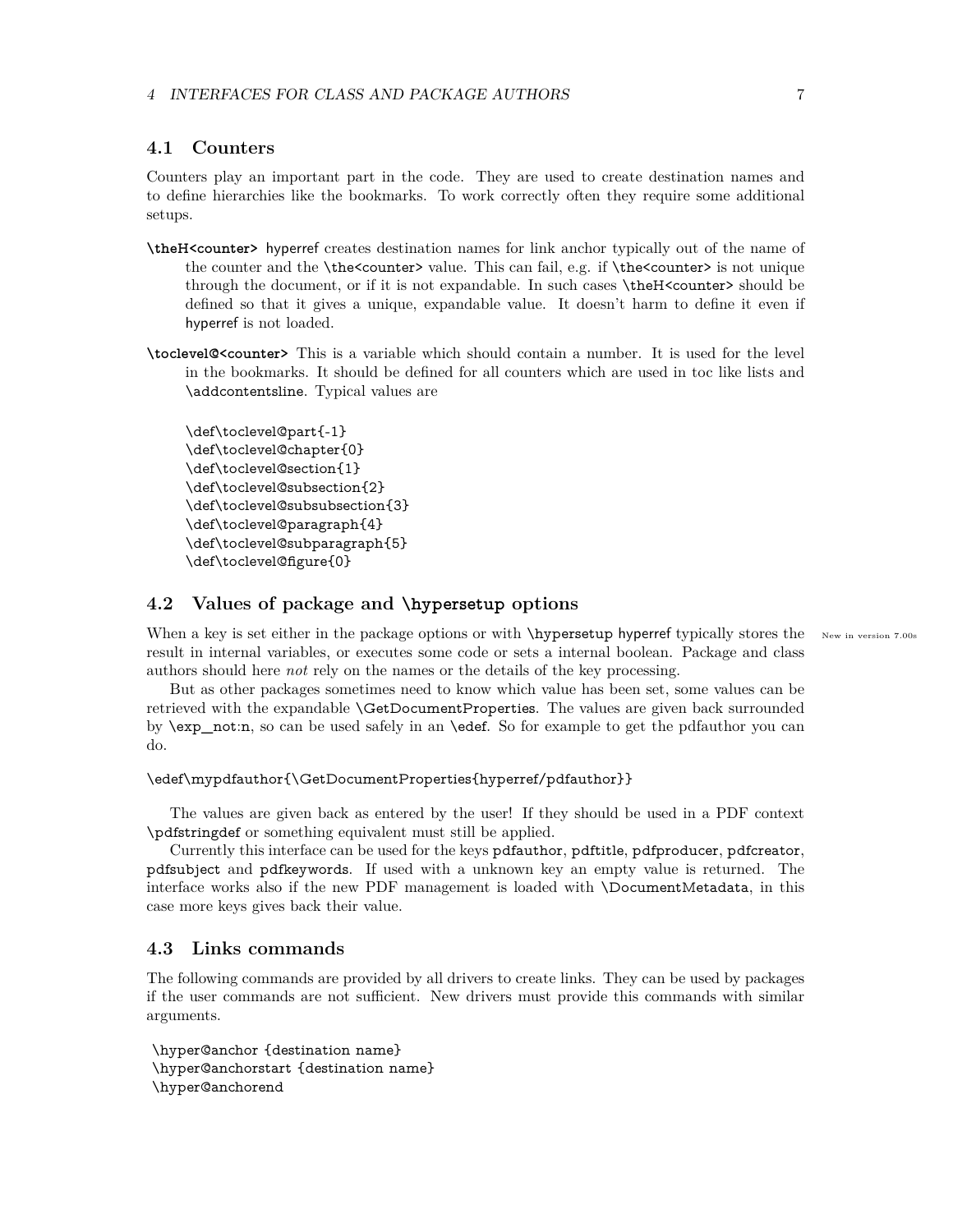```
\hyper@link {context}{destination name}{link text} %GoTo
\hyper@linkstart {context} {destination name} %GoTo
\hyper@linkend %GoTo
\hyper@linkfile {link text} {filename} {destname} %GoToR
\hyper@linkurl {link text}{url} %URI
\hyper@linklaunch{filename} {link text} {Parameters} %Launch, only with new generic driver
\hyper@linknamed {action}{link text} %Named, only with new generic driver
```
## <span id="page-7-0"></span>**4.4 Creating targets**

Internal links and bookmarks need something they can jump to. In a PDF this is normally called a *destination* (and the primitive is therefor called \pdfdest), in HTML it is more common to call this an *anchor* (and the hyperref uses therefor \hyper@anchor). History can not be undone but future commands and descriptions will use the generic *target* unless the PDF specific destination is meant.

Targets are created automatically when \refstepcounter is used and in many cases this does the right thing and nothing more is needed. But there are exceptions:

- A needed target can be missing for example if a sectioning command doesn't have a number as the starred version is used or due to the setting of secnumdepth.
- The target created by the **\refstepcounter** can be in the wrong place.
- The target created by the **\refstepcounter** can affect spacing.
- The target name created by the **\refstepcounter** is not usable, e.g. in **\bibitem** where you need a target name bases on the bib-key.

Package authors and users can use the following commands to create and manipulate targets. The commands are described in more detail in hyperref-linktarget.pdf.

\MakeLinkTarget \LinkTargetOff \LinkTargetOn \NextLinkTarget \SetLinkTargetFilter

The first four commands will be defined also in LATEX directly as no-op and so can be used even if hyperref is not loaded.

Until LAT<sub>EX</sub> is updated package authors can also provide these definitions directly:

```
\ProvideDocumentCommand\MakeLinkTarget{sO{}m}{}
\ProvideDocumentCommand\LinkTargetOn{}{}
\ProvideDocumentCommand\LinkTargetOff{}{}
\ProvideDocumentCommand\NextLinkTarget{m}{}
```
## <span id="page-7-1"></span>**4.5 Patches and how to suppress them**

The patches to external commands made by hyperref can be avoided completely by loading hyperref with the option implicit=false. But suppressing everything is often too drastic. There is a work in progress to classify the patches and to offer interfaces to suppress them in a more granular way.

sectioning commands • hyperref patches \@sect, \@ssect, \@chapter, \@schapter, \@part, \@spart.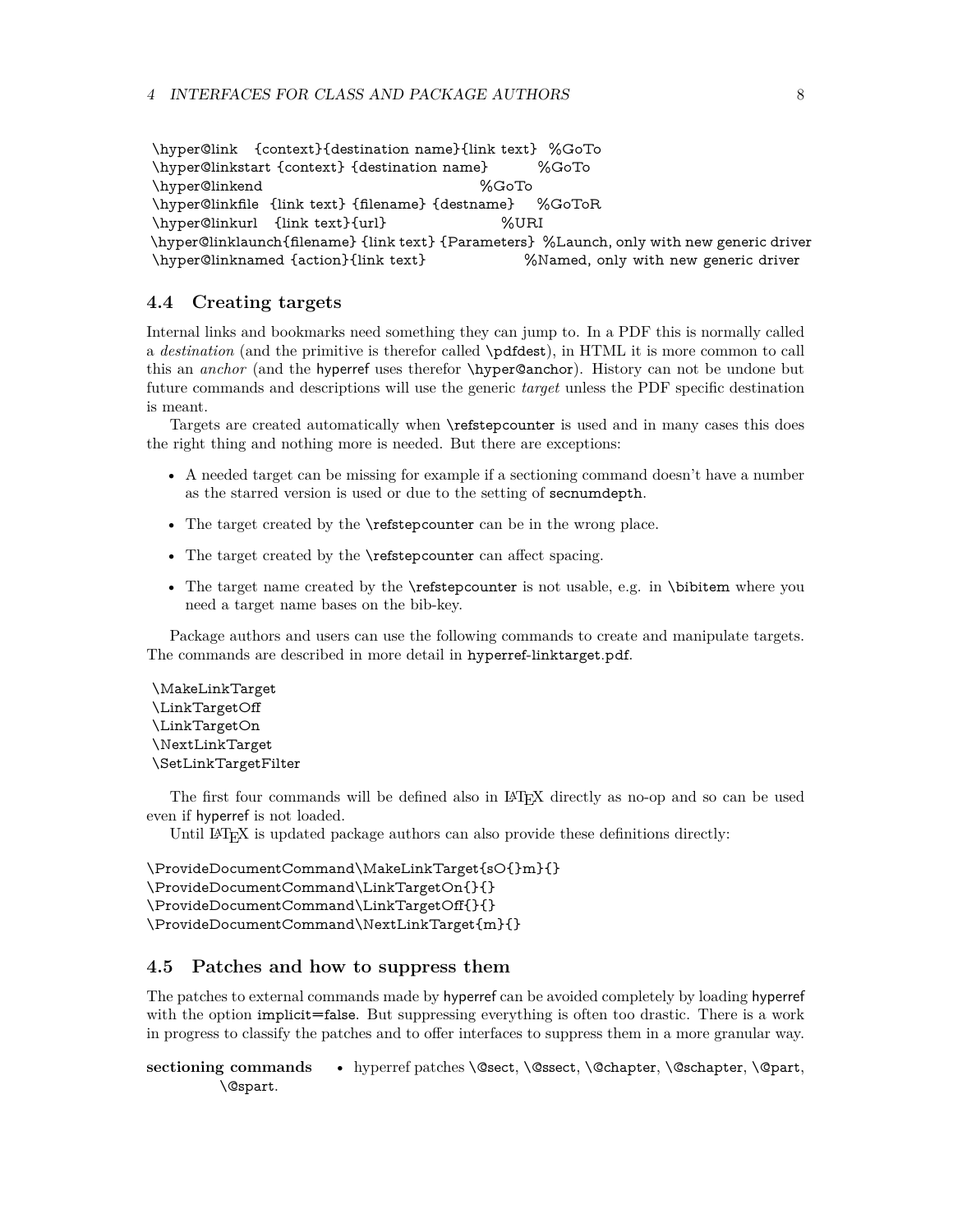- It adds to the starred commands a target for a link (with the prefix chapter\* for chapters and section\* otherwise). To the other commands it adds a target for a link if the sectioning is unnumbered, e.g. because of the secnumdepth setting or in the front matter.
- The patch can be suppressed by defining the command \hyper@nopatch@sectioning. This should normally be done only by a class or a package which provides sectioning commands and adds the targets itself. Targets have a location on the page and e.g. the section commands should take indents into account. Targets are needed for bookmarks and the table of contents, so **\@currentHref** should get the correct meaning before \addcontentsline is used.
- Note that the nameref package patches these commands too to add commands to store the title text in  $\text{Qcurrentlabeledname}.$  Check the nameref documentation about a way to suppress these patches.
- **footnotes** To enable (partly) the linking of footnotes hyperref redefines or patches various commands, in part package dependant.
	- hyperref redefines \@xfootnotenext, \@xfootnotemark, \@mpfootnotetext, \@footnotetext, \@footnotemark. If tabularx is loaded it changes \TX@endtabularx. If longtable is loaded it changes \LT@p@ftntext. If fancyvfb is loaded it redefines \V@@footnotetext. It also redefines \footref and \maketitle.
	- *All* those redefinitions can be suppressed by defining \hyper@nopatch@footnote. Be aware that this can suppress links but also make unwanted links appear.

## <span id="page-8-0"></span>**5 Package options**

All user-configurable aspects of hyperref are set using a single 'key=value' scheme (using the keyval package) with the key Hyp. The options can be set either in the optional argument to the \usepackage command, or using the \hypersetup macro. When the package is loaded, a file hyperref.cfg is read if it can be found, and this is a convenient place to set options on a site-wide basis.

Note however that some options (for example unicode) can only be used as package options, and not in \hypersetup as the option settings are processed as the package is read. The following tabular lists (hopefully all) these options. Be aware that some of the option do nothing or have changed behaviour if the new pdfmanagement and so the new generic hyperref driver is used.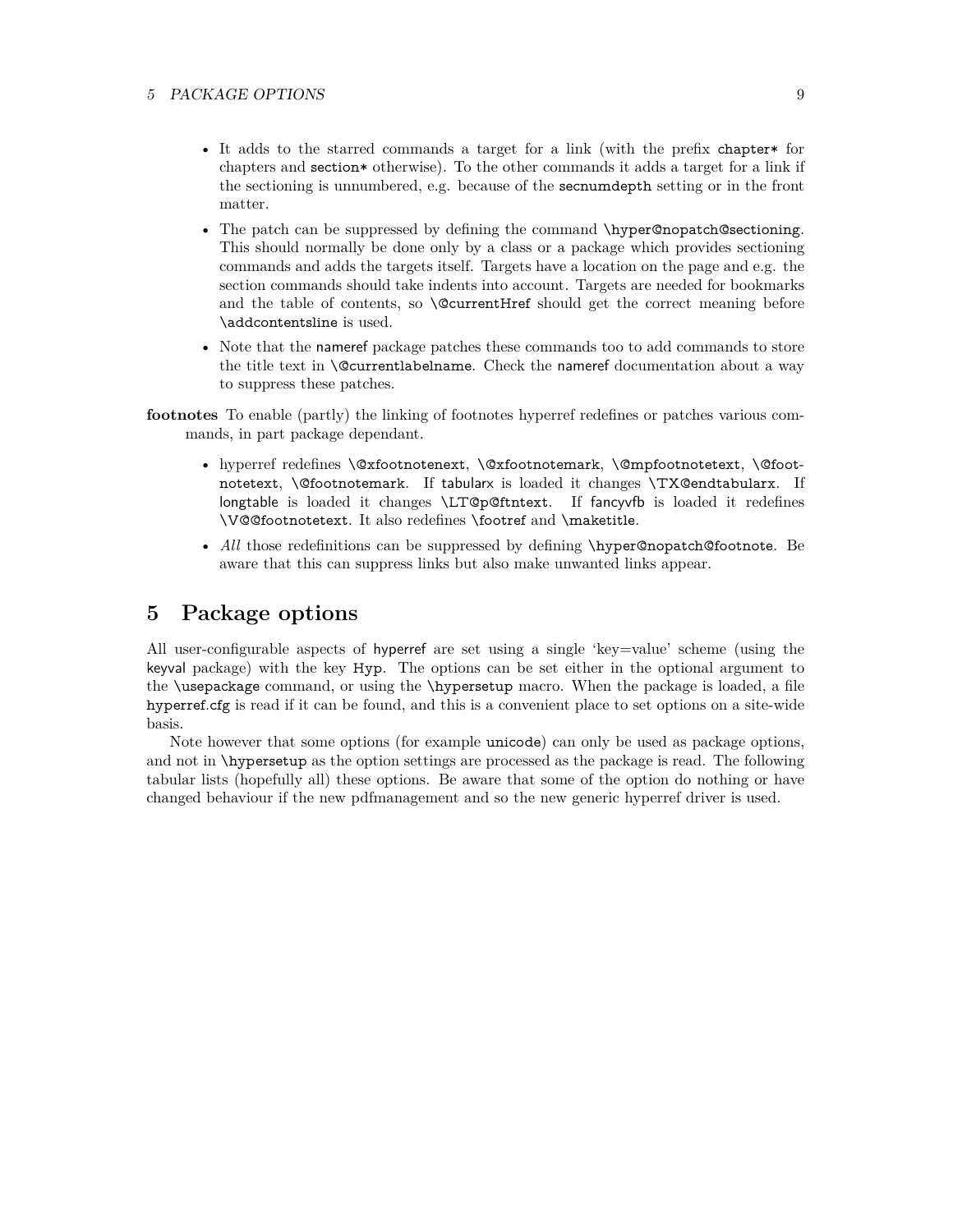| option                          | remark                               |
|---------------------------------|--------------------------------------|
| all driver options, e.g. pdftex | often not needed, as detected        |
|                                 | automatically                        |
| implicit                        |                                      |
| pdfa                            | no-op with new                       |
|                                 | pdfmanagement, set the               |
|                                 | standard in                          |
|                                 | \DeclareDocumentMetadata.            |
| unicode                         | is the default now anyway            |
| pdfversion                      | no-op with new                       |
|                                 | pdfmanagement, set the version       |
|                                 | in                                   |
|                                 | \DeclareDocumentMetadata.            |
| bookmarks                       | this will probably change at         |
|                                 | some time.                           |
| backref                         |                                      |
| pagebackref                     |                                      |
| destlabel                       |                                      |
| pdfusetitle                     |                                      |
| pdfpagelabels                   |                                      |
| hyperfootnotes                  |                                      |
| hyperfigures                    |                                      |
| hyperindex                      |                                      |
| encap                           |                                      |
| CJKbookmarks                    | only with the new                    |
|                                 | pdfmanagement, in other cases        |
|                                 | it can be used in \hypersetup        |
| psdextra                        | only with the new                    |
|                                 | pdfmanagement, in other cases        |
|                                 | it can be used in <i>\hypersetup</i> |
| nesting                         | only with the new                    |
|                                 | pdfmanagement, in other cases        |
|                                 | it can be used in \hypersetup        |
|                                 | (but is quite unclear if it has      |
|                                 | any use)                             |

As an example, the behavior of a particular file could be controlled by:

• a site-wide hyperref.cfg setting up the look of links, adding backreferencing, and setting a PDF display default:

\hypersetup{backref, pdfpagemode=FullScreen, colorlinks=true}

• A global option in the file, which is passed down to hyperref:

\documentclass[dvips]{article}

• File-specific options in the \usepackage commands, which override the ones set in hyperref.cfg:

```
\usepackage[colorlinks=false]{hyperref}
\hypersetup{pdftitle={A Perfect Day}}
```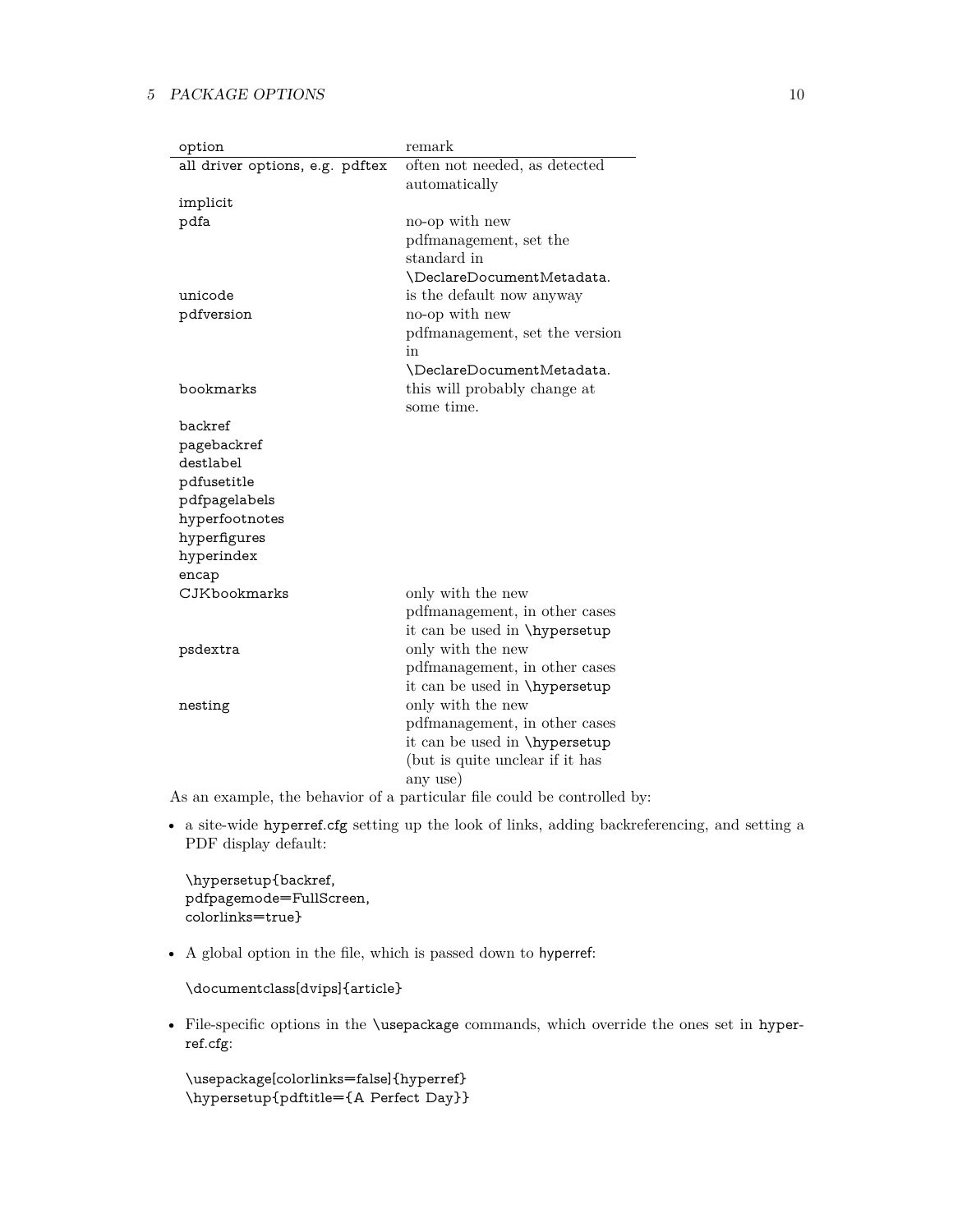As seen in the previous example, information entries (pdftitle, pdfauthor, …) should be set after the package is loaded. Otherwise LATEX expands the values of these options prematurely. Also LATEX strips spaces in options. Especially option 'pdfborder' requires some care. Curly braces protect the value, if given as package option. They are not necessary in \hypersetup.

### \usepackage[pdfborder={0 0 0}]{hyperref} \hypersetup{pdfborder=0 0 0}

Some options can be given at any time, but many are restricted: before \begin{document}, only in \usepackage[...]{hyperref}, before first use, etc.

In the key descriptions that follow, many options do not need a value, as they default to the value true if used. These are the ones classed as 'boolean'. The values true and false can always be specified, however.

#### <span id="page-10-0"></span>**5.1 General options**

Firstly, the options to specify general behavior and page size.

| draft       |         |      | boolean <i>false</i> all hypertext options are turned off |
|-------------|---------|------|-----------------------------------------------------------|
| final       | boolean | true | all hypertext options are turned on                       |
| debug       | boolean |      | <i>false</i> extra diagnostic messages are printed in     |
|             |         |      | the log file                                              |
| verbose     |         |      | boolean <i>false</i> same as debug                        |
| implicit    | boolean | true | redefines LAT <sub>F</sub> X internals                    |
| setpagesize | boolean | true | sets page size by special driver commands                 |

#### <span id="page-10-1"></span>**5.2 Options for destination names**

Destinations names (also anchor, target or link names) are internal names that identify a position on a page in the document. They are used in link targets for inner document links or the bookmarks, for example.

Usually anchor are set, if \refstepcounter is called. Thus there is a counter name and value. Both are used to construct the destination name. By default the counter value follows the counter name separated by a dot. Example for the fourth chapter:

#### chapter.4

This scheme is used by:

**\autoref** displays the description label for the reference depending on the counter name.

**\hyperpage** is used by the index to get page links. Page anchor setting (pageanchor) must not be turned off.

It is very important that the destination names are unique, because two destinations must not share the same name. The counter value  $\theta$  the counter is not always unique for the counter. For example, table and figures can be numbered inside the chapter without having the chapter number in their number. Therefore hyperref has introduced \theH<counter> that allows a unique counter value without messing up with the appearance of the counter number. For example, the number of the second table in the third chapter might be printed as 2, the result of \thetable. But the destination name table.2.4 is unique because it has used \theHtable that gives 2.4 in this case.

Often the user do not need to set \theH<counter>. Defaults for standard cases (chapter, …) are provided. And after hyperref is loaded, new counters with parent counters also define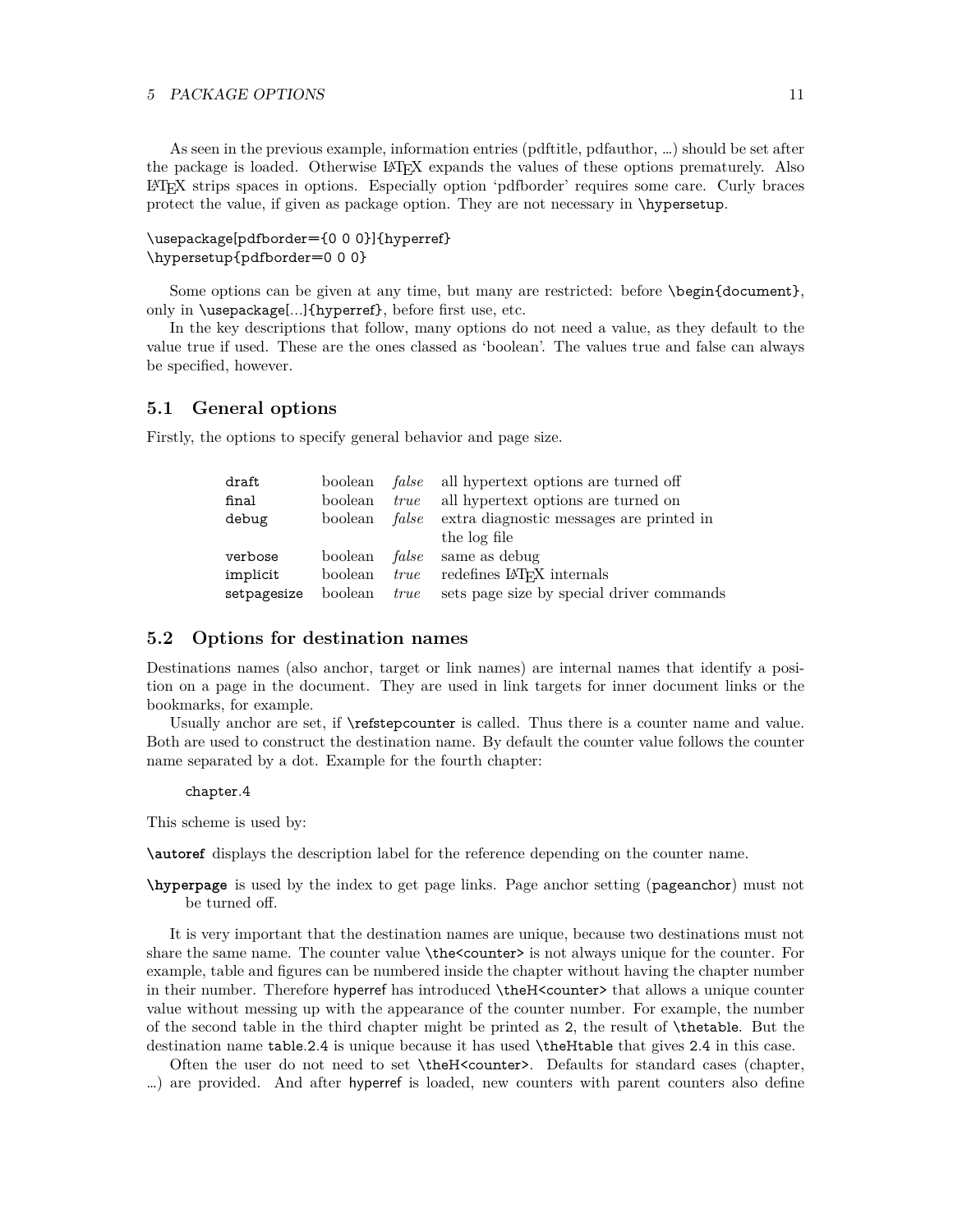\theH<counter> automatically, if \newcounter, \@addtoreset or \numberwithin of package amsmath are used.

Usually problems with duplicate destination names can be solved by an appropriate definition of \theH<counter>. If option hypertexnames is disabled, then a unique artificial number is used instead of the counter value. In case of page anchors the absolute page anchor is used. With option plainpages the page anchors use the arabic form. In both latter cases \hyperpage for index links is affected and might not work properly.

If an unnumbered entity gets an anchor (starred forms of chapters, sections, …) or \phantomsection is used, then the dummy counter name section\* and an artificial unique number is used.

If the final PDF file is going to be merged with another file, than the destination names might clash, because both documents might contain chapter.1 or page.1. Also hyperref sets anchor with name Doc-Start at the begin of the document. This can be resolved by redefining \HyperDestNameFilter. Package hyperref calls this macro each time, it uses a destination name. The macro must be expandable and expects the destination name as only argument. As example, the macro is redefined to add a prefix to all destination names:

#### \renewcommand\*{\HyperDestNameFilter}[1]{\jobname-#1}

In document docA the destination name chapter.2 becomes docA-chapter.2.

Destination names can also be used from the outside in URIs(, if the driver has not removed or changed them), for example:

#### http://somewhere/path/file.pdf#nameddest=chapter.4

However using a number seems unhappy. If another chapter is added before, the number changes. But it is very difficult to pass a new name for the destination to the anchor setting process that is usually deep hidden in the internals. The first name of \label after the anchor setting seems a good approximation:

```
\section{Introduction}
\label{intro}
```
Option destlabel checks for each \label, if there is a new destination name active and replaces the destination name by the label name. Because the destination name is already in use because of the anchor setting, the new name is recorded in the .**aux** file and used in the subsequent LAT<sub>E</sub>X run. The renaming is done by a redefinition of \HyperDestNameFilter. That leaves the old destination names intact (e.g., they are needed for \autoref). This redefinition is also available as \HyperDestLabelReplace, thus that an own redefinition can use it. The following example also adds a prefix for *all* destination names:

```
\renewcommand*{\HyperDestNameFilter}[1]{%
 \jobname-\HyperDestLabelReplace{#1}%
}
```
The other case that only files prefixed that do not have a corresponding \label is more complicate, because \HyperDestLabelReplace needs the unmodified destination name as argument. This is solved by an expandable string test ( $\Phi$ offstr $\epsilon$  of pdfTEX or  $\strut$ strcmp of X $\tau$ TEX, package pdftexcmds also supports LuaTFX):

```
\usepackage{pdftexcmds}
\makeatletter
\renewcommand*{\HyperDestNameFilter}[1]{%
 \ifcase\pdf@strcmp{#1}{\HyperDestLabelReplace{#1}} %
  \jobname-#1%
```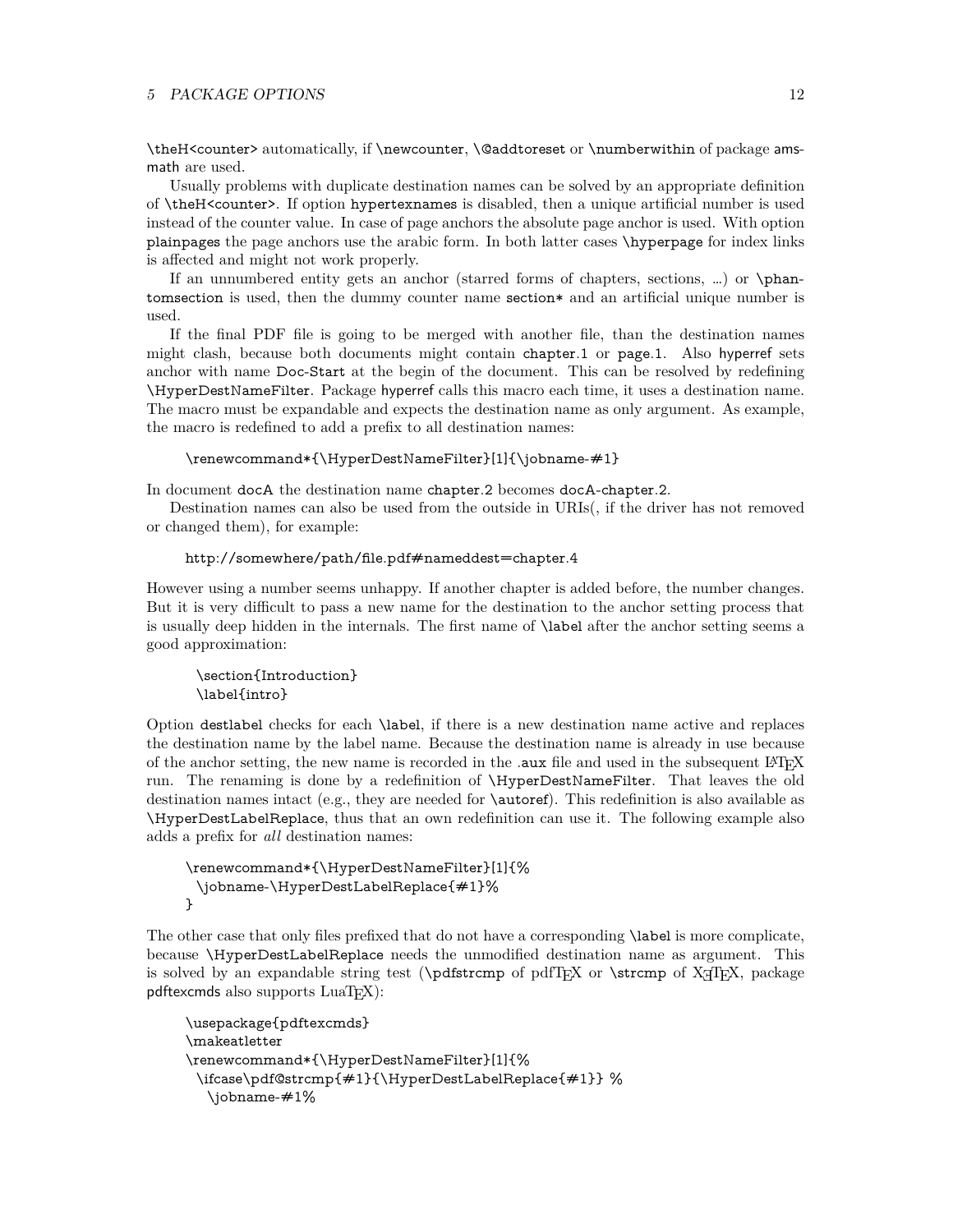```
\else
  \HyperDestLabelReplace{#1}%
 \fi
}
\makeatother
```
With option destlabel destinations can also named manually, if the destination is not yet renamed:

```
\HyperDestRename{\langle destination\rangle}{\langle newname\rangle}
```
Hint: Anchors can also be named and set by *\hypertarget*.

| destlabel    |  | boolean <i>false</i> destinations are named by first <b>\label</b>      |
|--------------|--|-------------------------------------------------------------------------|
|              |  | after anchor creation                                                   |
|              |  | hypertexnames boolean <i>true</i> use guessable names for links         |
| naturalnames |  | boolean <i>false</i> use LAT <sub>F</sub> X-computed names for links    |
| plainpages   |  | boolean <i>false</i> Forces page anchors to be named by the Arabic form |
|              |  | of the page number, rather than the formatted form.                     |

## <span id="page-12-0"></span>**5.3 Configuration options**

| raiselinks | boolean | <i>true</i> | In the hypertex driver, the height of links is normally cal-    |
|------------|---------|-------------|-----------------------------------------------------------------|
|            |         |             | culated by the driver as simply the base line of contained      |
|            |         |             | text; this options forces \special commands to reflect the      |
|            |         |             | real height of the link (which could contain a graphic)         |
| breaklinks | boolean | both        | This option is in hyperref only used in the dviwindo driver,    |
|            |         |             | in all other cases it doesn't do anything sensible—it neither   |
|            |         |             | allows nor prevents links to be broken. The ocgx2 package       |
|            |         |             | checks the state of the boolean.                                |
| pageanchor | boolean | <i>true</i> | Determines whether every page is given an implicit anchor       |
|            |         |             | at the top left corner. If this is turned off, \printindex will |
|            |         |             | not contain valid hyperlinks.                                   |
| nesting    | boolean | false       | Allows links to be nested; no drivers currently support this.   |

Note for option breaklinks: The correct value is automatically set according to the driver features. It can be overwritten for drivers that do not support broken links. However, at any case, the link area will be wrong and displaced.

#### <span id="page-12-1"></span>**5.4 Backend drivers**

If no driver is specified, the package tries to find a driver in the following order:

- 1. Autodetection, some TEX processors can be detected at TEX macro level (pdfTEX, XeTEX,  $VT<sub>E</sub>X$ ).
- 2. Option driverfallback. If this option is set, its value is taken as driver option.
- 3. Macro \Hy@defaultdriver. The macro takes a driver file name (without file extension).
- 4. Package default is hypertex.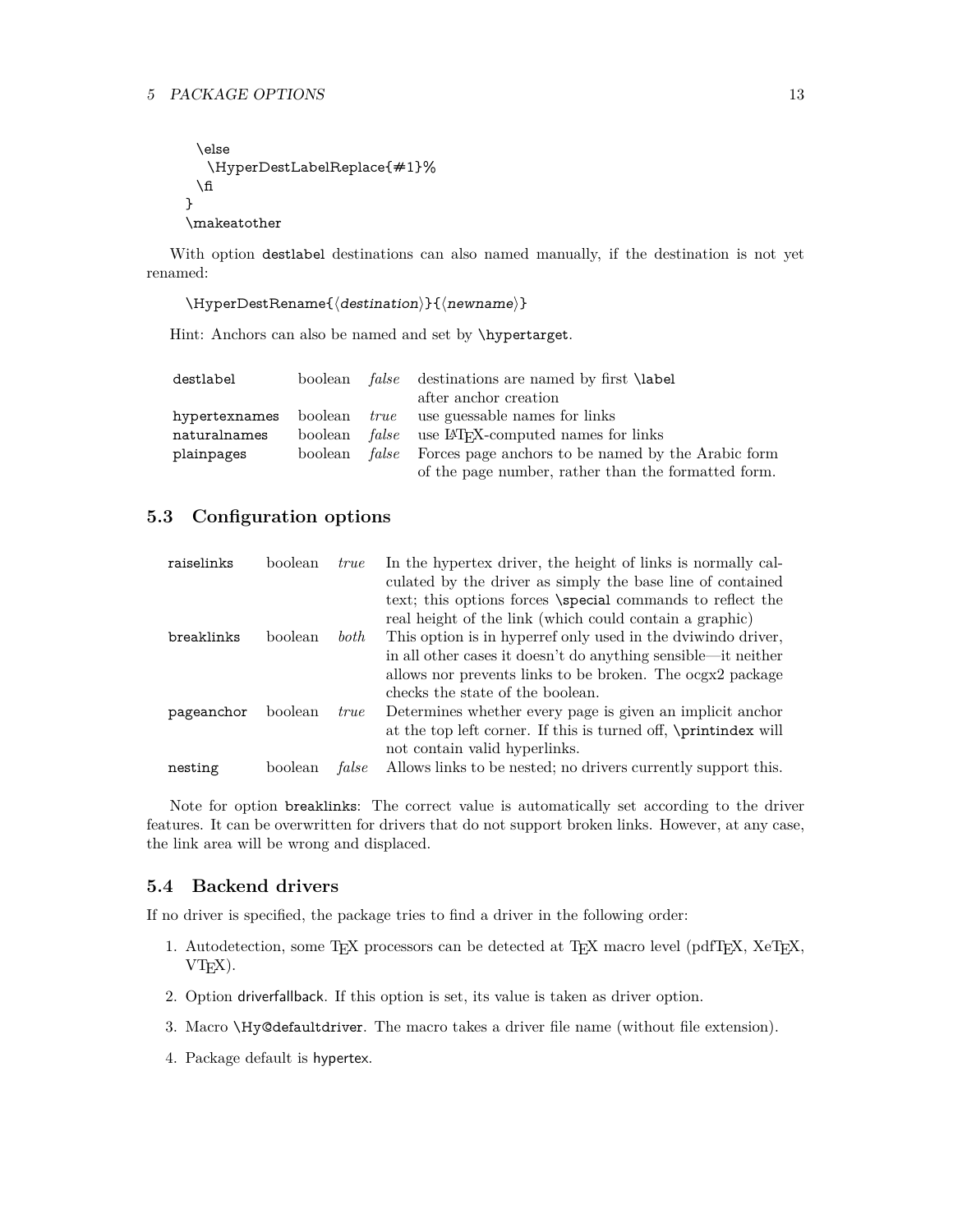Many distributions are using a driver file hypertex.cfg that define \Hy@defaultdriver with hdvips. This is recommended because driver dvips provides much more features than hypertex for PDF generation.

| driverfallback | Its value is used as driver option                                           |
|----------------|------------------------------------------------------------------------------|
|                | if the driver is not given or autodetected.                                  |
| dvipdfm        | Sets up hyperref for use with the dvipdfm driver.                            |
| dvipdfmx       | Sets up hyperref for use with the dvipdfmx driver.                           |
| dvips          | Sets up hyperref for use with the dvips driver.                              |
| dvipsone       | Sets up hyperref for use with the dvipsone driver.                           |
| dviwindo       | Sets up hyperref for use with the dviwindo Windows previewer.                |
| hypertex       | Sets up hyperref for use with the HyperT <sub>F</sub> X-compliant drivers.   |
| latex2html     | Redefines a few macros for compatibility with latex2html.                    |
| nativepdf      | An alias for dvips                                                           |
| pdfmark        | An alias for dvips                                                           |
| pdftex         | Sets up hyperref for use with the pdftex program.                            |
| ps2pdf         | Redefines a few macros for compatibility with Ghostscript's PDF writer, oth- |
|                | erwise identical to dvips.                                                   |
| tex4ht         | For use with T <sub>F</sub> X4ht                                             |
| textures       | For use with Textures                                                        |
| vtex           | For use with MicroPress' VTeX; the PDF and HTML backends are detected        |
|                | automatically.                                                               |
| vtexpdfmark    | For use with <b>VTeX</b> 's PostScript backend.                              |
| xetex          | For use with XeT <sub>F</sub> X (using backend for dvipdfm).                 |

If you use dviwindo, you may need to redefine the macro \wwwbrowser (the default is C:\netscape\netscape) to tell dviwindo what program to launch. Thus, users of Internet Explorer might add something like this to hyperref.cfg:

```
\renewcommand{\wwwbrowser}{C:\string\Program\space
 Files\string\Plus!\string\Microsoft\space
 Internet\string\iexplore.exe}
```
## <span id="page-13-0"></span>**5.5 Extension options**

| extension      | text    |             | Set the file extension (e.g. dvi) which will be ap-<br>pended to file links created if you use the xr package.                                                                                                                                                                                                |
|----------------|---------|-------------|---------------------------------------------------------------------------------------------------------------------------------------------------------------------------------------------------------------------------------------------------------------------------------------------------------------|
| hyperfigures   | boolean |             |                                                                                                                                                                                                                                                                                                               |
| backref        | text    | false       | Adds 'backlink' text to the end of each item in the<br>bibliography, as a list of section numbers. This can<br>only work properly <i>if</i> there is a blank line after each<br>\bibitem. Supported values are section, slide, page,<br>none, or false. If no value is given, section is taken<br>as default. |
| pagebackref    | boolean | false       | Adds 'backlink' text to the end of each item in the<br>bibliography, as a list of page numbers.                                                                                                                                                                                                               |
| hyperindex     | boolean | <i>true</i> | Makes the page numbers of index entries into hyper-<br>links. Relays on unique page anchors (pageanchor,<br>) pageanchors and plainpages=false.                                                                                                                                                               |
| hyperfootnotes | boolean | <i>true</i> | Makes the footnote marks into hyperlinks to the foot-<br>note text. Easily broken                                                                                                                                                                                                                             |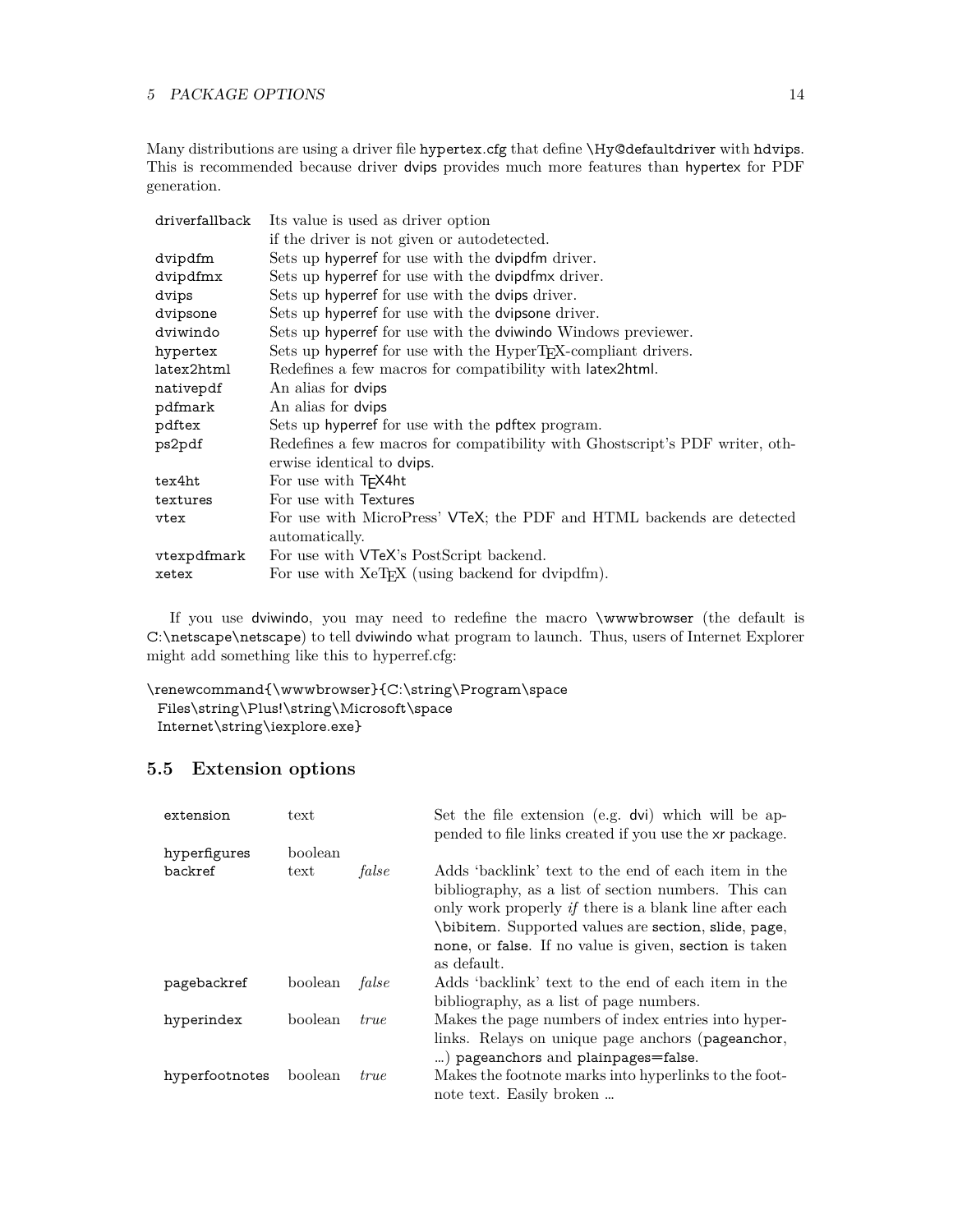| encap       |         |                          | Sets encap character for hyperindex                                                                                                                                                                                                                                                                |
|-------------|---------|--------------------------|----------------------------------------------------------------------------------------------------------------------------------------------------------------------------------------------------------------------------------------------------------------------------------------------------|
| linktoc     | text    | section                  | make text (section), page number (page), both (all)<br>or nothing (none) be link on TOC, LOF and LOT                                                                                                                                                                                               |
| linktocpage | boolean | false                    | make page number, not text, be link on TOC, LOF<br>and LOT                                                                                                                                                                                                                                         |
| breaklinks  | boolean | false                    | allow links to break over lines by making links over<br>multiple lines into PDF links to the same target                                                                                                                                                                                           |
| colorlinks  | boolean | false                    | Colors the text of links and anchors. The colors<br>chosen depend on the the type of link. At present<br>the only types of link distinguished are citations,<br>page references, URLs, local file references, and other<br>links. Unlike colored boxes, the colored text remains<br>when printing. |
| linkcolor   | color   | red                      | Color for normal internal links.                                                                                                                                                                                                                                                                   |
| anchorcolor | color   | black                    | Color for anchor text. Ignored by most drivers.                                                                                                                                                                                                                                                    |
| citecolor   | color   | green                    | Color for bibliographical citations in text.                                                                                                                                                                                                                                                       |
| filecolor   | color   | cyan                     | Color for URLs which open local files.                                                                                                                                                                                                                                                             |
| menucolor   | color   | $\mathop{red.}\nolimits$ | Color for Acrobat menu items.                                                                                                                                                                                                                                                                      |
| runcolor    | color   | filecolor                | Color for run links (launch annotations).                                                                                                                                                                                                                                                          |
| urlcolor    | color   | magenta                  | Color for linked URLs.                                                                                                                                                                                                                                                                             |
| allcolors   | color   |                          | Set all color options (without border and field op-                                                                                                                                                                                                                                                |
|             |         |                          | tions).                                                                                                                                                                                                                                                                                            |
| frenchlinks | boolean | false                    | Use small caps instead of color for links.                                                                                                                                                                                                                                                         |
| hidelinks   |         |                          | Hide links (removing color and border).                                                                                                                                                                                                                                                            |

Note that all color names must be defined before use, following the normal system of the standard IATEX color package.

## <span id="page-14-0"></span>**5.6 PDF-specific display options**

| bookmarks          | boolean   | <i>true</i> | A set of Acrobat bookmarks are written, in a man-<br>ner similar to the table of contents, requiring two<br>passes of LAT <sub>F</sub> X. Some postprocessing of the book-<br>mark file (file extension .out) may be needed to<br>translate LAT <sub>F</sub> X codes, since bookmarks must be<br>written in PDFE ncoding. To aid this process, the<br>out file is not rewritten by LAT <sub>F</sub> X if it is edited to<br>contain a line \let\WriteBookmarks\relax |
|--------------------|-----------|-------------|----------------------------------------------------------------------------------------------------------------------------------------------------------------------------------------------------------------------------------------------------------------------------------------------------------------------------------------------------------------------------------------------------------------------------------------------------------------------|
| bookmarksopen      | boolean   | false       | If Acrobat bookmarks are requested, show them<br>with all the subtrees expanded.                                                                                                                                                                                                                                                                                                                                                                                     |
| bookmarksopenlevel | parameter |             | level (\maxdimen) to which bookmarks are open                                                                                                                                                                                                                                                                                                                                                                                                                        |
| bookmarksnumbered  | boolean   | false       | If Acrobat bookmarks are requested, include sec-<br>tion numbers.                                                                                                                                                                                                                                                                                                                                                                                                    |
| bookmarkstype      | text      | toc         | to specify which 'toc' file to mimic                                                                                                                                                                                                                                                                                                                                                                                                                                 |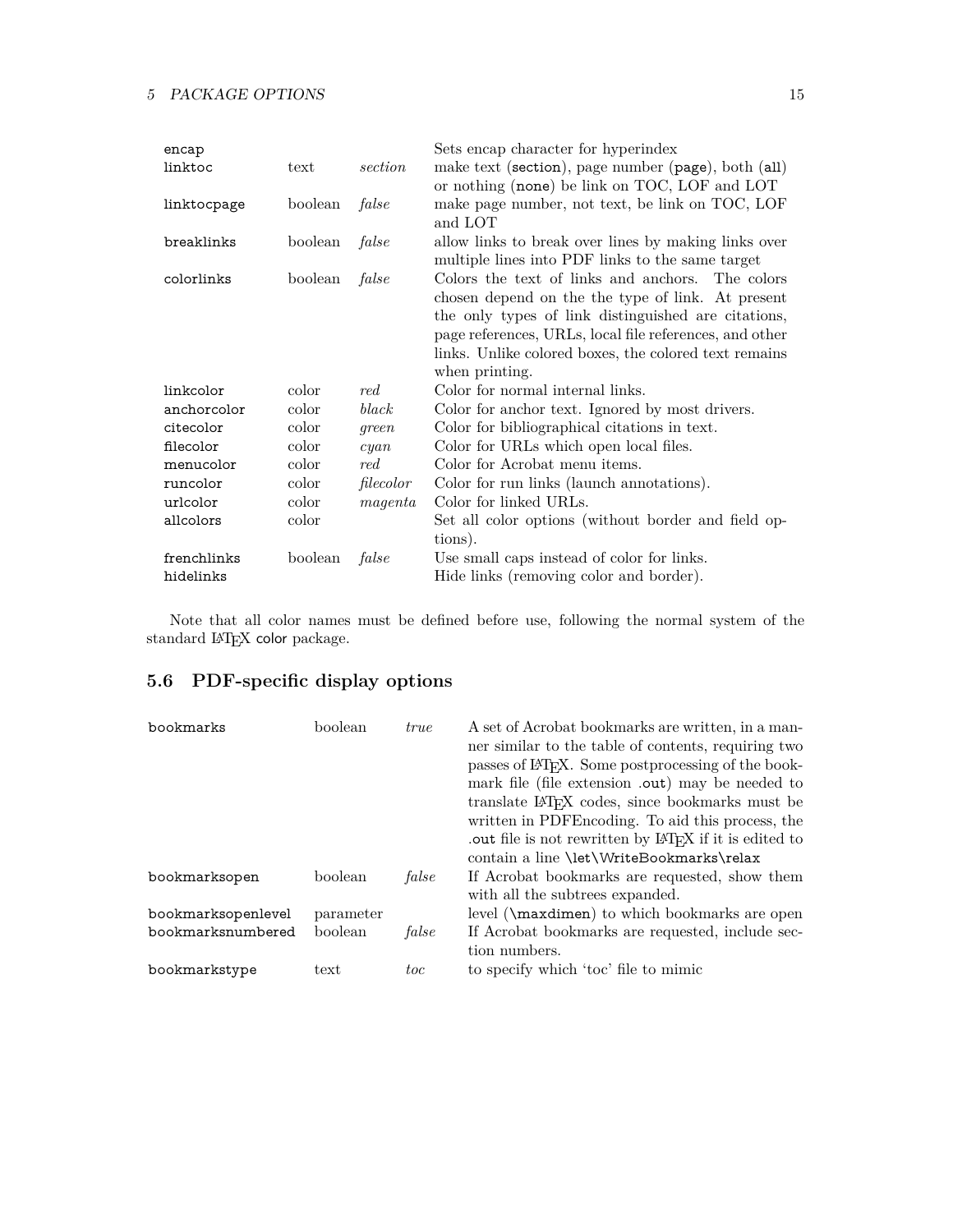| CJKbookmarks    | boolean   | false                | This option should be used to produce CJK book-<br>marks. Package hyperref supports both normal<br>and preprocessed mode of the CJK package; dur-<br>ing the creation of bookmarks, it simply replaces<br>CJK's macros with special versions which expand<br>to the corresponding character codes. Note that<br>without the 'unicode' option of hyperref you get<br>PDF files which actually violate the PDF speci-<br>fication because non-Unicode character codes are<br>used – some PDF readers localized for CJK lan-<br>guages (most notably Acroread itself) support<br>this. Also note that option 'CJKbookmarks' can-<br>not be used together with option 'unicode'. |
|-----------------|-----------|----------------------|------------------------------------------------------------------------------------------------------------------------------------------------------------------------------------------------------------------------------------------------------------------------------------------------------------------------------------------------------------------------------------------------------------------------------------------------------------------------------------------------------------------------------------------------------------------------------------------------------------------------------------------------------------------------------|
|                 |           |                      | No mechanism is provided to translate non-<br>Unicode bookmarks to Unicode; for portable PDF                                                                                                                                                                                                                                                                                                                                                                                                                                                                                                                                                                                 |
|                 |           |                      | documents only Unicode encoding should be used.                                                                                                                                                                                                                                                                                                                                                                                                                                                                                                                                                                                                                              |
| pdfhighlight    | name      | $\overline{\Lambda}$ | How link buttons behave when selected; $\overline{\phantom{a}}$ is for                                                                                                                                                                                                                                                                                                                                                                                                                                                                                                                                                                                                       |
|                 |           |                      | inverse (the default); the other possibilities are $/N$<br>(no effect), $/O$ (outline), and $/P$ (inset highlight-                                                                                                                                                                                                                                                                                                                                                                                                                                                                                                                                                           |
| citebordercolor | RGB color | 010                  | ing).<br>The color of the box around citations                                                                                                                                                                                                                                                                                                                                                                                                                                                                                                                                                                                                                               |
| filebordercolor | RGB color | 0.5.5                | The color of the box around links to files                                                                                                                                                                                                                                                                                                                                                                                                                                                                                                                                                                                                                                   |
| linkbordercolor | RGB color | 100                  | The color of the box around normal links                                                                                                                                                                                                                                                                                                                                                                                                                                                                                                                                                                                                                                     |
| menubordercolor | RGB color | $1\,0\,0$            | The color of the box around Acrobat menu links                                                                                                                                                                                                                                                                                                                                                                                                                                                                                                                                                                                                                               |
| urlbordercolor  | RGB color | 011                  | The color of the box around links to URLs                                                                                                                                                                                                                                                                                                                                                                                                                                                                                                                                                                                                                                    |
| runbordercolor  | RGB color | 0.7.7                | Color of border around 'run' links                                                                                                                                                                                                                                                                                                                                                                                                                                                                                                                                                                                                                                           |
| allbordercolors |           |                      | Set all border color options                                                                                                                                                                                                                                                                                                                                                                                                                                                                                                                                                                                                                                                 |
| pdfborder       |           | 001                  | The style of box around links; defaults to a box<br>with lines of 1pt thickness, but the colorlinks op-<br>tion resets it to produce no border.                                                                                                                                                                                                                                                                                                                                                                                                                                                                                                                              |

The color of link borders used to be specified *only* as 3 numbers in the range 0..1, giving an RGB color. Since version 6.76a, the usual color specifications of package (x)color can be used if xcolor has been loaded. For further information see description of package hycolor.

The bookmark commands are stored in a file called *jobname*.out. The files is not processed by LATEX so any markup is passed through. You can postprocess this file as needed; as an aid for this, the .out file is not overwritten on the next TEX run if it is edited to contain the line

#### \let\WriteBookmarks\relax

## <span id="page-15-0"></span>**5.7 PDF display and information options**

| baseurl     | URL              |       | Sets the base URL of the PDF document          |
|-------------|------------------|-------|------------------------------------------------|
| pdfpagemode | name             | empty | Determines how the file is opening in Acrobat: |
|             |                  |       | the possibilities are UseNone, UseThumbs       |
|             |                  |       | (show thumbnails), UseOutlines (show book-     |
|             |                  |       | marks), FullScreen, UseOC (PDF 1.5), and       |
|             |                  |       | UseAttachments (PDF $1.6$ ). If no mode if     |
|             |                  |       | explicitly chosen, but the bookmarks option    |
|             |                  |       | is set, UseOutlines is used.                   |
| pdftitle    | $texttext{text}$ |       | Sets the document information Title field      |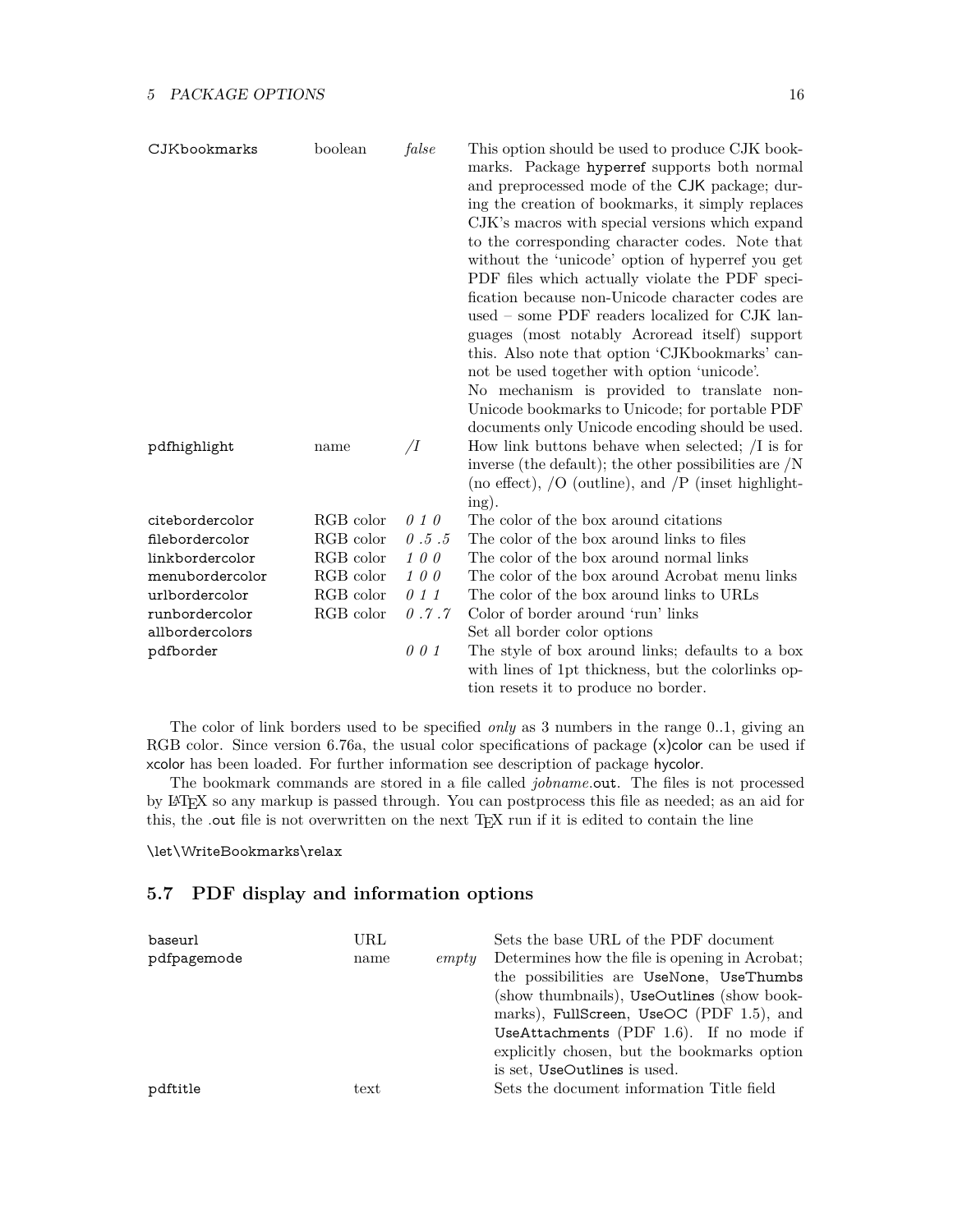| pdfauthor                | text              |            | Sets the document information Author field                                                                                                                                                                                                                 |
|--------------------------|-------------------|------------|------------------------------------------------------------------------------------------------------------------------------------------------------------------------------------------------------------------------------------------------------------|
| pdfsubject               | text              |            | Sets the document information Subject field                                                                                                                                                                                                                |
| pdfcreator               | text              |            | Sets the document information Creator field                                                                                                                                                                                                                |
| addtopdfcreator          | text              |            | Adds additional text to the document infor-<br>mation Creator field                                                                                                                                                                                        |
| pdfkeywords              | text              |            | Sets the document information Keywords field                                                                                                                                                                                                               |
| pdftrapped               | name              | empty      | Sets the document information Trapped entry.<br>Possible values are True, False and Unknown.<br>An empty value means, the entry is not set.                                                                                                                |
| pdfinfo                  | key value<br>list | empty      | Alternative interface for setting the document<br>information.                                                                                                                                                                                             |
| pdfview                  | name              | <i>XYZ</i> | Sets the default PDF 'view' for each link                                                                                                                                                                                                                  |
| pdfstartpage             | integer           | 1          | Determines on which page the PDF file is                                                                                                                                                                                                                   |
|                          |                   |            | opened. An empty value means, the entry is<br>not set.                                                                                                                                                                                                     |
| pdfstartview             | name              | $Fit$      | Set the startup page view                                                                                                                                                                                                                                  |
| pdfremotestartview       | name              | Fit        | Set the startup page view of remote PDF files                                                                                                                                                                                                              |
| pdfpagescrop             | n n n n           |            | Sets the default PDF crop box for pages. This<br>should be a set of four numbers                                                                                                                                                                           |
| pdfcenterwindow          | boolean           | false      | position the document window in the center<br>of the screen                                                                                                                                                                                                |
| pdfdirection             | name              | empty      | direction setting. Possible values: L2R (left)<br>to right) and R2L (right to left)                                                                                                                                                                        |
| pdfdisplaydoctitle       | boolean           | false      | display document title instead of file name in<br>title bar                                                                                                                                                                                                |
| pdfduplex                | name              | empty      | paper handling option for print dialog. Pos-<br>sible vatues are:<br>Simplex (print single-<br>sided), DuplexFlipShortEdge (duplex and<br>flip on the short edge of the sheet),<br>DuplexFlipLongEdge (duplex and flip on the<br>long edge of the sheet)   |
| pdffitwindow             | boolean           | false      | resize document window to fit document size                                                                                                                                                                                                                |
| pdflang                  | name              | relax      | PDF language identifier (RFC 3066)                                                                                                                                                                                                                         |
| pdfmenubar               | boolean           | true       | make PDF viewer's menu bar visible                                                                                                                                                                                                                         |
| pdfnewwindow             | boolean           | false      | make links that open another PDF file start a<br>new window                                                                                                                                                                                                |
| pdfnonfullscreenpagemode | name              | empty      | page mode setting on exiting full-screen mode.<br>Possible values are UseNone, UseOutlines,<br>UseThumbs, and UseOC                                                                                                                                        |
| pdfnumcopies             | integer           | empty      | number of printed copies                                                                                                                                                                                                                                   |
| pdfpagelayout            | name              | empty      | set layout of PDF pages.<br>Possible values:<br>SinglePage, OneColumn, TwoColumnLeft,<br>TwoColumnRight,<br>TwoPageLeft,<br>and<br>TwoPageRight                                                                                                            |
| pdfpagelabels            | boolean           | true       | set PDF page labels                                                                                                                                                                                                                                        |
| pdfpagetransition        | name              | empty      | set PDF page transition style. Possible val-<br>ues are Split, Blinds, Box, Wipe, Dissolve,<br>Glitter, R, Fly, Push, Cover, Uncover, Fade.<br>The default according to the PDF Reference<br>is R, which simply replaces the old page with<br>the new one. |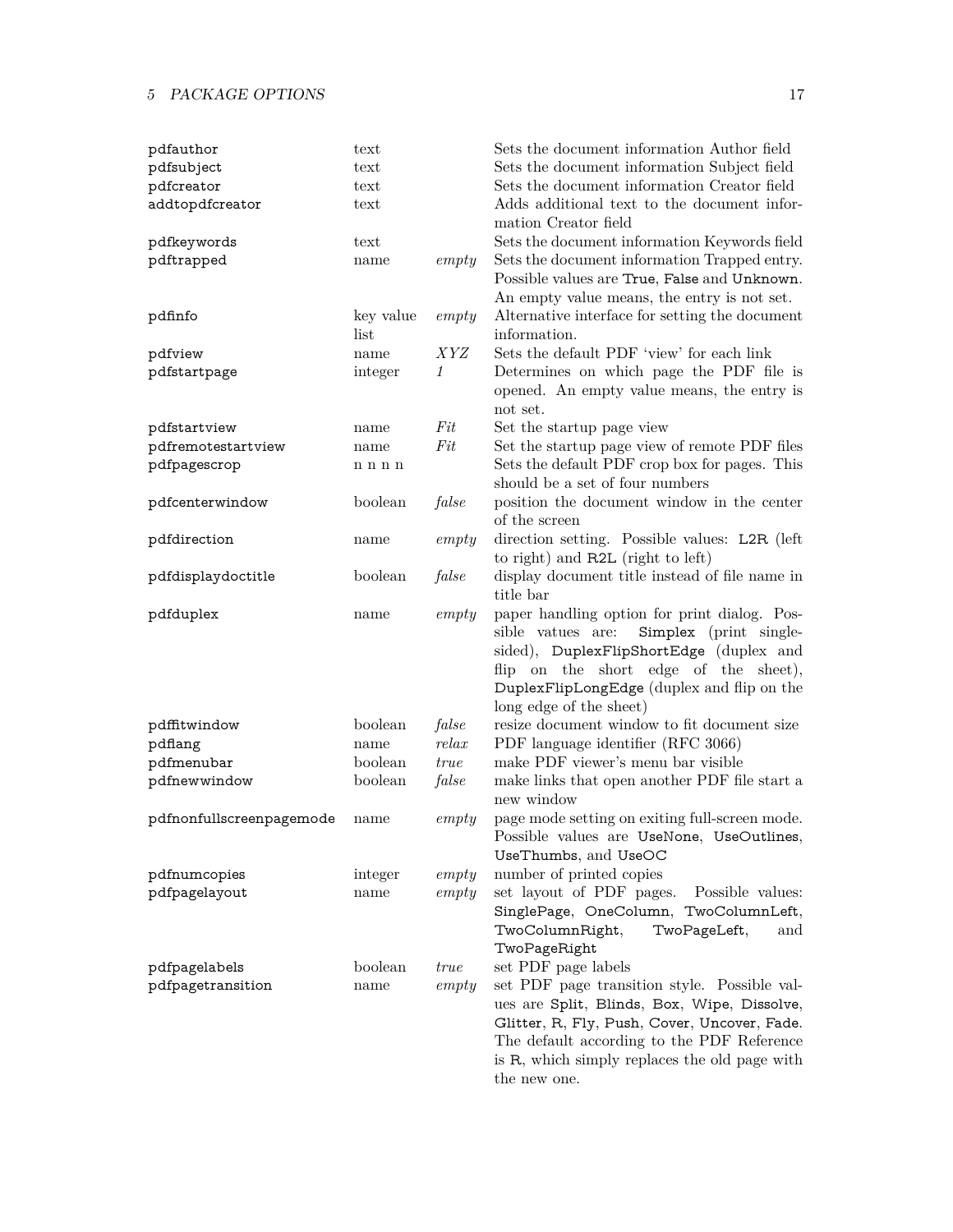| pdfpicktraybypdfsize | boolean | false       | specify whether PDF page size is used to select  |
|----------------------|---------|-------------|--------------------------------------------------|
|                      |         |             | input paper tray in print dialog                 |
| pdfprintarea         | name    | empty       | set /PrintArea of viewer preferences. Possible   |
|                      |         |             | values are MediaBox, CropBox, BleedBox,          |
|                      |         |             | TrimBox, and ArtBox. The dafault accord-         |
|                      |         |             | ing to the PDF Refence is CropBox                |
| pdfprintclip         | name    | empty       | set /PrintClip of viewer preferences. Possible   |
|                      |         |             | values are MediaBox, CropBox, BleedBox,          |
|                      |         |             | TrimBox, and ArtBox. The dafault accord-         |
|                      |         |             | ing to the PDF Refence is CropBox                |
| pdfprintpagerange    | n n (n) | empty       | set /PrintPageRange of viewer preferences        |
|                      | $(n)^*$ |             |                                                  |
| pdfprintscaling      | name    | empty       | page scaling option for print dialog (option     |
|                      |         |             | $/PrintScaling of viewer preferences, PDF 1.6);$ |
|                      |         |             | valid values are None and AppDefault             |
| pdftoolbar           | boolean | true        | make PDF toolbar visible                         |
| pdfviewarea          | name    | empty       | set /ViewArea of viewer preferences. Possible    |
|                      |         |             | values are MediaBox, CropBox, BleedBox,          |
|                      |         |             | TrimBox, and ArtBox. The dafault accord-         |
|                      |         |             | ing to the PDF Refence is CropBox                |
| pdfviewclip          | name    | empty       | set /ViewClip of viewer preferences Possible     |
|                      |         |             | values are MediaBox, CropBox, BleedBox,          |
|                      |         |             | TrimBox, and ArtBox. The dafault accord-         |
|                      |         |             | ing to the PDF Refence is CropBox                |
| pdfwindowui          | boolean | true        | make PDF user interface elements visible         |
| unicode              | boolean | <i>true</i> | Unicode encoded PDF strings                      |

Each link in Acrobat carries its own magnification level, which is set using PDF coordinate space, which is not the same as T<sub>E</sub>X's. The unit is bp and the origin is in the lower left corner. See also \hypercalcbp that is explained on page [25.](#page-27-1) pdfTEX works by supplying default values for XYZ (horizontal  $\times$  vertical  $\times$  zoom) and FitBH. However, drivers using pdfmark do not supply defaults, so hyperref passes in a value of -32768, which causes Acrobat to set (usually) sensible defaults. The following are possible values for the pdfview, pdfstartview and pdfremotestartview parameters.

| XYZ              | left top zoom         | Sets a coordinate and a zoom factor. If any<br>one is null, the source link value is used. <i>null</i><br><i>null null</i> will give the same values as the cur- |
|------------------|-----------------------|------------------------------------------------------------------------------------------------------------------------------------------------------------------|
|                  |                       | rent page.                                                                                                                                                       |
| Fit              |                       | Fits the page to the window.                                                                                                                                     |
| FitH             | top                   | Fits the width of the page to the window.                                                                                                                        |
| FitV             | left                  | Fits the height of the page to the window.                                                                                                                       |
| Fit <sub>R</sub> | left bottom right top | Fits the rectangle specified by the four coor-                                                                                                                   |
|                  |                       | dinates to the window.                                                                                                                                           |
| FitB             |                       | Fits the page bounding box to the window.                                                                                                                        |
| FitBH            | top                   | Fits the width of the page bounding box to                                                                                                                       |
|                  |                       | the window.                                                                                                                                                      |
| FitBV            | left                  | Fits the height of the page bounding box to                                                                                                                      |
|                  |                       | the window.                                                                                                                                                      |

The pdfpagelayout can be one of the following values.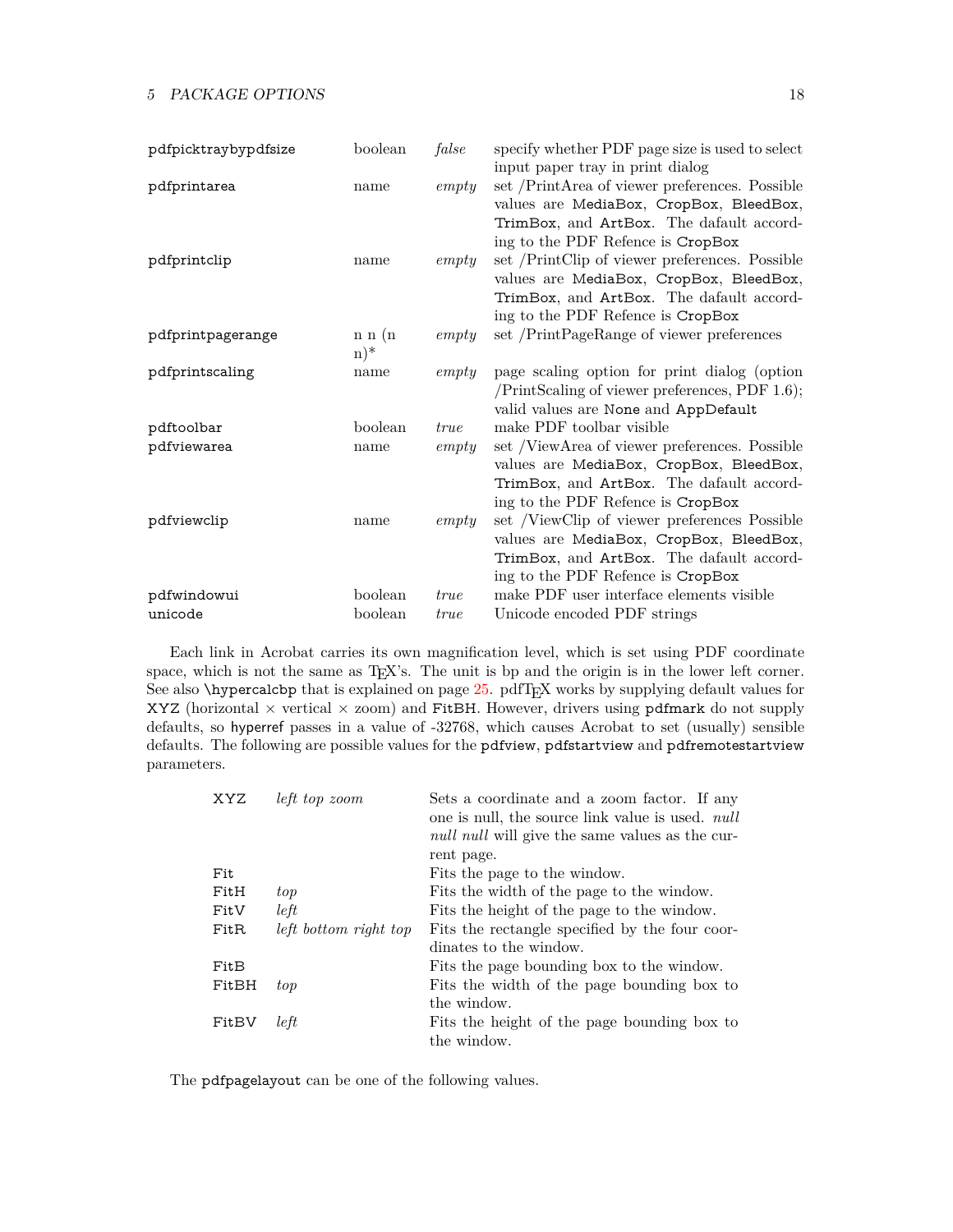| SinglePage     | Displays a single page; advancing flips the page               |
|----------------|----------------------------------------------------------------|
| OneColumn      | Displays the document in one column; continuous scrolling.     |
| TwoColumnLeft  | Displays the document in two columns, odd-numbered pages to    |
|                | the left.                                                      |
| TwoColumnRight | Displays the document in two columns, odd-numbered pages to    |
|                | the right.                                                     |
| TwoPageLeft    | Displays two pages, odd-numbered pages to the left (since PDF  |
|                | (1.5).                                                         |
| TwoPageRight   | Displays two pages, odd-numbered pages to the right (since PDF |
|                | (1.5).                                                         |

Finally, the pdfpagetransition can be one of the following values, where */Di* stands for direction of motion in degrees, generally in 90<sup>°</sup> steps, */Dm* is a horizontal (**/H**) or vertical (**/V**) dimension (e.g. Blinds /Dm /V), and */M* is for motion, either in (/I) or out (/O).

| Blinds     | /Dm    | Multiple lines distributed evenly across the screen sweep                                                     |
|------------|--------|---------------------------------------------------------------------------------------------------------------|
|            |        | in the same direction to reveal the new page.                                                                 |
| <b>Box</b> | /M     | A box sweeps in or out.                                                                                       |
| Dissolve   |        | The page image dissolves in a piecemeal fashion to reveal                                                     |
|            |        | the new page.                                                                                                 |
| Glitter    | /Di    | Similar to Dissolve, except the effect sweeps across the<br>screen.                                           |
| Split      | /Dm/M  | Two lines sweep across the screen to reveal the new page.                                                     |
| Wipe       | /Di    | A single line sweeps across the screen to reveal the new                                                      |
|            |        | page.                                                                                                         |
| $_{\rm R}$ |        | Simply replaces the old page with the new one.                                                                |
| Fly        | /Di /M | Changes are flown out or in (as specified by $/M$ ), in the                                                   |
|            |        | direction specified by $\overline{D}$ , to or from a location that is                                         |
|            |        | offscreen except when /Di is None.                                                                            |
| Push       | /Di    | The old page slides off the screen while the new page                                                         |
|            |        | slides in, pushing the old page out in the direction spec-                                                    |
|            |        | ified by $/Di$ .                                                                                              |
| Cover      | /Di    | The new page slides on to the screen in the direction<br>specified by $\overline{D}$ , covering the old page. |
| Uncover    | /Di    | The old page slides off the screen in the direction spec-                                                     |
|            |        | ified by $\overline{D}$ , uncovering the new page in the direction<br>specified by $/Di$ .                    |
| Fade       |        | The new page gradually becomes visible through the old                                                        |
|            |        | one.                                                                                                          |

### <span id="page-18-0"></span>**5.8 Option pdfinfo**

The information entries can be set using pdftitle, pdfsubject, …. Option pdfinfo provides an alternative interface. It takes a key value list. The key names are the names that appear in the PDF information dictionary directly. Known keys such as Title, Subject, Trapped and other are mapped to options pdftitle, subject, trapped, …Unknown keys are added to the information dictionary. Their values are text strings (see PDF specification). Example:

```
\hypersetup{
 pdfinfo={
  Title={My Title},
```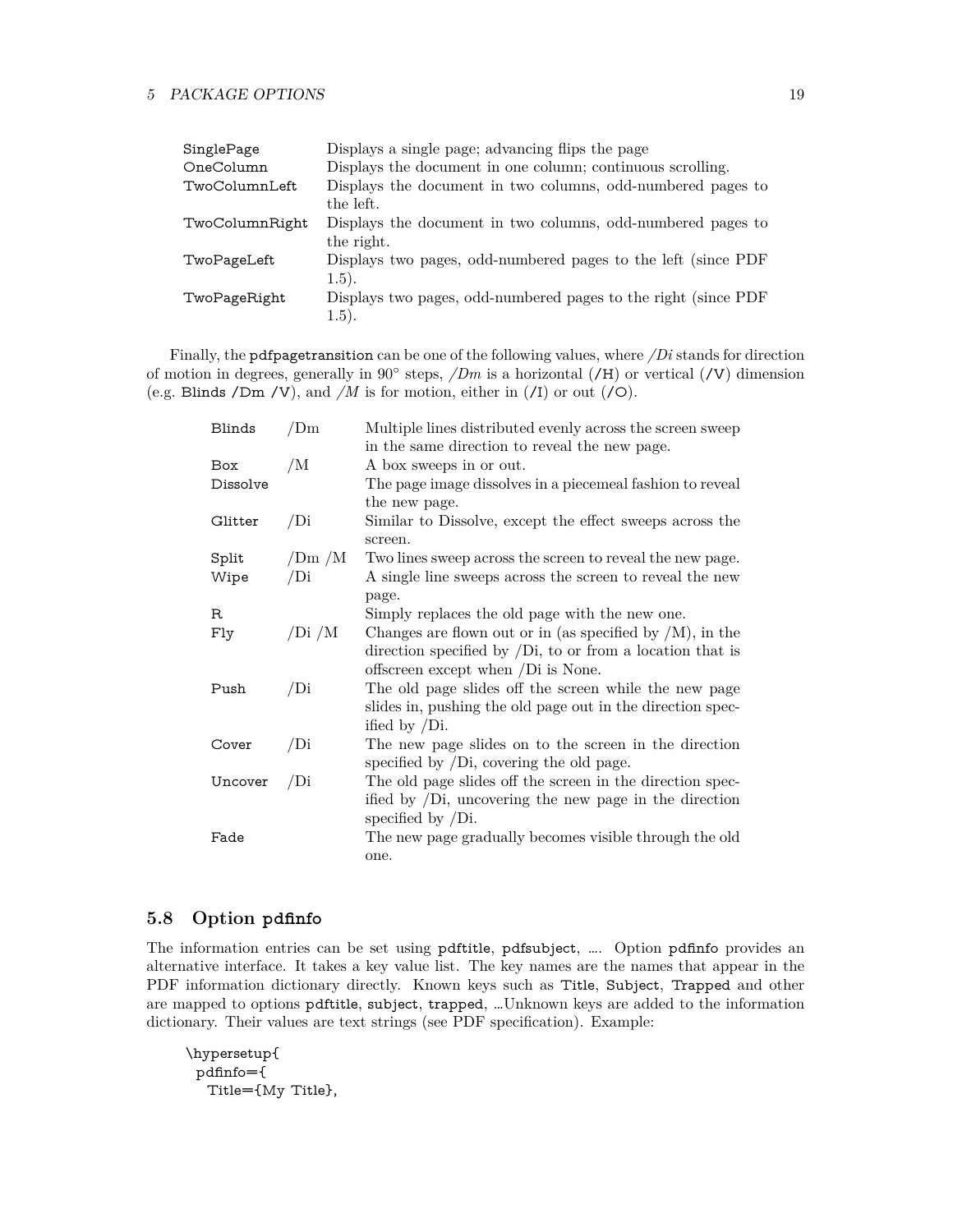```
Subject={My Subject},
  NewKey={Foobar},
  % ...
 }
}
```
## <span id="page-19-0"></span>**5.9 Big alphabetical list**

The following is a complete listing of available options for hyperref, arranged alphabetically.

| allbordercolors    |                 | Set all border color options                          |
|--------------------|-----------------|-------------------------------------------------------|
| allcolors          |                 | Set all color options (without border and field       |
|                    |                 | options)                                              |
| anchorcolor        | black           | set color of anchors, ignored by most drivers.        |
| backref            | false           | do bibliographical back references                    |
| baseurl            | empty           | set base URL for document                             |
| bookmarks          | true            | make bookmarks                                        |
| bookmarksnumbered  | false           | put section numbers in bookmarks                      |
| bookmarksopen      | false           | open up bookmark tree                                 |
| bookmarksopenlevel | \maxdimen       | level to which bookmarks are open                     |
| bookmarkstype      | toc             | to specify which 'toc' file to mimic                  |
| breaklinks         | false           | allow links to break over lines                       |
| CJKbookmarks       | false           | to produce CJK bookmarks                              |
| citebordercolor    | 010             | color of border around cites                          |
| citecolor          | green           | color of citation links                               |
| colorlinks         | false           | color links                                           |
|                    | <i>true</i>     | (tex4ht, dviwindo)                                    |
| debug              | false           | provide details of anchors defined; same as ver-      |
|                    |                 | bose                                                  |
| destlabel          | false           | destinations are named by the first <b>\label</b> af- |
|                    |                 | ter the anchor creation                               |
| draft              | false           | do not do any hyperlinking                            |
| driverfallback     |                 | default if no driver specified or detected            |
| dvipdfm            |                 | use dvipdfm backend                                   |
| dvipdfmx           |                 | use dvipdfmx backend                                  |
| dvips              |                 | use dvips backend                                     |
| dvipsone           |                 | use dvipsone backend                                  |
| dviwindo           |                 | use dviwindo backend                                  |
| encap              |                 | to set encap character for hyperindex                 |
| extension          | $\frac{dv}{dt}$ | suffix of linked files                                |
| filebordercolor    | 0.5.5           | color of border around file links                     |
| filecolor          | cyan            | color of file links                                   |
| final              | <i>true</i>     | opposite of option draft                              |
| frenchlinks        | false           | use small caps instead of color for links             |
| hidelinks          |                 | Hide links (removing color and border)                |
| hyperfigures       | false           | make figures hyper links                              |
| hyperfootnotes     | true            | set up hyperlinked footnotes                          |
| hyperindex         | true            | set up hyperlinked indices                            |
| hypertex           |                 | use HyperTEX backend                                  |
| hypertexnames      | true            | use guessable names for links                         |
| implicit           | <i>true</i>     | redefine IAT <sub>F</sub> X internals                 |
| latex2html         |                 | use LATEX2HTML backend                                |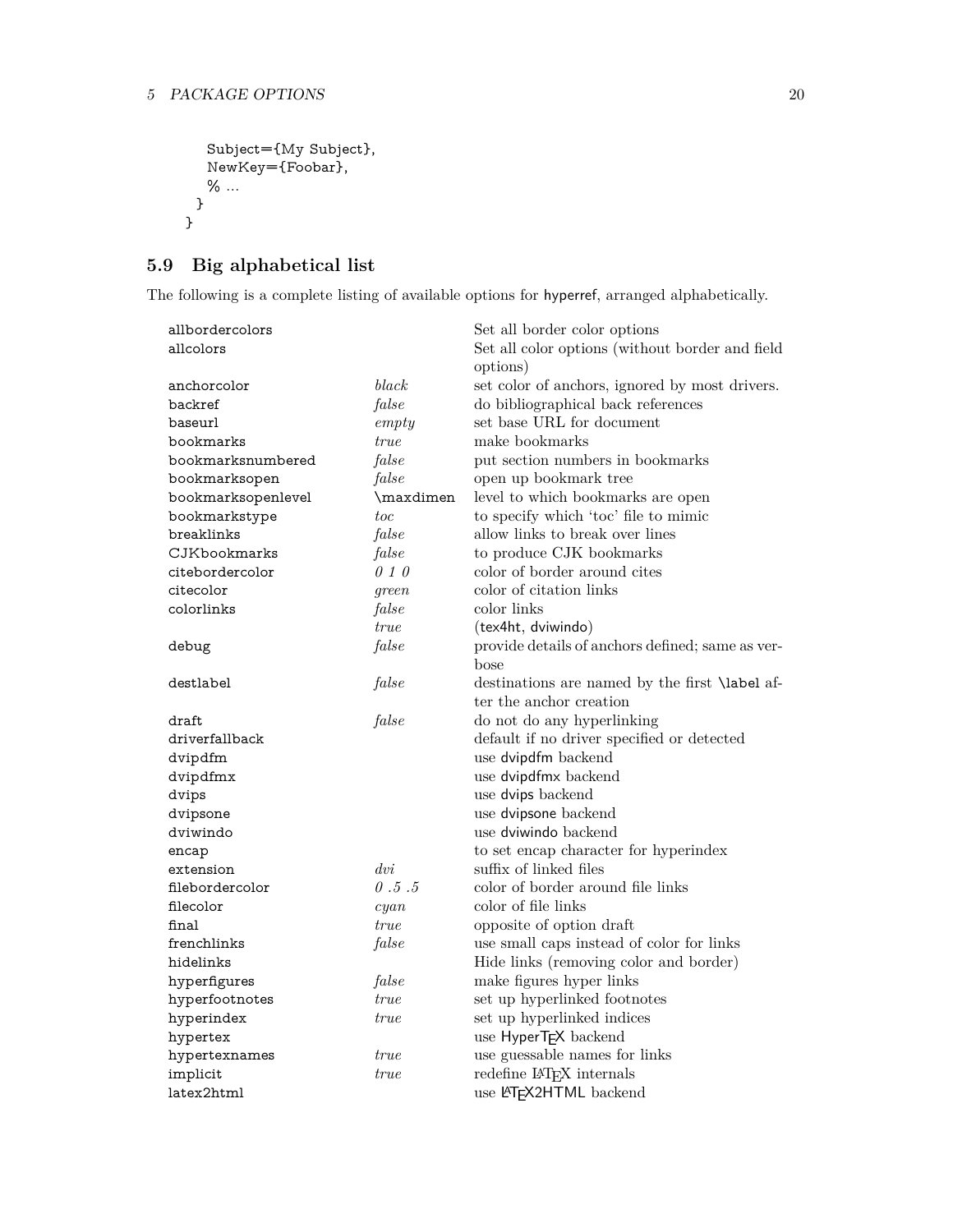| linkbordercolor          | 100            | color of border around links                    |
|--------------------------|----------------|-------------------------------------------------|
| linkcolor                | red            | color of links                                  |
| linktoc                  | section        | make text be link on TOC, LOF and LOT           |
| linktocpage              | false          | make page number, not text, be link on TOC,     |
|                          |                | LOF and LOT                                     |
| menubordercolor          | 100            | color of border around menu links               |
| menucolor                | red            | color for menu links                            |
| nativepdf                | false          | an alias for dvips                              |
| naturalnames             | false          | use IAT <sub>E</sub> X-computed names for links |
| nesting                  | false          | allow nesting of links                          |
| next-anchor              |                | allow to set the name of the next anchor        |
| pageanchor               | <i>true</i>    | put an anchor on every page                     |
| pagebackref              | false          | backreference by page number                    |
| pdfauthor                | empty          | text for PDF Author field                       |
| pdfborder                | 001            | width of PDF link border                        |
|                          | 000            | (colorlinks)                                    |
| pdfborderstyle           |                | border style for links                          |
| pdfcenterwindow          | false          | position the document window in the center      |
|                          |                | of the screen                                   |
| pdfcreator               | $LaTeX$ with   | text for PDF Creator field                      |
|                          | hyperref       |                                                 |
| pdfdirection             | empty          | direction setting                               |
| pdfdisplaydoctitle       | false          | display document title instead of file name in  |
|                          |                | title bar                                       |
| pdfduplex                | empty          | paper handling option for print dialog          |
| pdffitwindow             | false          | resize document window to fit document size     |
| pdfhighlight             | $\overline{I}$ | set highlighting of PDF links                   |
| pdfinfo                  | empty          | alternative interface for setting document in-  |
|                          |                | formation                                       |
| pdfkeywords              | empty          | text for PDF Keywords field                     |
| pdflang                  | relax          | PDF language identifier (RFC 3066)              |
| pdfmark                  | false          | an alias for dvips                              |
| pdfmenubar               | true           | make PDF viewer's menu bar visible              |
| pdfnewwindow             | false          | make links that open another PDF                |
|                          |                | file start a new window                         |
| pdfnonfullscreenpagemode | empty          | page mode setting on exiting full-screen mode   |
| pdfnumcopies             | empty          | number of printed copies                        |
| pdfpagelabels            | $true$         | set PDF page labels                             |
| pdfpagelayout            | empty          | set layout of PDF pages                         |
| pdfpagemode              | empty          | set default mode of PDF display                 |
| pdfpagescrop             | empty          | set crop size of PDF document                   |
| pdfpagetransition        | empty          | set PDF page transition style                   |
| pdfpicktraybypdfsize     | empty          | set option for print dialog                     |
| pdfprintarea             | empty          | set /PrintArea of viewer preferences            |
| pdfprintclip             | empty          | set /PrintClip of viewer preferences            |
| pdfprintpagerange        | empty          | set /PrintPageRange of viewer preferences       |
| pdfprintscaling          | empty          | page scaling option for print dialog            |
| pdfproducer              | empty          | text for PDF Producer field                     |
| pdfremotestartview       | Fit            | starting view of remote PDF documents           |
| pdfstartpage             | 1              | page at which PDF document opens                |
| pdfstartview             | Fit            | starting view of PDF document                   |
| pdfsubject               | empty          | text for PDF Subject field                      |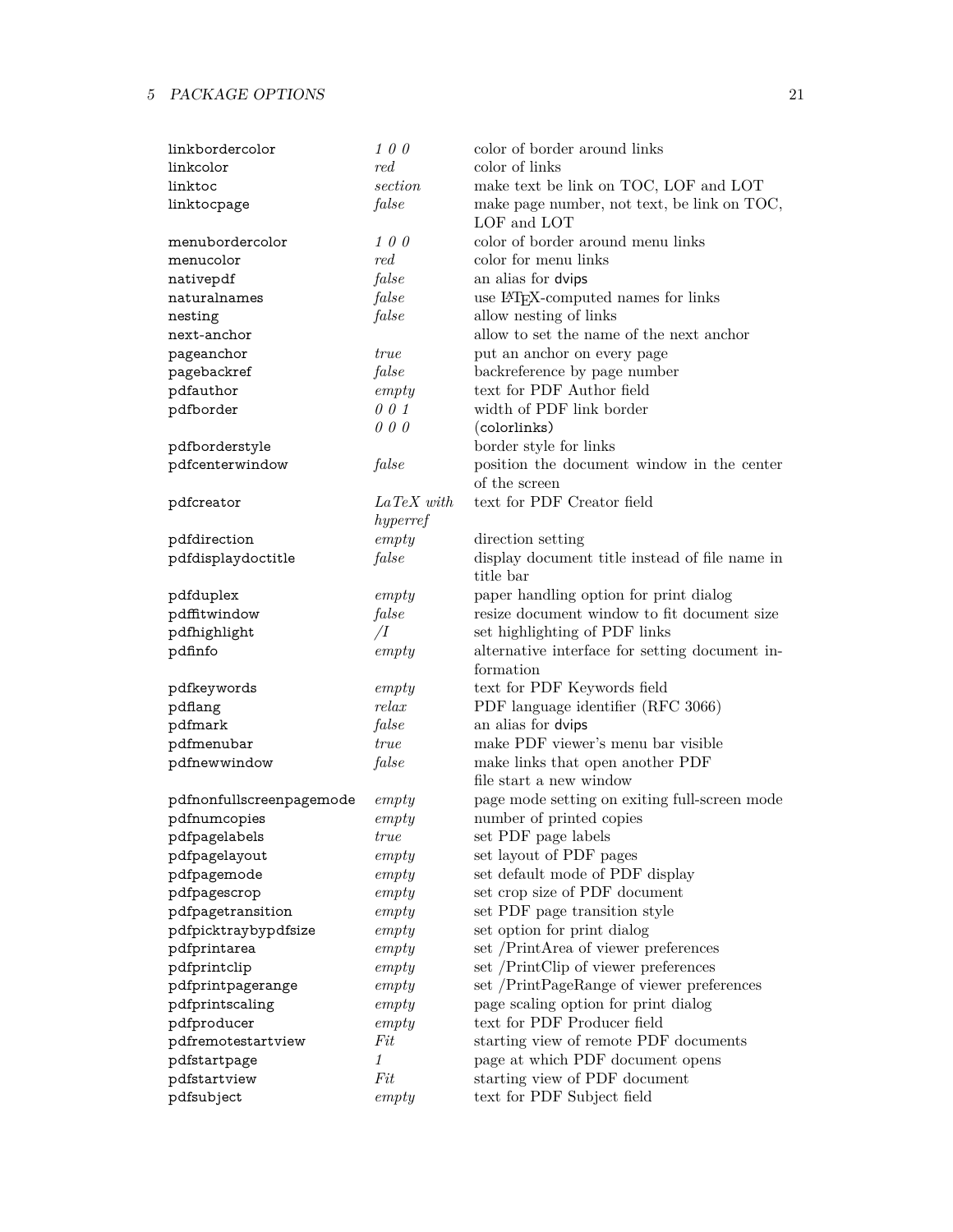| pdftex         |             | use pdfT <sub>F</sub> X backend                    |
|----------------|-------------|----------------------------------------------------|
| pdftitle       | empty       | text for PDF Title field                           |
| pdftoolbar     | true        | make PDF toolbar visible                           |
| pdftrapped     | empty       | Sets the document information Trapped entry.       |
|                |             | Possible values are True, False and Unknown.       |
|                |             | An empty value means, the entry is not set.        |
| pdfview        | <i>XYZ</i>  | PDF 'view' when on link traversal                  |
| pdfviewarea    | empty       | set /ViewArea of viewer preferences                |
| pdfviewclip    | empty       | set /ViewClip of viewer preferences                |
| pdfwindowui    | true        | make PDF user interface elements visible           |
| plainpages     | false       | do page number anchors as plain Arabic             |
| ps2pdf         |             | use ps2pdf backend                                 |
| psdextra       | false       | define more short names for PDF string com-        |
|                |             | mands                                              |
| raiselinks     | false       | raise up links (for HyperT <sub>F</sub> X backend) |
| runbordercolor | 0.7.7       | color of border around 'run' links                 |
| runcolor       | filecolor   | color of 'run' links                               |
| setpagesize    | <i>true</i> | set page size by special driver commands           |
| tex4ht         |             | use T <sub>F</sub> X4ht backend                    |
| textures       |             | use Textures backend                               |
| unicode        | <i>true</i> | Unicode encoded pdf strings, starting with         |
|                |             | version v7.00g set by default to true for all      |
|                |             | engines. It will load a number of definitions in   |
|                |             | puenc.def. It can be set to false for pdflatex,    |
|                |             | but this is not recommended.                       |
| urlbordercolor | 011         | color of border around URL links                   |
| urlcolor       | magenta     | color of URL links                                 |
| verbose        | false       | be chatty                                          |
| vtex           |             | use VTeX backend                                   |
| xetex          |             | use XeT <sub>F</sub> X backend                     |

## <span id="page-21-0"></span>**6 Additional user macros**

If you need to make references to URLs, or write explicit links, the following low-level user macros are provided:

#### \href[*options*]{*URL*}{*text*}

The *text* is made a hyperlink to the *URL*; this must be a full URL (relative to the base URL, if that is defined). The special characters  $\#$  and  $\sim$  do *not* need to be escaped in any way (unless the command is used in the argument of another command).

The optional argument *options* recognizes the hyperref options pdfremotestartview, pdfnewwindow and the following key value options:

**page:** Specifies the start page number of remote PDF documents. First page is 1.

**ismap:** Boolean key, if set to true, the URL should appended by the coordinates as query parameters by the PDF viewer.

**nextactionraw:** The value of key /Next of action dictionaries, see PDF specification.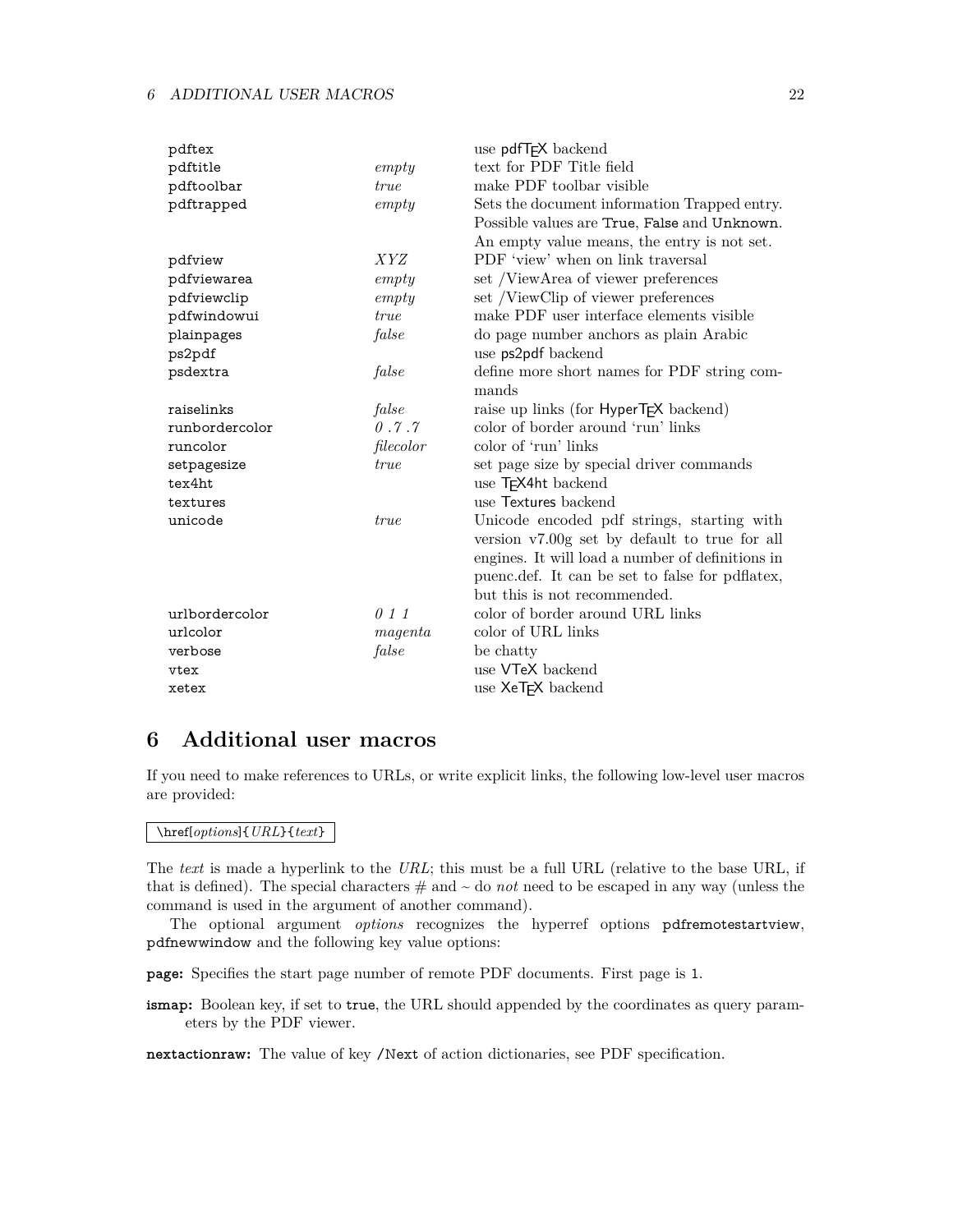#### \url{*URL*}

Similar to \href{*URL*}{\nolinkurl{*URL*}}. Depending on the driver \href also tries to detect the link type. Thus the result can be a url link, file link, …

#### \nolinkurl{*URL*}

Write *URL* in the same way as **\url**, without creating a hyperlink.

#### \hyperbaseurl{*URL*}

A base *URL* is established, which is prepended to other specified URLs, to make it easier to write portable documents.

#### \hyperimage{*imageURL*}{*text*}

The link to the image referenced by the URL is inserted, using *text* as the anchor.

For drivers that produce HTML, the image itself is inserted by the browser, with the *text* being ignored completely.

#### \hyperdef{*category*}{*name*}{*text*}

A target area of the document (the *text*) is marked, and given the name *category.name*

\hyperref{*URL*}{*category*}{*name*}{*text*}

*text* is made into a link to *URL#category.name*

\hyperref[*label*]{*text*}

*text* is made into a link to the same place as \ref{*label*} would be linked.

\hyperlink{*name*}{*text*}

#### \hypertarget{*name*}{*text*}

A simple internal link is created with \hypertarget, with two parameters of an anchor *name*, and anchor *text*. \hyperlink has two arguments, the name of a hypertext object defined somewhere by \hypertarget, and the *text* which be used as the link on the page.

Note that in HTML parlance, the  $\hbar$  vertical command inserts a notional  $\#$  in front of each link, making it relative to the current testdocument; \href expects a full URL.

\phantomsection

This sets an anchor at this location. It works similar to \hypertarget{}{} with an automatically chosen anchor name. Often it is used in conjunction with \addcontentsline for sectionlike things (index, bibliography, preface). \addcontentsline refers to the latest previous location where an anchor is set. Example: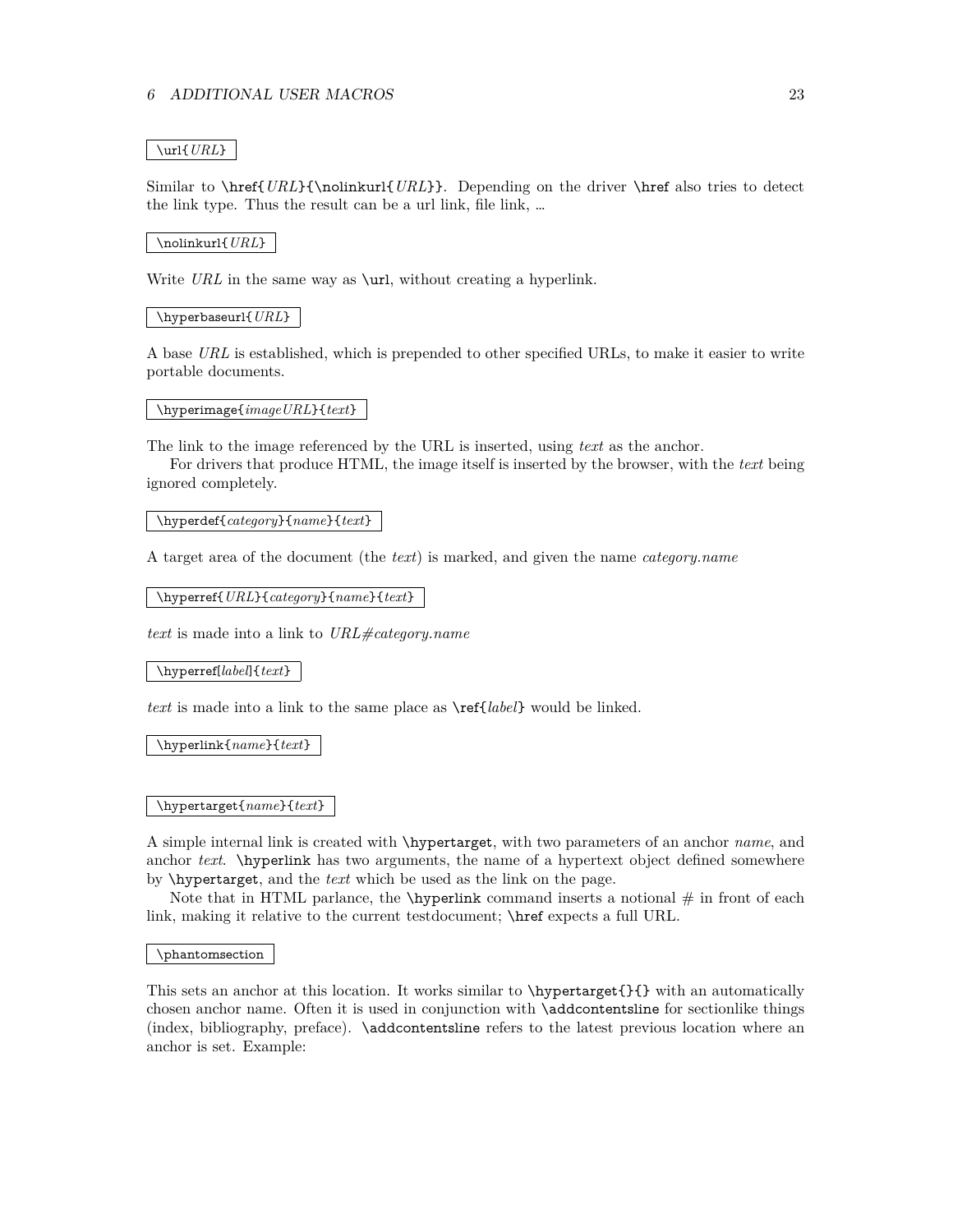\cleardoublepage \phantomsection \addcontentsline{toc}{chapter}{\indexname} \printindex

Now the entry in the table of contents (and bookmarks) for the index points to the start of the index page, not to a location before this page.

\hyperget{*anchor*}{*label*} \hyperget{*pageanchor*}{*label*}

This retrieves the anchor or the page anchor from a label in an expandable way. It takes \HyperDestNameFilter into account. It can e.g. be used with the \bookmark from the bookmark package to set a destination to a label:

#### \bookmark[dest=\hyperget{anchor}{sec}]{section}

As *pageanchor* retrieves the page number from the label it can't be use together with the option plainpages.

#### \hyperget{*currentanchor*}{}

This retrieves the last anchor that has been set. It too takes \HyperDestNameFilter into account.

#### \autoref{*label*}

This is a replacement for the usual \ref command that places a contextual label in front of the reference. This gives your users a bigger target to click for hyperlinks (e.g. 'section 2' instead of merely the number '2').

The label is worked out from the context of the original \label command by hyperref by using the macros listed below (shown with their default values). The macros can be (re)defined in documents using \(re)newcommand; note that some of these macros are already defined in the standard document classes. The mixture of lowercase and uppercase initial letters is deliberate and corresponds to the author's practice.

For each macro below, hyperref checks \\*autorefname before \\*name. For instance, it looks for \figureautorefname before \figurename.

| Macro              | Default            |
|--------------------|--------------------|
| \figurename        | Figure             |
| \tablename         | Table              |
| \partname          | Part               |
| \appendixname      | Appendix           |
| \equationname      | Equation           |
| <b>\Itemname</b>   | item               |
| \chaptername       | chapter            |
| \sectionname       | $\mathrm{section}$ |
| \subsectionname    | subsection         |
| \subsubsectionname | subsubsection      |
| \paragraphname     | paragraph          |
| \Hfootnotename     | footnote           |
| <b>\AMSname</b>    | Equation           |
| \theoremname       | Theorem            |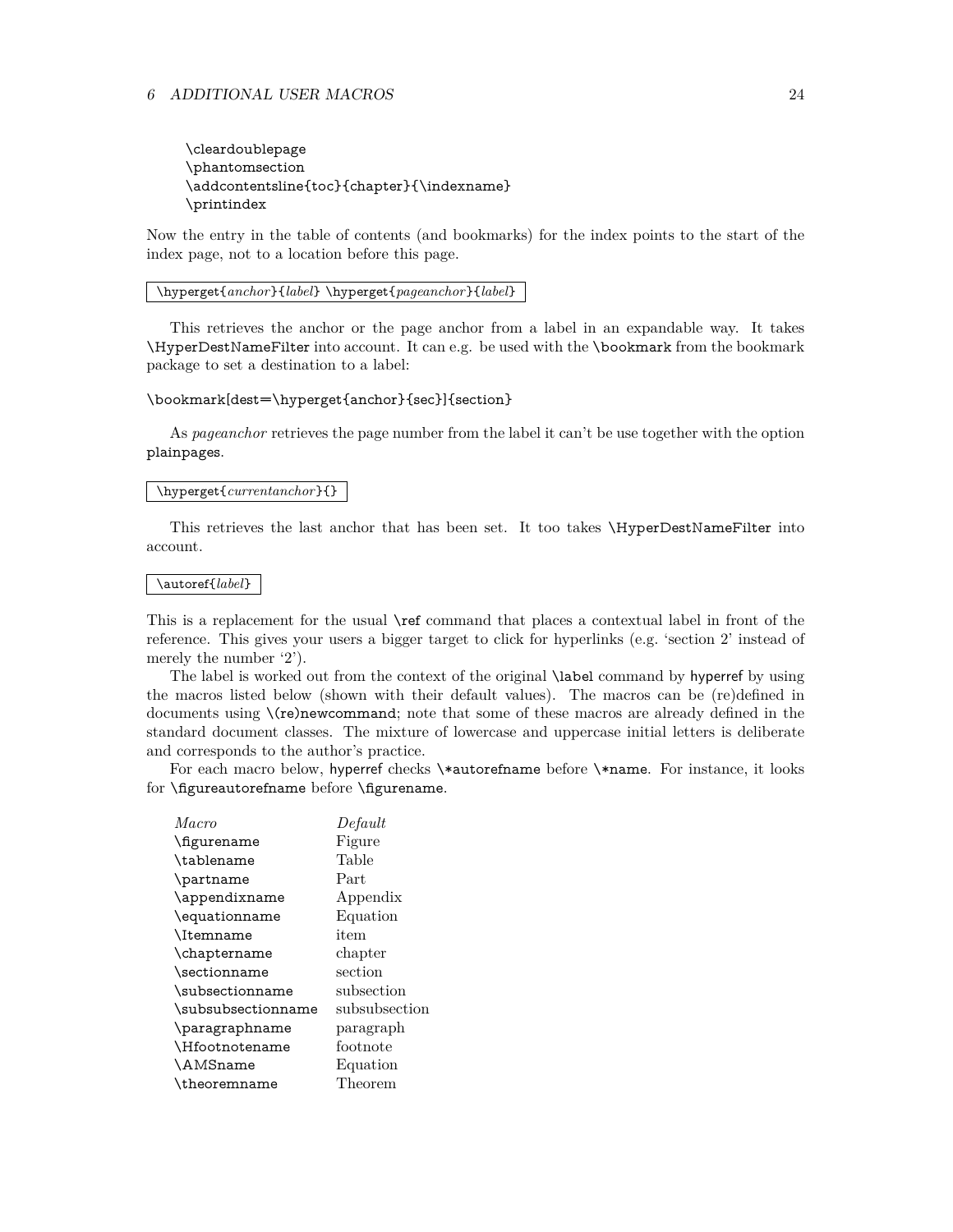\page page

Example for a redefinition if babel is used:

```
\usepackage[ngerman]{babel}
\addto\extrasngerman{%
 \def\subsectionautorefname{Unterkapitel}%
}
```
Hint: \autoref works via the counter name that the reference is based on. Sometimes \autoref chooses the wrong name, if the counter is used for different things. For example, it happens with **\newtheorem** if a lemma shares a counter with theorems. Then package aliascnt provides a method to generate a simulated second counter that allows the differentiation between theorems and lemmas:

```
\documentclass{article}
\usepackage{aliascnt}
\usepackage{hyperref}
\newtheorem{theorem}{Theorem}
\newaliascnt{lemma}{theorem}
\newtheorem{lemma}[lemma]{Lemma}
\aliascntresetthe{lemma}
\providecommand*{\lemmaautorefname}{Lemma}
\begin{document}
We will use \autoref{a} to prove \autoref{b}.
\begin{lemma}\label{a}
 Nobody knows.
\end{lemma}
\begin{theorem}\label{b}
 Nobody is right.
\end{theorem}.
```
\end{document}

#### \autopageref{*label*}

It replaces \pageref and adds the name for page in front of the page reference. First \pageautorefname is checked before \pagename.

For instances where you want a reference to use the correct counter, but not to create a link, there are starred forms (these starred forms exist even if hyperref has been loaded with implicit=false):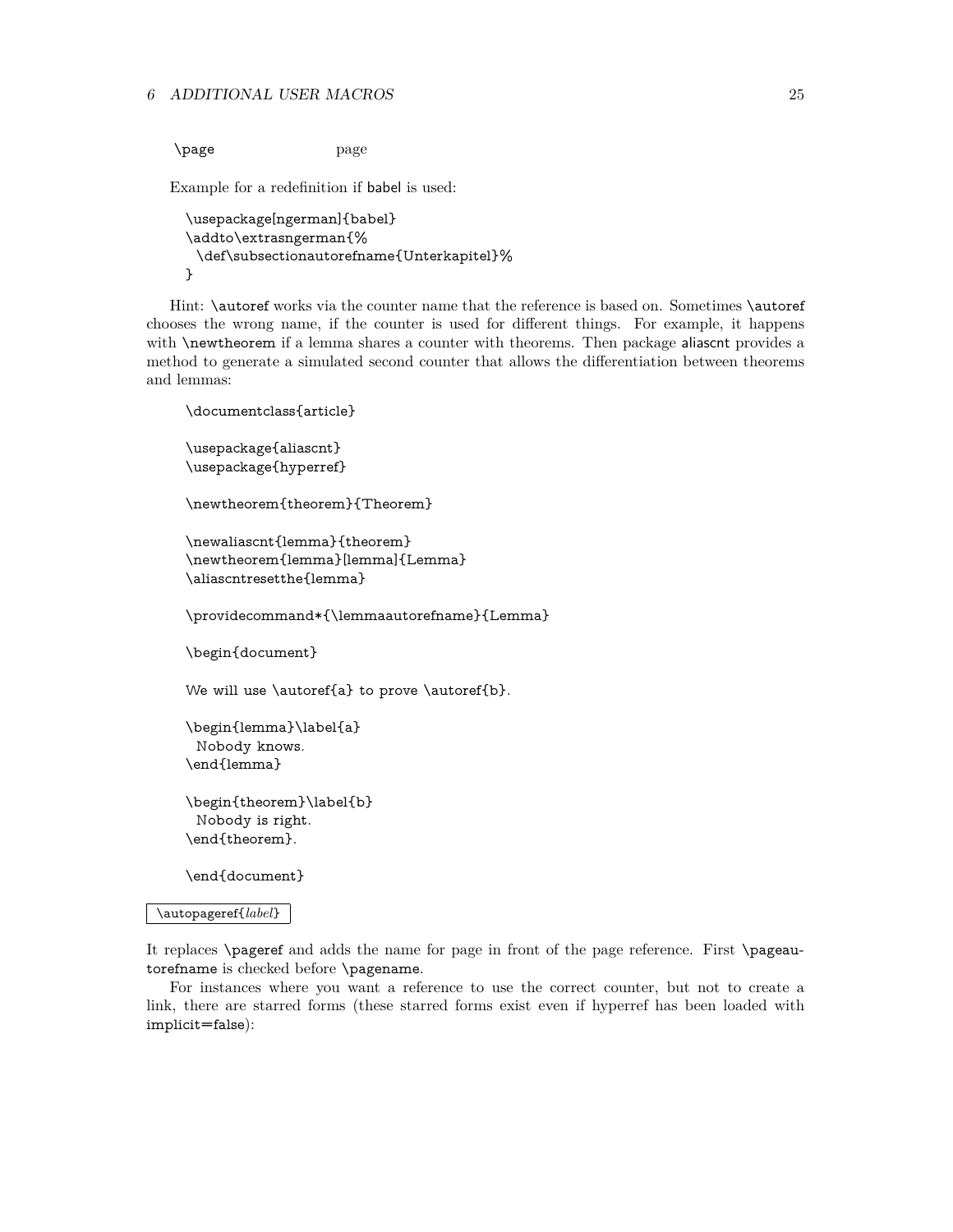\ref\*{*label*}

\pageref\*{*label*}

\autoref\*{*label*}

\autopageref\*{*label*}

A typical use would be to write

\hyperref[other]{that nice section (\ref\*{other}) we read before}

We want  $\ref*{other}$  to generate the correct number, but not to form a link, since we do this ourselves with \hyperref.

\pdfstringdef{*macroname*}{*TEXstring*}

\pdfstringdef returns a macro containing the PDF string. (Currently this is done globally, but do not rely on it.) All the following tasks, definitions and redefinitions are made in a group to keep them local:

- Switching to PD1 or PU encoding
- Defining the "octal sequence commands"  $(\345)$ :  $\edef\3{\string\3}$
- Special glyphs of T<sub>E</sub>X:  $\{\sqrt{}, \&, \$  space, \dots, etc.
- National glyphs (german.sty, french.sty, etc.)
- Logos: **\TeX, \eTeX, \MF**, etc.
- Disabling commands that do not provide useful functionality in bookmarks: \label, \index, \glossary, \discretionary, \def, \let, etc.
- LAT<sub>F</sub>X's font commands like **\textbf**, etc.
- Support for \xspace provided by the xspace package

In addition, parentheses are protected to avoid the danger of unsafe unbalanced parentheses in the PDF string. For further details, see Heiko Oberdiek's EuroTEX paper distributed with hyperref.

#### \begin{NoHyper}…\end{NoHyper}

Sometimes we just don't want the wretched package interfering with us. Define an environment we can put in manually, or include in a style file, which stops the hypertext functions doing anything. This is used, for instance, in the Elsevier classes, to stop hyperref playing havoc in the front matter.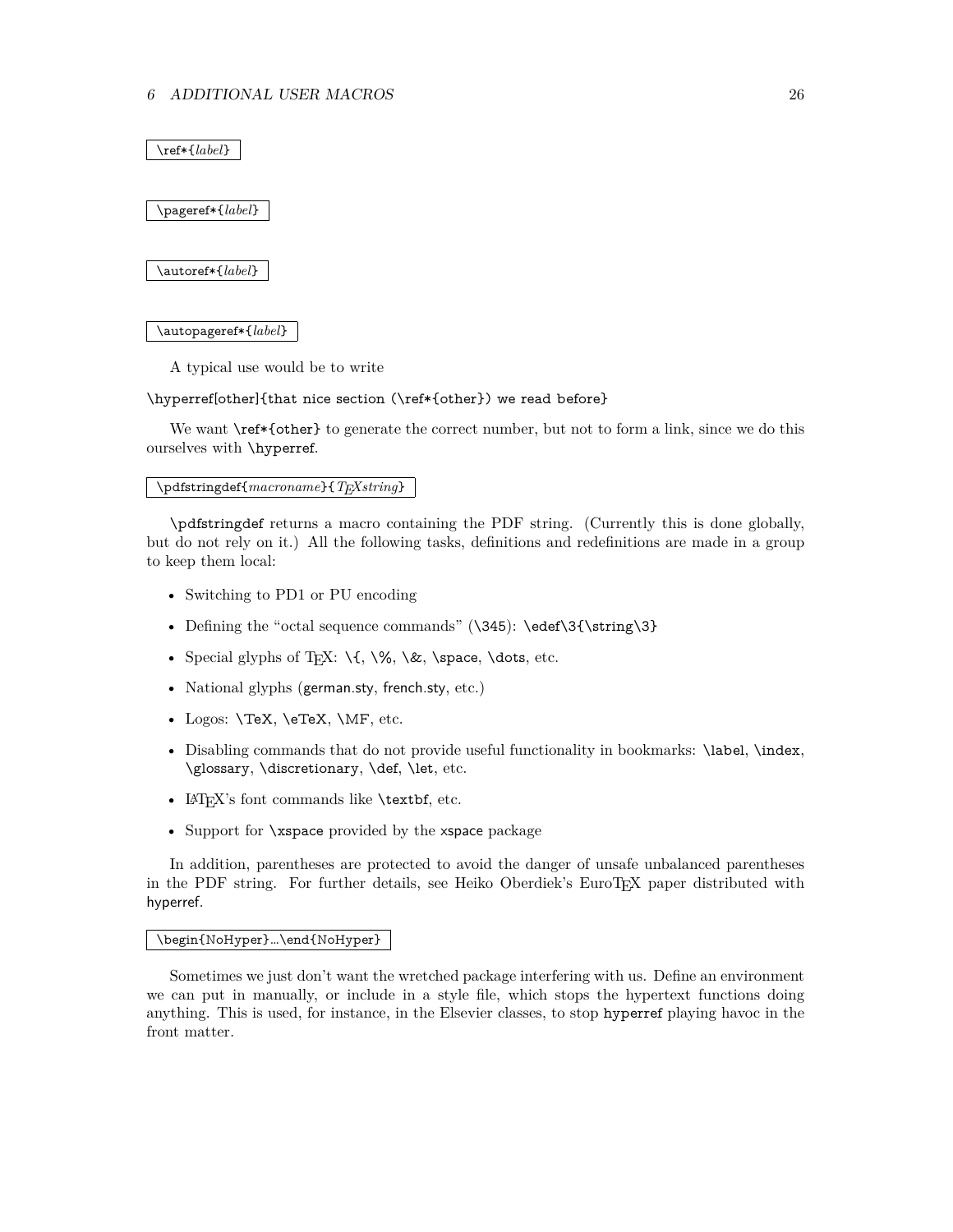#### <span id="page-26-0"></span>**6.1 Bookmark macros**

#### <span id="page-26-1"></span>**6.1.1 Setting bookmarks**

Usually hyperref automatically adds bookmarks for \section and similar macros. But they can also set manually.

\pdfbookmark[*level*]{text}{*name*}

creates a bookmark with the specified text and at the given level (default is 0). As name for the internal anchor name is used (in conjunction with level). Therefore the name must be unique (similar to \label).

\currentpdfbookmark{*text*}{*name*}

creates a bookmark at the current level.

#### \subpdfbookmark{*text*}{*name*}

creates a bookmark one step down in the bookmark hierarchy. Internally the current level is increased by one.

#### \belowpdfbookmark{*text*}{*name*}

creates a bookmark below the current bookmark level. However after the command the current bookmark level has not changed.

**Hint:** Package bookmark replaces hyperref's bookmark organization by a new algorithm:

- Usually only one LAT<sub>EX</sub> run is needed.
- More control over the bookmark appearance (color, font).
- Different bookmark actions are supported (external file links, URLs, …).

Therefore I recommend using this package.

#### <span id="page-26-2"></span>**6.1.2 Replacement macros**

hyperref takes the text for bookmarks from the arguments of commands like \section, which can contain things like math, colors, or font changes, none of which will display in bookmarks as is.

\texorpdfstring{*TEXstring*}{*PDFstring*}

For example,

```
\section{Pythagoras:
 \texorpdfstring{$ a^2 + b^2 = c^2 $}{%
  a\text{two superior} + b\text{two superior} =c\texttwosuperior
 }%
}
\section{\texorpdfstring{\textcolor{red}}{}{Red} Mars}
```
\pdfstringdef executes the hook before it expands the string. Therefore, you can use this hook to perform additional tasks or to disable additional commands.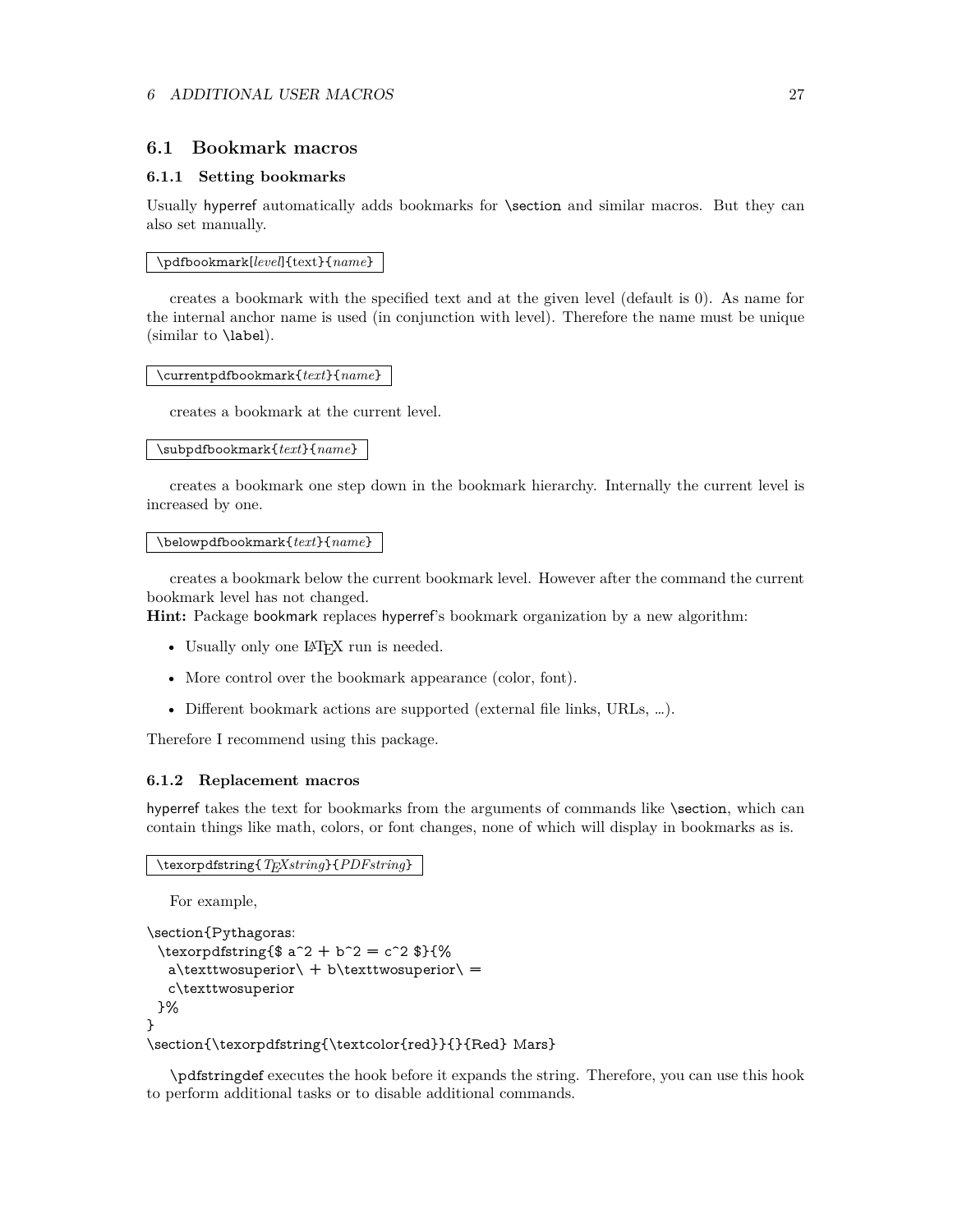#### 6 ADDITIONAL USER MACROS 28

```
\expandafter\def\expandafter\pdfstringdefPreHook
\expandafter{%
 \pdfstringdefPreHook
 \renewcommand{\mycommand}[1]{}%
}
```
However, for disabling commands, an easier way is via \pdfstringdefDisableCommands, which adds its argument to the definition of \pdfstringdefPreHook ('@' can here be used as letter in command names):

```
\pdfstringdefDisableCommands{%
 \let~\textasciitilde
 \def\url{\pdfstringdefWarn\url}%
 \let\textcolor\@gobble
}
```
## <span id="page-27-0"></span>**6.2 Pagelabels**

```
\thispdfpagelabel{page number format}
```
This allows to change format of the page number shown in the tool bar of a PDF viewer for a specific page, for example

\thispdfpagelabel{Empty Page-\roman{page}}

The command affects the page on which it is executed, so asynchronous page breaking should be taken into account. It should be used in places where for example \thispagestyle can be use too.

## <span id="page-27-1"></span>**6.3 Utility macros**

\hypercalcbp{*dimen specification*}

\hypercalcbp takes a TEX dimen specification and converts it to bp and returns the number without the unit. This is useful for options pdfview, pdfstartview and pdfremotestartview. Example:

```
\hypersetup{
 pdfstartview={FitBH \hypercalcbp{\paperheight-\topmargin-1in
  -\headheight-\headsep}
}
```
The origin of the PDF coordinate system is the lower left corner.

Note, for calculations you need either package calc or  $\varepsilon$ -T<sub>F</sub>X. Nowadays the latter should automatically be enabled for LATEX formats. Users without  $\varepsilon$ -TEX, please, look in the source documentation hyperref.dtx for further limitations.

Also \hypercalcbp cannot be used in option specifications of \documentclass and \usepackage, because LATEX expands the option lists of these commands. However package hyperref is not yet loaded and an undefined control sequence error would arise.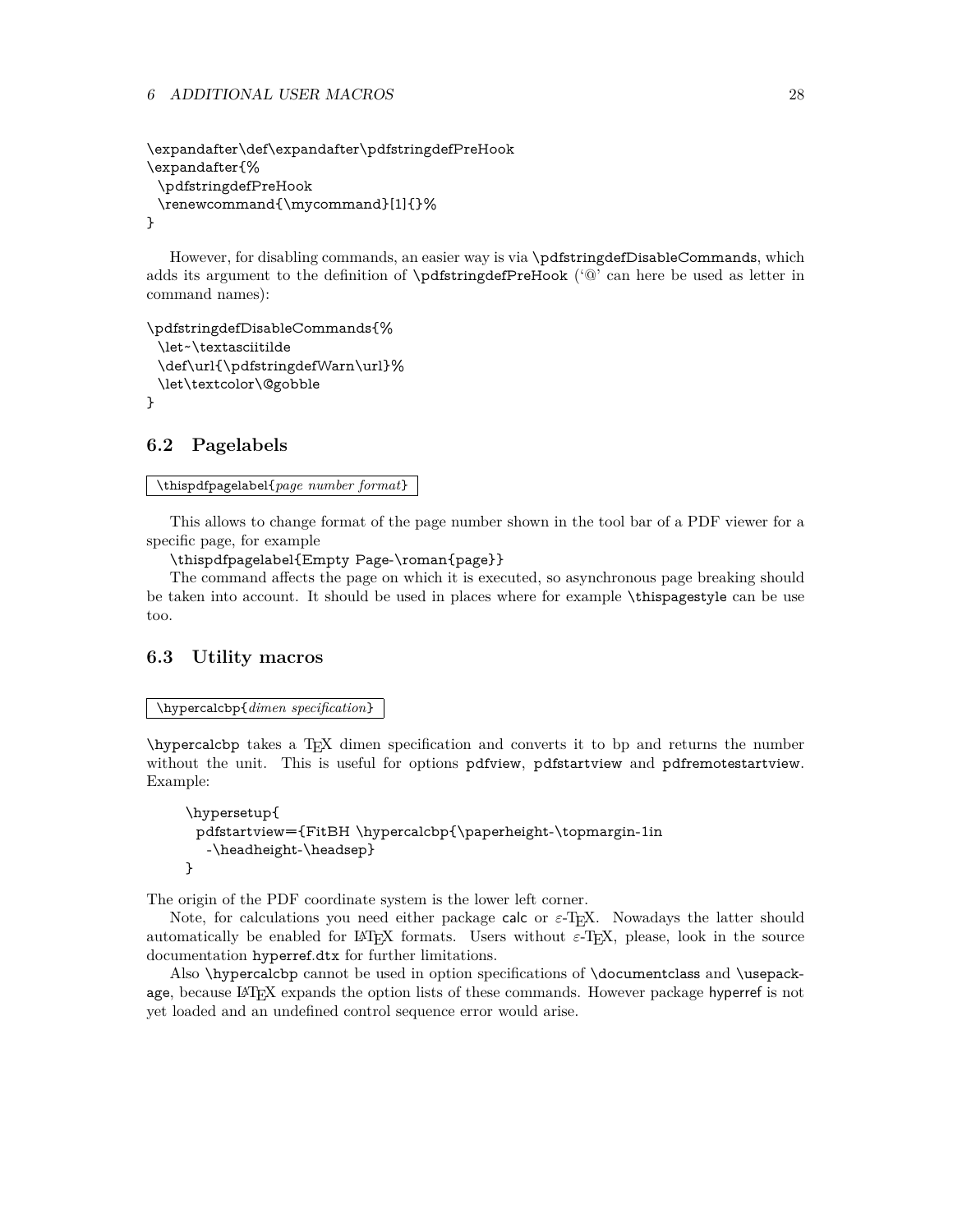## <span id="page-28-0"></span>**7 New Features**[5](#page-28-5)

## <span id="page-28-1"></span>**7.1 Option 'pdflinkmargin'**

Option 'pdflinkmargin' is an experimental option for specifying a link margin, if the driver supports this. Default is 1 pt for supporting drivers.

**pdfTeX** • The link area also depends on the surrounding box.

- Settings have local effect.
- When a page is shipped out, pdfTeX uses the current setting of the link margin for all links on the page.

**pdfmark** • Settings have global effect.

**xetex** • Settings must be done in the preamble or the first page and then have global effect. The key inserts the new (x)dvipdfmx special \special{dvipdfmx:config  $g \neq 1$ } (with the unit removed).

**Other drivers** Unsupported.

## <span id="page-28-2"></span>**7.2 Field option 'calculatesortkey'**

Fields with calculated values are calculated in document order by default. If calculated field values depend on other calculated fields that appear later in the document, then the correct calculation order can be specified with option 'calculatesortkey'. Its value is used as key to lexicographically sort the calculated fields. The sort key do not need to be unique. Fields that share the same key are sorted in document order.

Currently the field option 'calculatesortkey' is only supported by the driver for pdfTeX.

## <span id="page-28-3"></span>**7.3 Option 'next-anchor'**

This option allows to overwrite the anchor name of the next anchor. This makes it possible to give for example the heading of the table of contents an anchor name which can be referenced with a bookmark command.

\hypersetup{next-anchor=toc} \tableofcontents \bookmark[dest=\HyperDestNameFilter{toc},level=section]{\contentsname}

## <span id="page-28-4"></span>**7.4 Option 'localanchorname'**

When an anchor is set (e.g. via \refstepcounter, then the anchor name is globally set to the Deprecated 2022-04-27 v7.00o current anchor name.

For example:

\section{Foobar} \begin{equation}\end{equation} \label{sec:foobar}

With the default global setting (localanchorname=false) a reference to 'sec:foobar' jumps to the equation before. With option 'localanchorname' the anchor of the equation is forgotten after the environment and the reference 'sec:foobar' jumps to the section title.

<span id="page-28-5"></span><sup>5</sup>This section moved from the README file, needs more integration into the manual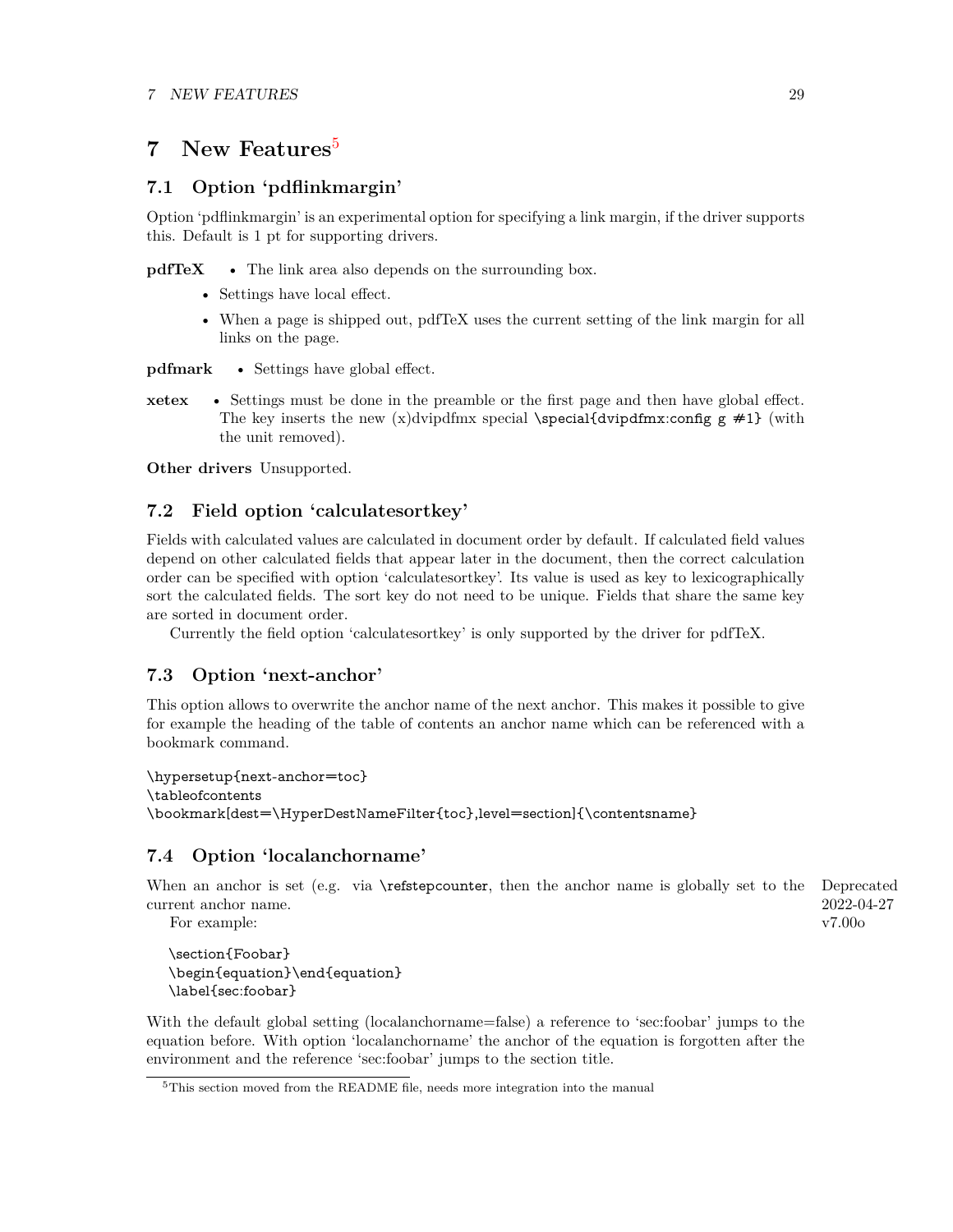Option 'localanchorname' is an experimental option, there might be situations, where the anchor name is not available as expected.

The option is deprecated: it makes it difficult for package authors to add targets for links if it is unclear if \@currentHref is set locally or globally.

## <span id="page-29-0"></span>**7.5 Option 'customdriver'**

The value of option 'customdriver' is the name of an external driver file without extension '.def'. The file must have \ProvidesFile with a version date and number that match the date and number of 'hyperref', otherwise a warning is given.

Because the interface, what needs to be defined in the driver, is not well defined and quite messy, the option is mainly intended to ease developing, testing, debugging the driver part.

## <span id="page-29-1"></span>**7.6 Option 'psdextra'**

LaTeX's NFSS is used to assist the conversion of arbitrary TeX strings to PDF strings (bookmarks, PDF information entries). Many math command names (\geq, \notin, ...) are not in control of NFSS, therefore they are defined with prefix 'text' (\textgeq, \textnotin, ...). They can be mapped to short names during the processing to PDF strings. The disadvantage is that they are many hundreds macros that need to be redefined for each PDF string conversion. Therefore this can be enabled or disabled as option 'psdextra'. On default the option is turned off (set to 'false'). Turning the option on means that the short names are available. Then \geq can directly be used instead of \textgeq.

## <span id="page-29-2"></span>**7.7 \XeTeXLinkBox**

When XeTeX generates a link annotation, it does not look at the boxes (as the other drivers), but only at the character glyphs. If there are no glyphs (images, rules, ...), then it does not generate a link annotation. Macro **\XeTeXLinkBox** puts its argument in a box and adds spaces at the lower left and upper right corners. An additional margin can be specified by setting it to the dimen register \XeTeXLinkMargin. The default is 2pt.

Example:

```
% xelatex
\documentclass{article}
\usepackage{hyperref}
\setlength{\XeTeXLinkMargin}{1pt}
\begin{document}
\section{Hello World}
\newpage
\label{sec:hello}
\hyperref[sec:hello]{%
 \XeTeXLinkBox{\rule{10mm}{10mm}}%
}
\end{document}
```
## <span id="page-29-3"></span>**7.8 \IfHyperBooleanExists and \IfHyperBoolean**

```
\IfHyperBooleanExists{OPTION}{YES}{NO}
```
If a hyperref OPTION is a boolean, that means it takes values 'true' or 'false', then \IfHyperBooleanExists calls YES, otherwise NO.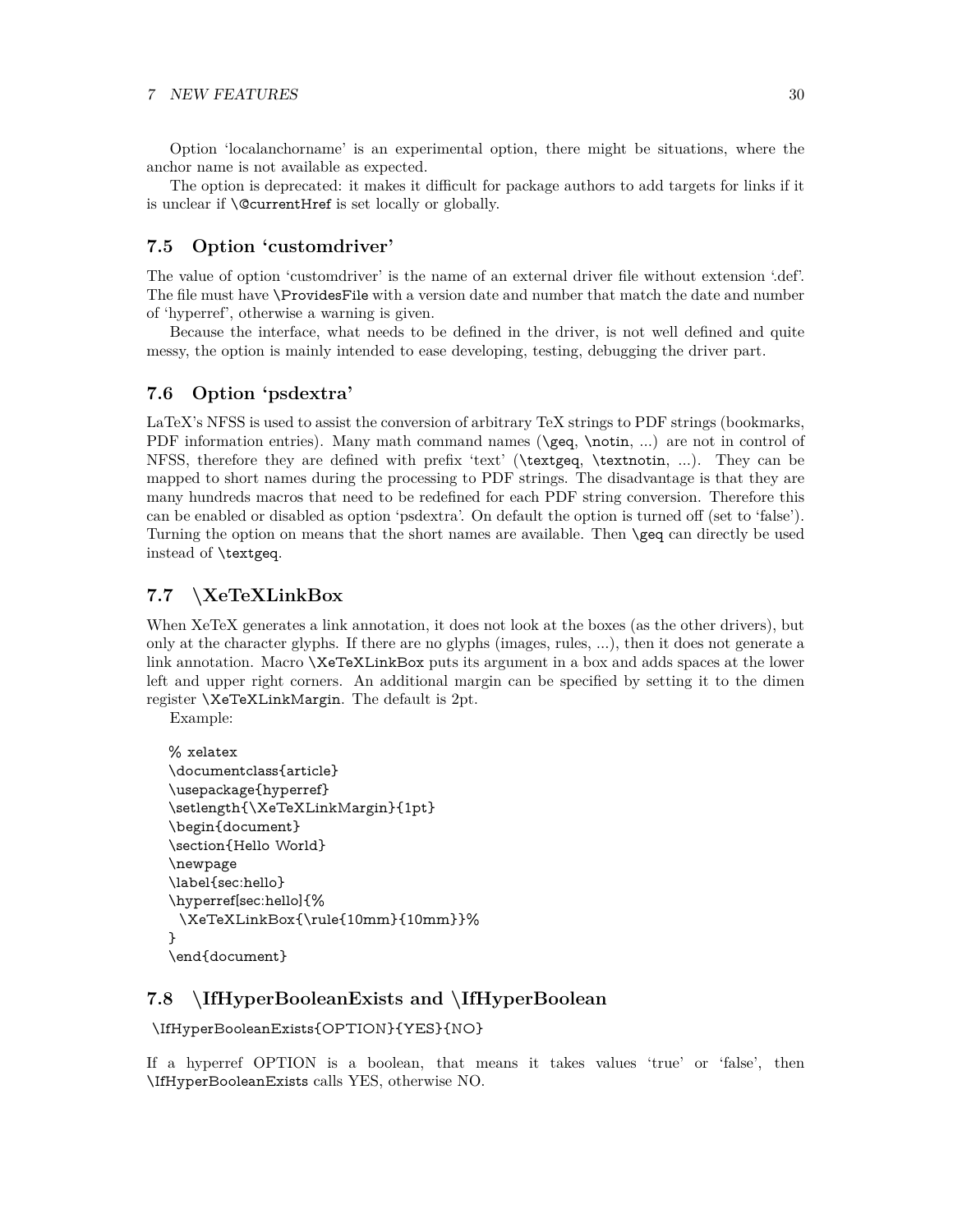#### \IfHyperBoolean{OPTION}{YES}{NO}

Macro \IfHyperBoolean calls YES, if OPTION exists as boolean and is enabled. Otherwise NO is executed.

Both macros are expandable. Additionally option 'stoppedearly' is available. It is enabled if \MaybeStopEarly or \MaybeStopNow end hyperref prematurely.

### <span id="page-30-0"></span>**7.9 \unichar**

If a Unicode character is not supported by puenc.def, it can be given by using \unichar. Its name and syntax is inherited from package 'ucs'. However it is defined independently for use in hyperref's \pdfstringdef (that converts arbitrary TeX code to PDF strings or tries to do this).

Macro \unichar takes a TeX number as argument, examples for U+263A (WHITE SMILING FACE):

\unichar{"263A}% hexadecimal notation \unichar{9786}% decimal notation

'"' must not be a babel shorthand character or otherwise active. Otherwise prefix it with \string:

\unichar{\string"263A}% converts `"' to `"' with catcode 12 (other)

Users of (n)german packages or babel options may use  $\text{d}q$  instead:

\unichar{\dq 263A}% \dq is double quote with catcode 12 (other)

## <span id="page-30-1"></span>**7.10 \ifpdfstringunicode**

Some features of the PDF specification needs PDF strings. Examples are bookmarks or the entries in the information dictionary. The PDF specification allows two encodings 'PDFDocEncoding' (8-bit encoding) and 'Unicode' (UTF-16). The user can help using \texorpdfstring to replace complicate TeX constructs by a representation for the PDF string. However \texorpdfstring does not distinguish the two encodings. This gap closes \ifpdfstringunicode. It is only allowed in the second argument of \texorpdfstring and takes two arguments, the first allows the full range of Unicode. The second is limited to the characters available in PDFDocEncoding.

As example we take a macro definition for the Vietnamese name of Hàn Thế Thành. Correctly written it needs some accented characters, one character even with a double accent. Class 'tugboat.cls' defines a macro for the typesetted name:

```
\def\Thanh{%
 H\`an~%
 Th\^e\llbracket \text{0.5ex\hbox{hbox}(\{''}\}.\~\text{Th}\anh%}
```
It's not entirely correct, the second accent over the 'e' is not an acute, but a hook. However standard LaTeX does not provide such an accent.

Now we can extend the definition to support hyperref. The first and the last word are already supported automatically. Characters with two or more accents are a difficult business in LaTeX, because the NFSS2 macros of the LaTeX kernel do not support more than one accent. Therefore also puenc.def misses support for them. But we can provide it using \unichar. The character in question is:

% U+1EC3 LATIN SMALL LETTER E WITH CIRCUMFLEX AND HOOK ABOVE

Thus we can put this together: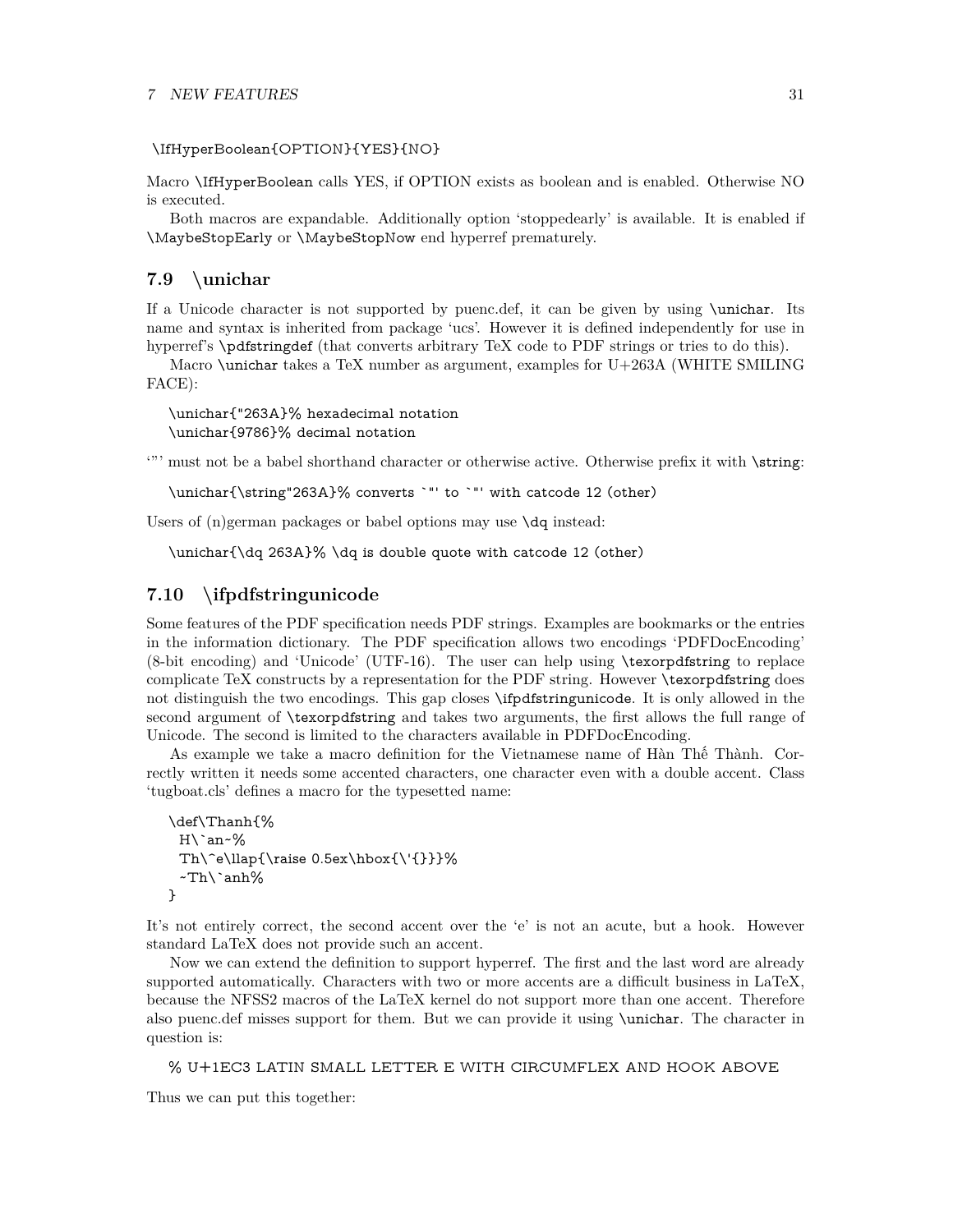```
\def\Thanh{%
 H\`an~%
 \texorpdfstring{Th\^e\llap{\raise 0.5ex\hbox{\'{}}}}%
 {\ifpdfstringunicode{Th\unichar{"1EC3}}{Th\^e}}%
 ~Th\`anh%
}
```
For PDFDocEncoding (PD1) the variant above has dropped the second accent. Alternatively we could provide a representation without accents instead of wrong accents:

```
\def\Thanh{%
 \texorpdfstring{%
  H\`an~%
  Th\^e\llap{\raise 0.5ex\hbox{\'{}}}}%
  ~\text{Th}\anh%}{%
  \ifpdfstringunicode{%
    H\`an Th\unichar{"1EC3} Th\`anh%
  }{%
    Han The Thanh%
  }%
 }%
}
```
### <span id="page-31-0"></span>**7.11 Customizing index style file with \nohyperpage**

Since version 2008/08/14 v6.78f.

For hyperlink support in the index, hyperref inserts \hyperpage into the index macros. After processing with Makeindex, \hyperpage analyzes its argument to detect page ranges and page comma lists. However, only the standard settings are supported directly:

```
delim_r "--"
delim_n ", "
```
(See manual page/documentation of Makeindex that explains the keys that can be used in style files for Makeindex.) Customized versions of delim\_r, delim\_n, suffix\_2p, suffix\_3p, suffix\_mp needs markup that \hyperpage can detect and knows that this stuff does not belong to a page number. Makro \nohyperpage serves as this markup. Put the customized code for these keys inside \nohyperpage, e.g.:

```
suffix_2p "\\nohyperpage{f.}"
suffix_3p "\\nohyperpage{ff.}"
```
(Depending on the typesetting tradition some space " $\setminus\setminus$ " or "~" should be put before the first f inside \nohyperpage.)

### <span id="page-31-1"></span>**7.12 Experimental option 'ocgcolorlinks'**

The idea are colored links, when viewed, but printed without colors. This new experimental option 'ocgcolorlinks' uses Optional Content Groups, a feature introduced in PDF 1.5.

A better implementation which hasn't the disadvantage to prevent line breaks is in the ocgx2 package. Check its documentation for details how to use it.

• The option must be given for package loading: \usepackage[ocgcolorlinks]{hyperref}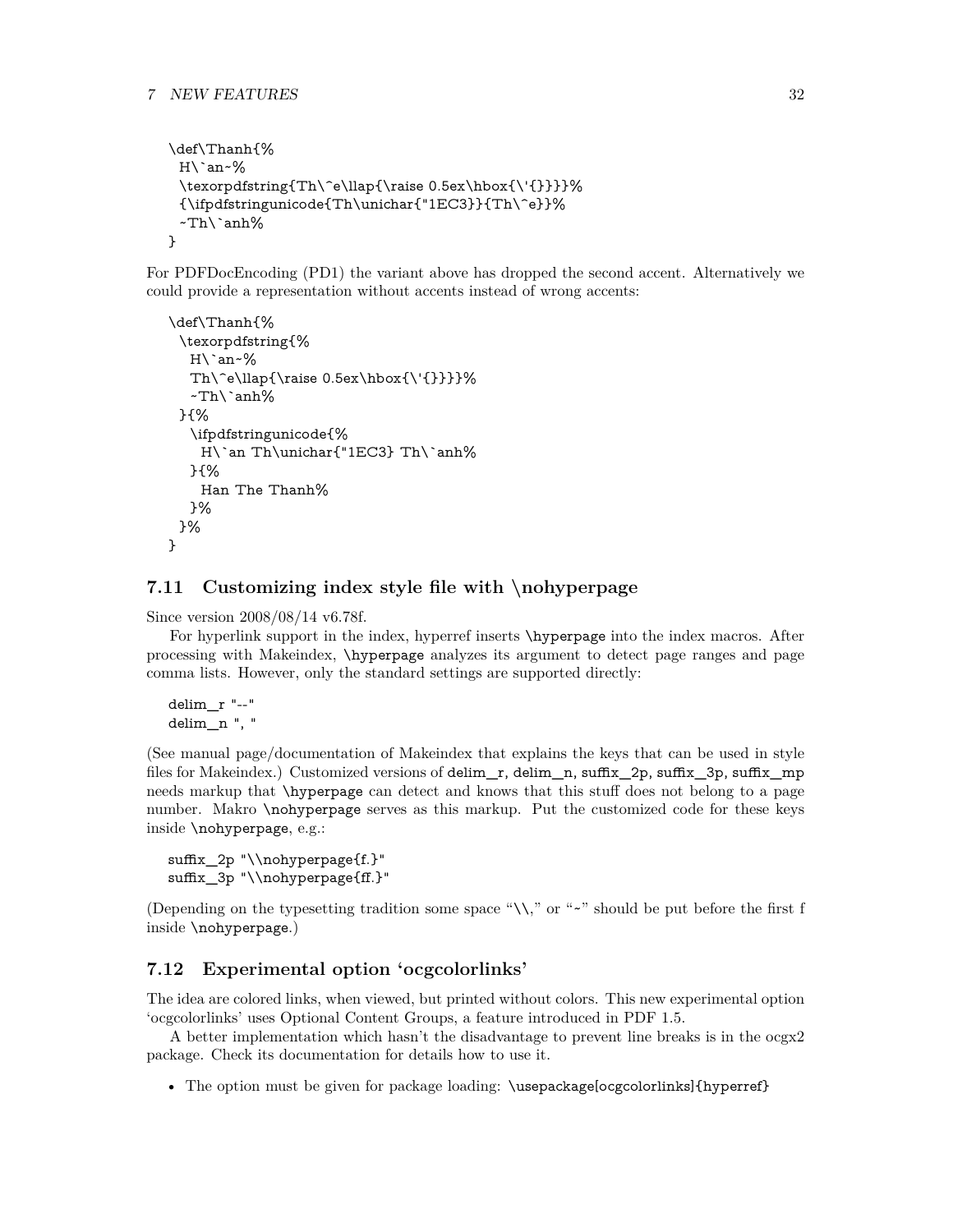#### 7 NEW FEATURES 33

- Main disadvantage: Links cannot be broken across lines. PDF reference 1.7: 4.10.2 "Making Graphical Content Optional": Graphics state operations, such as setting the color, ..., are still applied. Therefore the link text is put in a box and set twice, with and without color.
- The feature can be switched of by \hypersetup{ocgcolorlinks=false} inside the document.
- Supported drivers: pdftex, dvipdfm
- The PDF version should be at least 1.5. It is automatically set for pdfTeX, LuaTeX and dvipdfmx.

## <span id="page-32-0"></span>**7.13 Option 'pdfa'**

The new option 'pdfa' tries to avoid violations of PDF/A in code generated by hyperref. However, the result is usually not in PDF/A, because many features aren't controlled by hyperref (XMP metadata, fonts, colors, driver dependend low level stuff, ...).

Currently, option 'pdfa' sets and disables the following items:

- Enabled annotation flags: Print, NoZoom, NoRotate [PDF/A 6.5.3].
- Disabled annotation flags: Hidden, Invisible, NoView [PDF/A 6.5.3].
- Disabled: Launch action ([PDF/A 6.6.1].
- Restricted: Named actions (NextPage, PrevPage, FirstPage, LastPage) [PDF/A 6.6.1].
- Many things are disabled in PDF formulars:
	- **–** JavaScript actions [PDF/A 6.6.1]
	- **–** Trigger events (additional actions) [PDF/A 6.6.2]
	- **–** Push button (because of JavaScript)
	- **–** Interactive Forms: Flag NeedAppearances is the default 'false' (Because of this, hyperref's implementation of Forms looks ugly). [PDF/A 6.9]

The default value of the new option 'pdfa' is 'false'. It influences the loading of the package and cannot be changed after hyperref is loaded (\usepackage{hyperref}).

## <span id="page-32-1"></span>**7.14 Option 'linktoc' added**

The new option 'linktoc' allows more control which part of an entry in the table of contents is made into a link:

- 'linktoc=none' (no links)
- 'linktoc=section' (default behaviour, same as 'linktocpage=false')
- 'linktoc=page' (same as 'linktocpage=true')
- 'linktoc=all' (both the section and page part are links)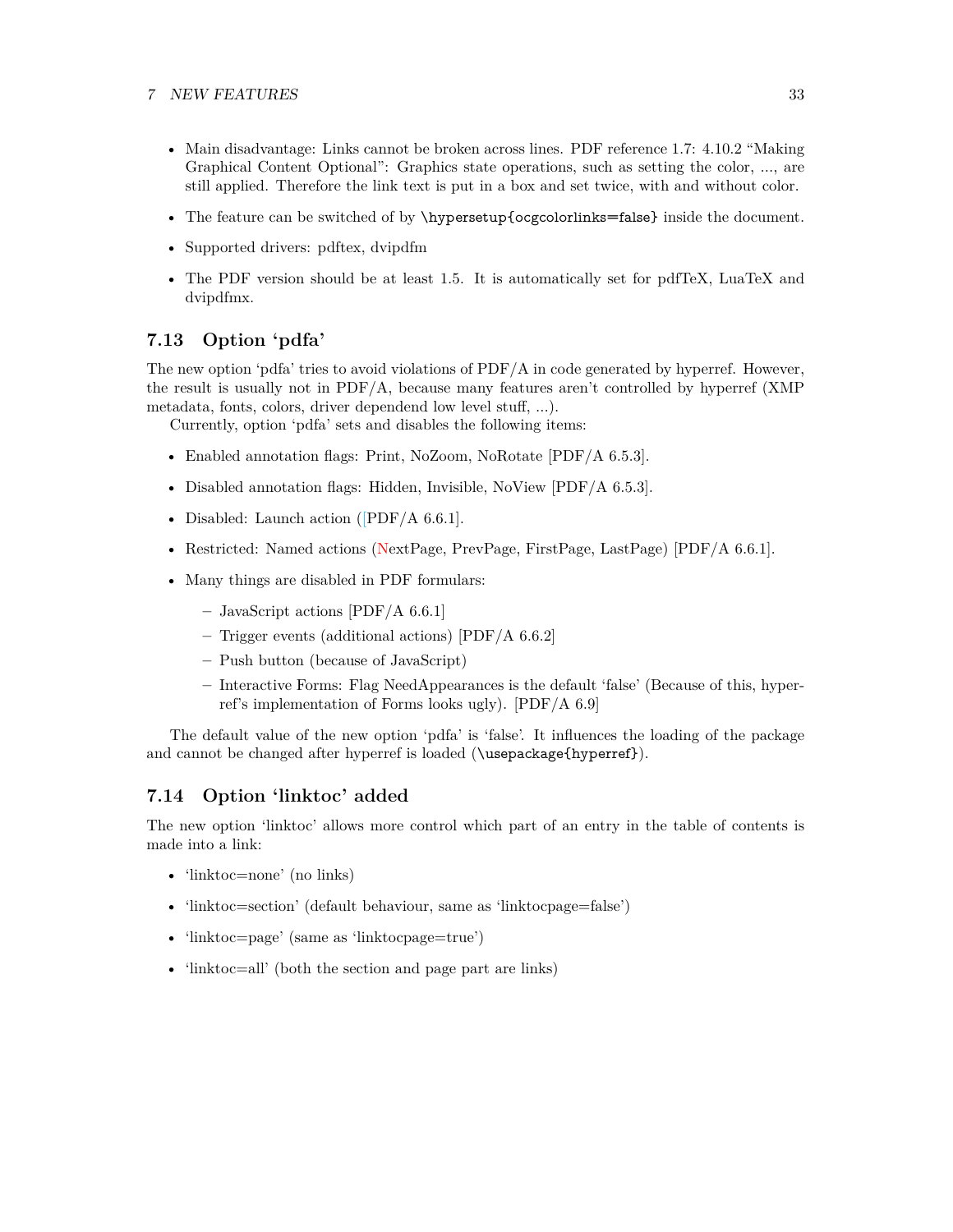## <span id="page-33-0"></span>**7.15 Option 'pdfnewwindow' changed**

Before 6.77b:

- pdfnewwindow=true  $\rightarrow$  /NewWindow true
- pdfnewwindow=false  $\rightarrow$  (absent)
- unused pdfnewwindow  $\rightarrow$  (absent)

Since 6.77b:

- pdfnewwindow=true  $\rightarrow$  /NewWindow true
- pdfnewwindow=false  $\rightarrow$  /NewWindow false
- pdfnewwindow=  $\rightarrow$  (absent)
- unused pdfnewwindow  $\rightarrow$  (absent)

Rationale: There is a difference between setting to 'false' and an absent entry. In the former case the new document replaces the old one, in the latter case the PDF viewer application should respect the user preference.

## <span id="page-33-1"></span>**7.16 Flag options for PDF forms**

PDF form field macros (**\TextField, \CheckBox, ...**) support boolean flag options. The option name is the lowercase version of the names in the PDF specification (1.7):

[http://www.adobe.com/devnet/pdf/pdf\\_reference.html](http://www.adobe.com/devnet/pdf/pdf_reference.html) [http://www.adobe.com/devnet/acrobat/pdfs/pdf\\_reference.pdf](http://www.adobe.com/devnet/acrobat/pdfs/pdf_reference.pdf) Options (convert to lowercase) except flags in square brackets:

• Table 8.16 Annotation flags (page 608):

1 Invisible 2 Hidden (PDF 1.2)

- 3 Print (PDF 1.2)
- 4 NoZoom (PDF 1.3)
- 5 NoRotate (PDF 1.3)
- 6 NoView (PDF 1.3)

[7 ReadOnly (PDF 1.3)] ignored for widget annotations, see table 8.70

8 Locked (PDF 1.4)

9 ToggleNoView (PDF 1.5)

10 LockedContents (PDF 1.7)

- Table 8.70 Field flags common to all field types (page 676):
	- 1 ReadOnly
	- 2 Required
	- 3 NoExport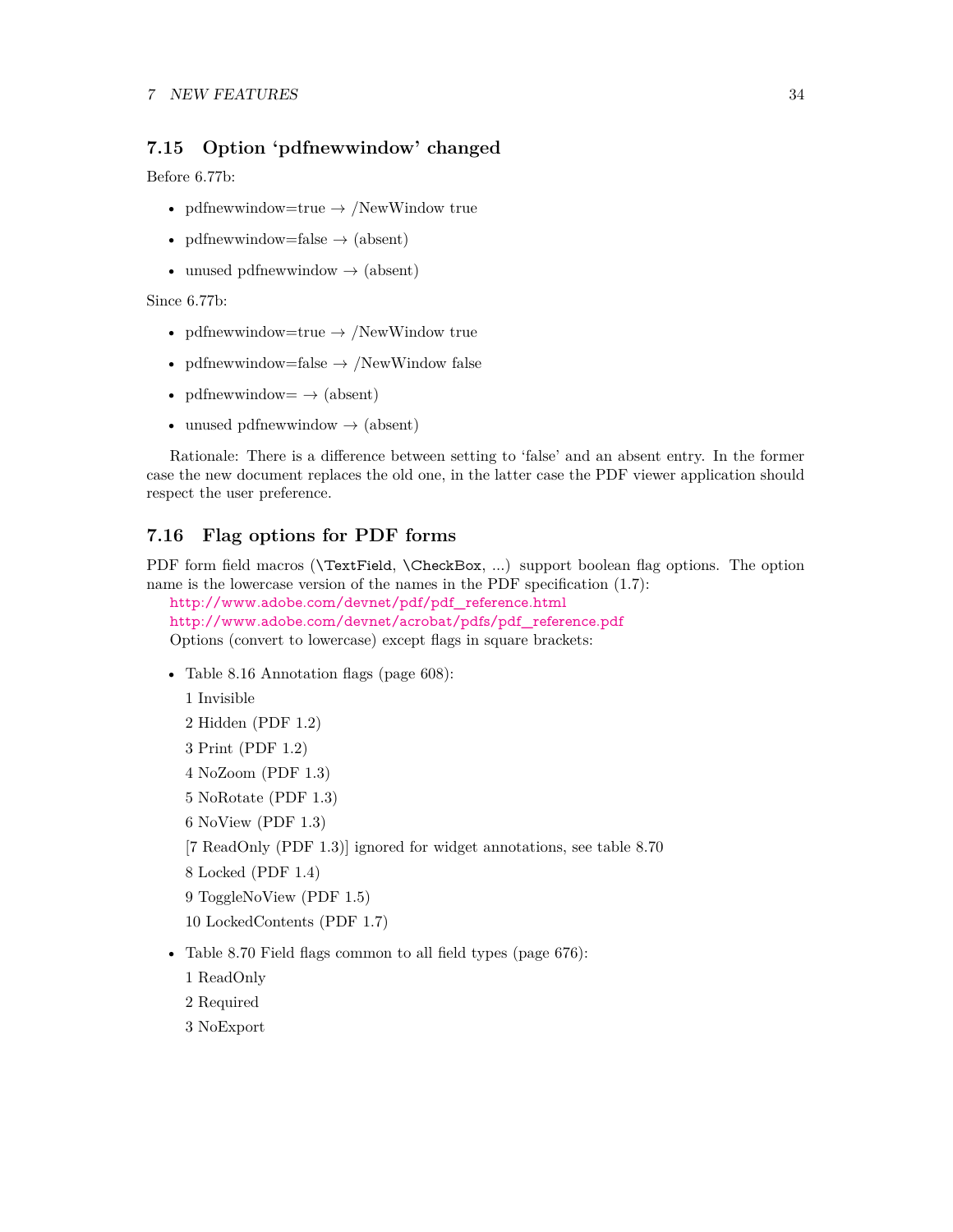#### 7 NEW FEATURES 35

- Table 8.75 Field flags specific to button fields (page 686): 15 NoToggleToOff (Radio buttons only) 16 Radio (set: radio buttons, clear: check box, pushbutton: clear) 17 Pushbutton 26 RadiosInUniso (PDF 1.5)
- Table 8.77 Field flags specific to text fields (page 691):
	- 13 Multiline 14 Password 21 FileSelect (PDF 1.4) 23 DoNotSpellCheck (PDF 1.4) 24 DoNotScroll (PDF 1.4) 25 Comb (PDF 1.5) 26 RichText (PDF 1.5)
- Table 8.79 Field flags specific to choice fields (page 693):
	- 18 Combo (set: combo box, clear: list box)
	- 19 Edit (only useful if Combo is set)
	- 20 (Sort) for authoring tools, not PDF viewers
	- 22 MultiSelect (PDF 1.4)
	- 23 DoNotSpellCheck (PDF 1.4) (only useful if Combo and Edit are set)
	- 27 CommitOnSelChange (PDF 1.5)
- Table 8.86 Flags for submit-form actions (page 704): [1 Include/Exclude] unsupported, use 'noexport' (table 8.70) instead 2 IncludeNoValueFields [3 ExportFormat] handled by option 'export' 4 GetMethod 5 SubmitCoordinates [6 XFDF (PDF 1.4)] handled by option 'export' 7 IncludeAppendSaves (PDF 1.4)
	- 8 IncludeAnnotations (PDF 1.4)
	- [9 SubmitPDF (PDF 1.4)] handled by option 'export'
	- 10 CanonicalFormat (PDF 1.4)
	- 11 ExclNonUserAnnots (PDF 1.4)
	- 12 ExclFKey (PDF 1.4)
	- 14 EmbedForm (PDF 1.5)

New option 'export' sets the export format of a submit action. Valid values are (upper- or lowercase):

- FDF
- HTML
- XFDF
- PDF (not supported by Acrobat Reader)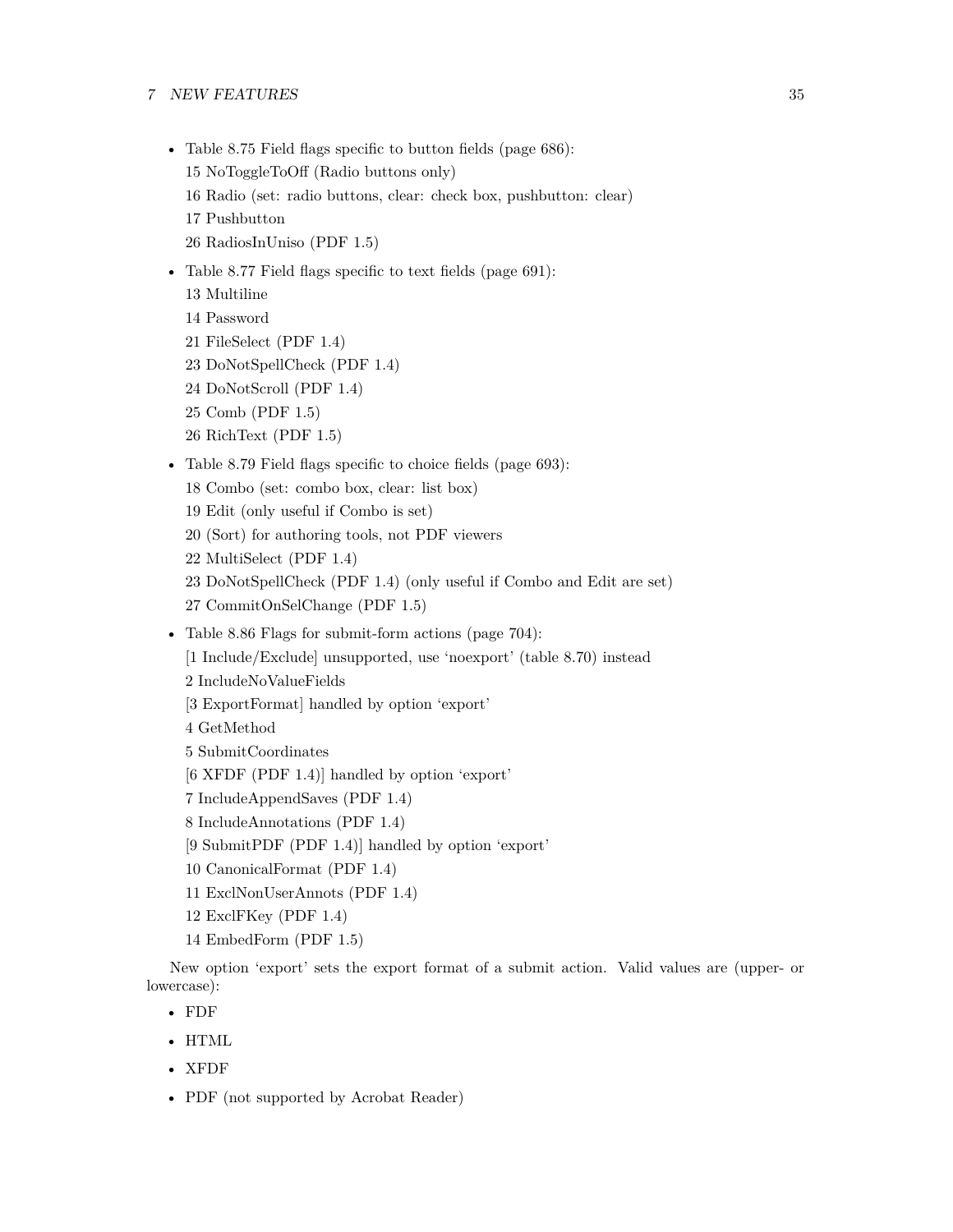## <span id="page-35-0"></span>**7.17 Option 'pdfversion'**

This is an experimental option. It notifies 'hyperref' about the intended PDF version. Currently this is used in code for PDF forms (implementation notes 116 and 122 of PDF spec 1.7).

Values: 1.2, 1.3, 1.4, 1.5, 1.6, 1.7. Values below 1.2 are not supported, because most drivers expect higher PDF versions.

The option must be used early, not after \usepackage{hyperref}.

In theory this option should also set the PDF version, but this is not generally supported.

- pdfTeX below 1.10a: unsupported. pdfTeX  $\geq 1.10$ a and  $\lt 1.30$ : \pdfoptionpdfminorversion  $pdfTeX \geq 1.30$ : \pdfminorversion
- dvipdfm: configuration file, example: TeX Live 2007, texmf/dvipdfm/config/config, entry 'V 2'.
- dvipdfmx: configuration file, example: TeX Live 2007, texmf/dvipdfm/dvipdfmx.cfg, entry 'V 4'.
- Ghostscript: option -dCompatibilityLevel (this is set in 'ps2pdf12', 'ps2pdf13', 'ps2pdf14').

The current PDF version is used as default if this version can be detected (only pdfTeX  $\geq$ 1.10a). Otherwise the lowest version 1.2 is assumed. Thus 'hyperref' tries to avoid PDF code that breaks this version, but is free to use ignorable higher PDF features.

### <span id="page-35-1"></span>**7.18 Field option 'name'**

Many form objects uses the label argument for several purposes:

- Layouted label.
- As name in HTML structures.

Code that is suitable for layouting with TeX can break in the structures of the output format. If option 'name' is given, then its value is used as name in the different output structures. Thus the value should consist of letters only.

## <span id="page-35-2"></span>**7.19 Option 'pdfencoding'**

The PDF format allows two encodings for bookmarks and entries in the information dictionary: PDFDocEncoding and Unicode as UTF-16BE. Option pdfencoding selects between these encodings:

- pdfdoc uses PDFDocEncoding. It uses just one byte per character, but the supported characters are limited (244 in PDF-1.7).
- unicode sets Unicode. It is encoded as UTF-16BE. Two bytes are used for most characters, surrogates need four bytes.
- auto PDFDocEncoding if the string does not contain characters outside the encoding (outside ascii if an unicode engine is used) and Unicode otherwise. This option is not intended for the unicode engines.

All drivers use unicode by default now. If another encoding should be forced, it should be done in hypersetup.

## <span id="page-35-3"></span>**7.20 Color options/package hycolor**

See documentation of package 'hycolor'.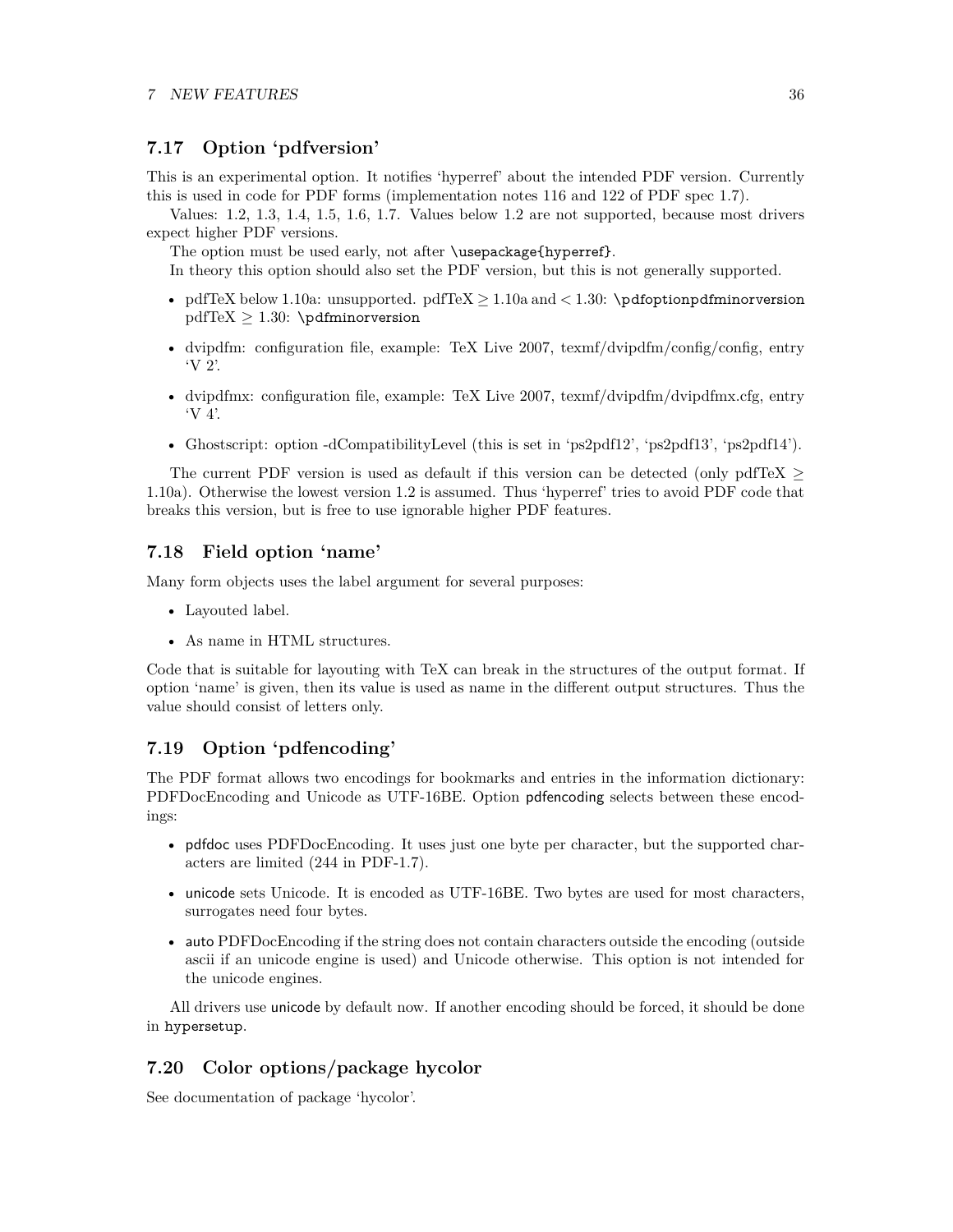## <span id="page-36-0"></span>**7.21 Option pdfusetitle**

If option pdfusetitle is set then hyperref tries to derive the values for pdftitle and pdfauthor from \title and \author. An optional argument for \title and \author is supported (class amsart).

## <span id="page-36-1"></span>**7.22 Starred form of \autoref**

\autoref\* generates a reference without link as \ref\* or \pageref\*.

## <span id="page-36-2"></span>**7.23 Link border style**

Links can be underlined instead of the default rectangle or options colorlinks, frenchlinks. This is done by option pdfborderstyle={/S/U/W 1}

Some remarks:

- AR7/Linux seems to have a bug, that don't use the default value 1 for the width, but zero, thus that the underline is not visible without  $/W$  1. The same applies for dashed boxes, eg.: pdfborderstyle=/S/D/D[3 2]/W 1
- The syntax is described in the PDF specification, look for "border style", eg. Table 8.13 "Entries in a border style dictionary" (specification for version 1.6)
- The border style is removed by pdfborderstyle= This is automatically done if option colorlinks is enabled.
- Be aware that not all PDF viewers support this feature, not even Acrobat Reader itself: Some support:
	- **–** AR7/Linux: underline and dashed, but the border width must be given.
	- **–** xpdf 3.00: underline and dashed

Unsupported:

- **–** AR5/Linux
- **–** ghostscript 8.50

## <span id="page-36-3"></span>**7.24 Option bookmarksdepth**

The depth of the bookmarks can be controlled by the new option bookmarksdepth. The option acts globally and distinguishes three cases:

- bookmarksdepth without value Then hyperref uses the current value of counter tocdepth. This is the compatible behaviour and the default.
- bookmarksdepth= $\langle$ number>, the value is number (also negative): The depth for the bookmarks are set to this number.
- bookmarksdepth= $\langle$ name> The  $\langle$ name> is a document division name (part, chapter, ...). It must not start with a digit or minus to avoid mixing up with the number case. Internally hyperref uses the value of macro \toclevel@<name>. Examples:

```
\hypersetup{bookmarksdepth=paragraph}
\hypersetup{bookmarksdepth=4} % same as before
\hypersetup{bookmarksdepth} % counter "tocdepth" is used
```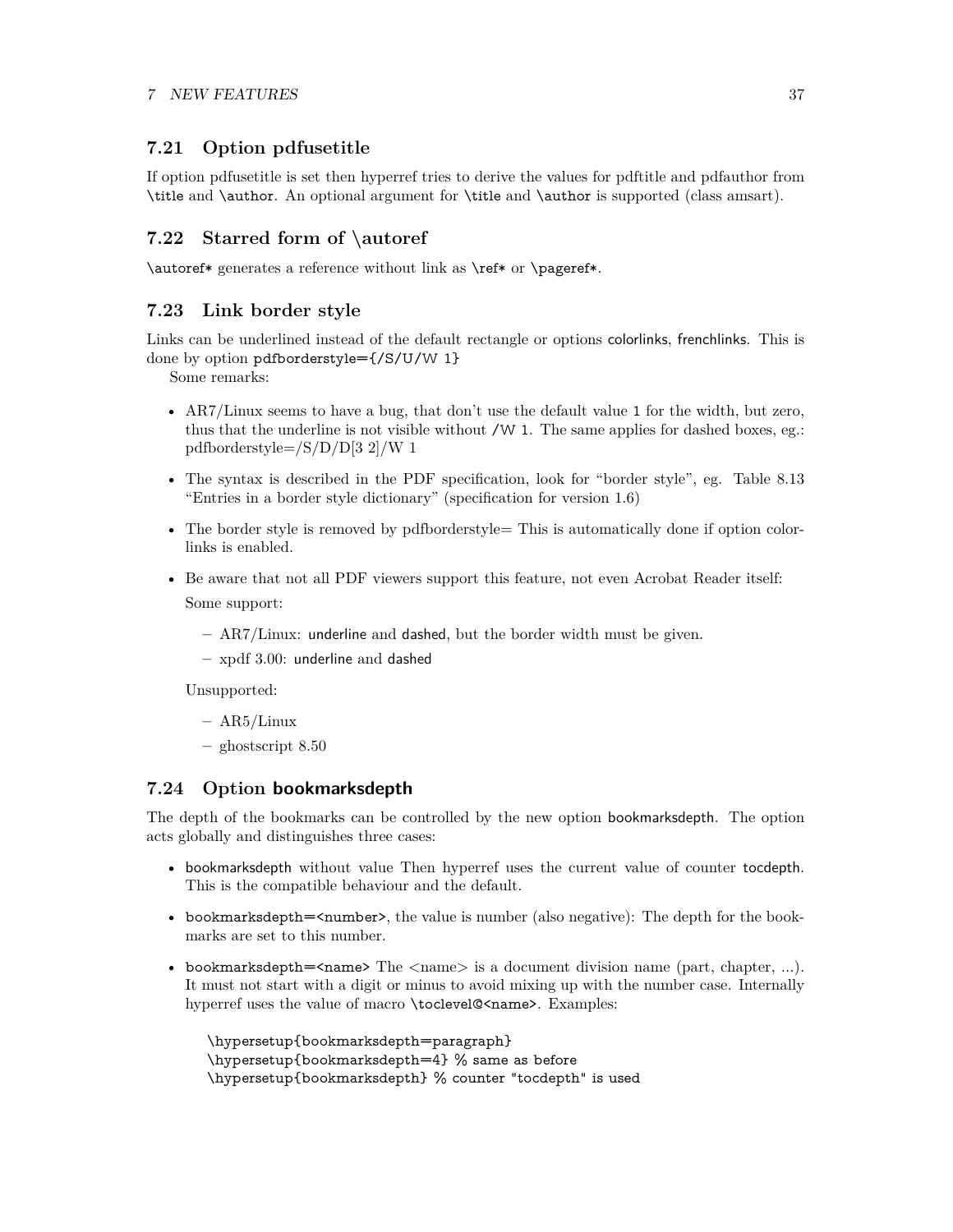## <span id="page-37-0"></span>**7.25 Option pdfescapeform**

There are many places where arbitrary strings end up as PS or PDF strings. The PS/PDF strings in parentheses form require the protection of some characters, e.g. unmatched left or right parentheses need escaping or the escape character itself (backslash). Since 2006/02/12 v6.75a the PS/PDF driver should do this automatically. However I assume a problem with compatibility, especially regarding the form part where larger amounts of JavaScript code can be present. It would be a pain to remove all the escaping, because an additional escaping layer can falsify the code.

Therefore a new option pdfescapeform was introduced:

- pdfescapeform=false Escaping for the formulars are disabled, this is the compatibility behaviour, therefore this is the default.
- pdfescapeform=true Then the PS/PDF drivers do all the necessary escaping. This is the logical choice and the recommended setting. For example, the user writes JavaScript as JavaScript and do not care about escaping characters for PS/PDF output.

## <span id="page-37-1"></span>**7.26 Default driver setting**

(hyperref  $\geq 6.72$ s) If no driver is given, hyperref tries its best to guess the most suitable driver. Thus it loads hpdftex, if pdfTeX is detected running in PDF mode. Or it loads the corresponding VTeX driver for VTeX's working modes. Unhappily many driver programs run after the TeX compiler, so hyperref does not have a chance (dvips, dvipdfm, ...). In this case driver hypertex is loaded that supports the HyperTeX features that are recognized by xdvi for example. This behaviour, however, can easily be changed in the configuration file hyperref.cfg:

```
\providecommand*{\Hy@defaultdriver}{hdvips}
```
for dvips, or

```
\providecommand*{\Hy@defaultdriver}{hypertex}
```

```
for the default behaviour of hyperref.
   See also the new option 'driverfallback'.
```
## <span id="page-37-2"></span>**7.27 Backref entries**

Alternative interface for formatting of backref entries, example:

\documentclass[12pt,UKenglish]{article}

\usepackage{babel} \usepackage[pagebackref]{hyperref}

% Some language options are detected by package backref.

% This affects the following macros:

- % \backrefpagesname
- % \backrefsectionsname
- % \backrefsep
- % \backreftwosep
- % \backreflastsep

\renewcommand\*{\backref}[1]{

% default interface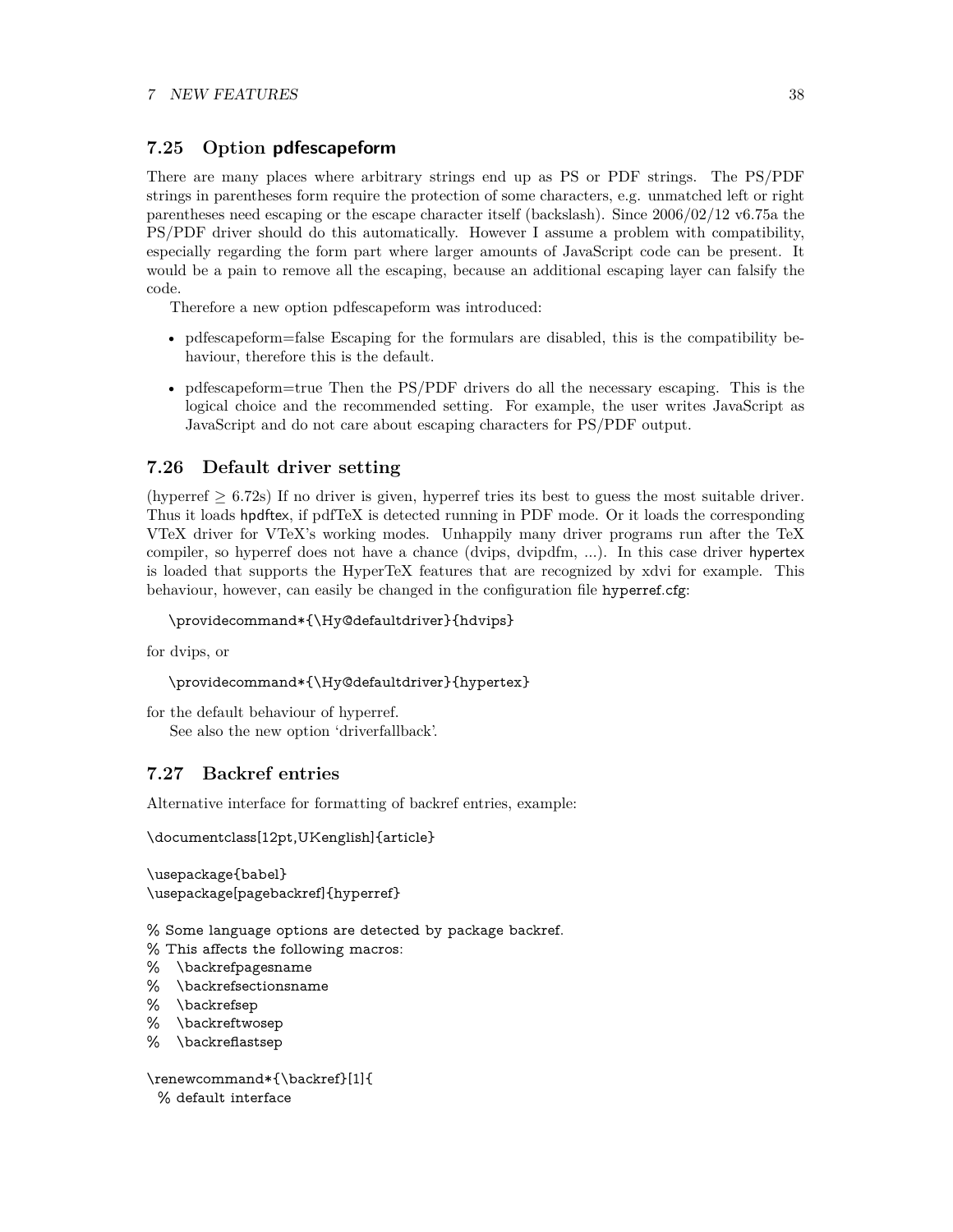```
% \neq 1: backref list
 %
 % We want to use the alternative interface,
 % therefore the definition is empty here.
}
\renewcommand*{\backrefalt}[4]{%
 % alternative interface
 % #1: number of distinct back references% #2: backref list with distinct entries
 % #3: number of back references including duplicates
 % #4: backref list including duplicates
 \par
 #3 citation(s) on #1 page(s): #2, \par
 \in#1=1 %
   \ifnum#3=1 %
    1 citation on page %
   \else
    #3 citations on page %
   \fi
 \else
   #3 citations on #1 pages %
 \ln#2, \parbox{600}{$\geq$}\ifnum#3=1 %
   1 citation located at page %
 \else
   #3 citations located at pages %
 \ln#4.\par
}
\% The list of distinct entries can be further refined:
\renewcommand*{\backrefentrycount}[2]{%
 % #1: the original backref entry
 % #2: the count of citations of this entry,
 % in case of duplicates greater than one
 #1%
 \ifnum#2>1 %
   -(\#2)\%\sqrt{n}}
\begin{document}
 \section{Hello}
   \cite{ref1, ref2, ref3, ref4}
 \section{World}
   \cite{ref1, ref3}
 \newpage
 \section{Next section}
   \cite{ref1}
```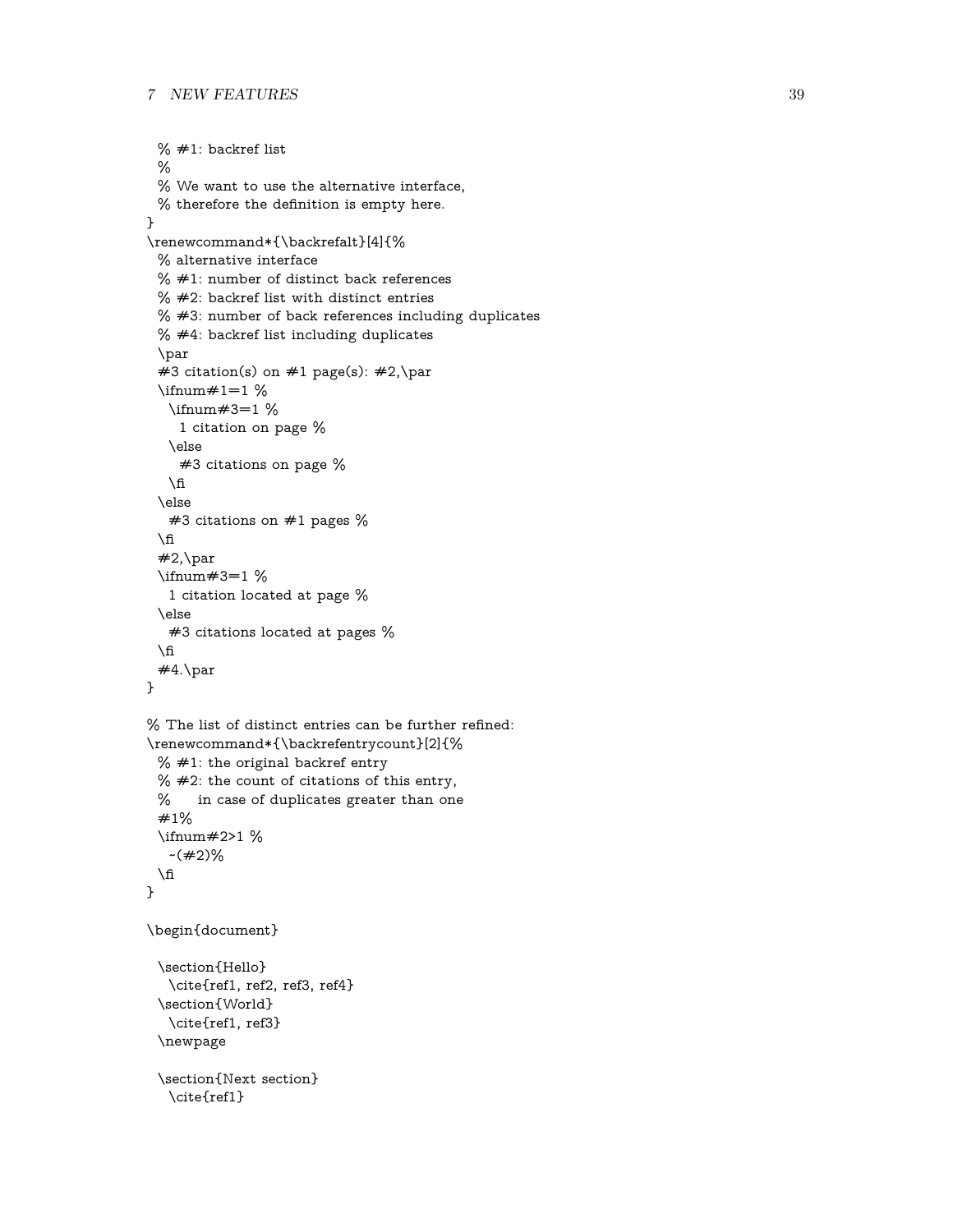```
\newpage
```

```
\section{Last section}
 \cite{ref1, ref2}
\newpage
\pdfbookmark[1]{Bibliography}{bib}
\begin{thebibliography}{99}
 \bibitem{ref1} Dummy entry one.
 \bibitem{ref2} Dummy entry two.
 \bibitem{ref3} Dummy entry three.
 \bibitem{ref4} Dummy entry four.
\end{thebibliography}
```
\end{document}

## <span id="page-39-0"></span>**7.28 \phantomsection**

Set an anchor at this location. It is often used in conjunction with \addcontentsline for sectionlike things (index, bibliography, preface). \addcontentsline refers to the latest previous location where an anchor is set.

```
\cleardoublepage
\phantomsection
\addcontentsline{toc}{chapter}{\indexname}
\printindex
```
Now the entry in the table of contents (and bookmarks) for the index points to the start of the index page, not to a location before this page.

## <span id="page-39-1"></span>**7.29 puenc encoding, puenc-greek.def and puenc-extra.def**

The unicode option loads for the bookmarks puenc.def which contains quite a lot definitions of commands for the bookmarks. As unicode is now true for all engines, this file is now also loaded with pdflatex. Some of the definitions in puenc.def clash with other uses. To reduce the impact hyperref uses two strategies.

• A number of command are only defined conditionally: The commands for the cyrillic block if \CYRDZE is defined, greek if \textBeta is defined, and hebrew if \hebdalet is defined.

The greek block is in an extra file, puenc-greek.def, which can be loaded manually if needed.

• Other commands are moved to an extra file puenc-extra.def which is not loaded automatically, but can be loaded in the preamble if needed. Currently this file contains all definitions for the accent  $\setminus G$ .

## <span id="page-39-2"></span>**8 Acrobat-specific behavior**

If you want to access the menu options of Acrobat Reader or Exchange, the following macro is provided in the appropriate drivers: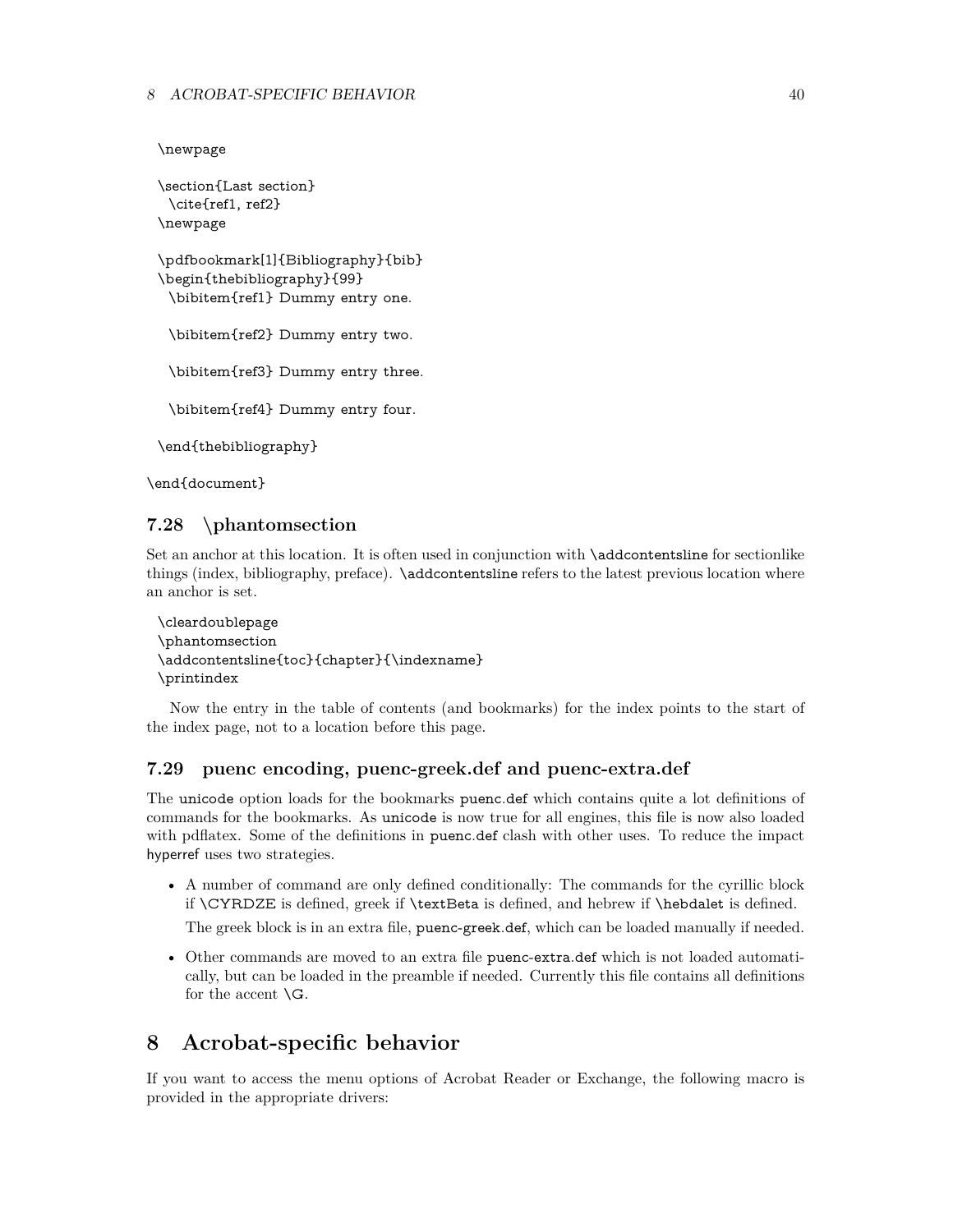#### 9 PDF AND HTML FORMS 41

#### \Acrobatmenu{*menuoption*}{*text*}

The *text* is used to create a button which activates the appropriate *menuoption*. The following table lists the option names you can use—comparison of this with the menus in Acrobat Reader or Exchange will show what they do. Obviously some are only appropriate to Exchange.

| File                            | Open, Close, Scan, Save, SaveAs, Optimizer:SaveAsOpt,    |
|---------------------------------|----------------------------------------------------------|
|                                 | Print, PageSetup, Quit                                   |
| $File \rightarrow Import$       | ImportImage, ImportNotes, AcroForm:ImportFDF             |
| $File \rightarrow Expert$       | ExportNotes, AcroForm:ExportFDF                          |
| $File \rightarrow DocumentInfo$ | GeneralInfo, OpenInfo, FontsInfo, SecurityInfo,          |
|                                 | Weblink:Base, AutoIndex:DocInfo                          |
| $File \rightarrow$ Preferences  | GeneralPrefs, NotePrefs, FullScreenPrefs, Weblink:Prefs, |
|                                 | AcroSearch:Preferences(Windows) or,                      |
|                                 | AcroSearch:Prefs(Mac), Cpt:Capture                       |
| Edit                            | Undo, Cut, Copy, Paste, Clear, SelectAll, Ole:CopyFile,  |
|                                 | TouchUp:TextAttributes, TouchUp:FitTextToSelection,      |
|                                 | TouchUp:ShowLineMarkers,                                 |
|                                 | TouchUp:ShowCaptureSuspects, TouchUp:FindSuspect,        |
|                                 | Properties                                               |
| $Edit \rightarrow Fields$       | AcroForm:Duplicate, AcroForm:TabOrder                    |
| Document                        | Cpt:CapturePages, AcroForm:Actions, CropPages,           |
|                                 | RotatePages, InsertPages, ExtractPages, ReplacePages,    |
|                                 | DeletePages, NewBookmark, SetBookmarkDest,               |
|                                 | CreateAllThumbs, DeleteAllThumbs                         |
| View                            | ActualSize, FitVisible, FitWidth, FitPage, ZoomTo,       |
|                                 | FullScreen, FirstPage, PrevPage, NextPage, LastPage,     |
|                                 | GoToPage, GoBack, GoForward, SinglePage, OneColumn,      |
|                                 | TwoColumns, ArticleThreads, PageOnly,                    |
|                                 | ShowBookmarks, ShowThumbs                                |
| Tools                           | Hand, ZoomIn, ZoomOut, SelectText, SelectGraphics,       |
|                                 | Note, Link, Thread, AcroForm:Tool,                       |
|                                 | Acro_Movie:MoviePlayer, TouchUp:TextTool, Find,          |
|                                 | FindAgain, FindNextNote, CreateNotesFile                 |
| $Tools \rightarrow Search$      | AcroSrch:Query, AcroSrch:Indexes, AcroSrch:Results,      |
|                                 | AcroSrch:Assist, AcroSrch:PrevDoc, AcroSrch:PrevHit,     |
|                                 | AcroSrch:NextHit, AcroSrch:NextDoc                       |
| Window                          | ShowHideToolBar, ShowHideMenuBar,                        |
|                                 | ShowHideClipboard, Cascade, TileHorizontal,              |
|                                 | TileVertical, CloseAll                                   |
| Help                            | HelpUserGuide, HelpTutorial, HelpExchange, HelpScan,     |
|                                 | HelpCapture, HelpPDFWriter, HelpDistiller, HelpSearch,   |
|                                 | HelpCatalog, HelpReader, Weblink:Home                    |
| Help(Windows)                   | About                                                    |

## <span id="page-40-0"></span>**9 PDF and HTML forms**

You must put your fields inside a Form environment. The environment does some general setups, so should be used only once in a document. Using simply \Form at the begin of the document is possible too.

There are six macros to prepare fields: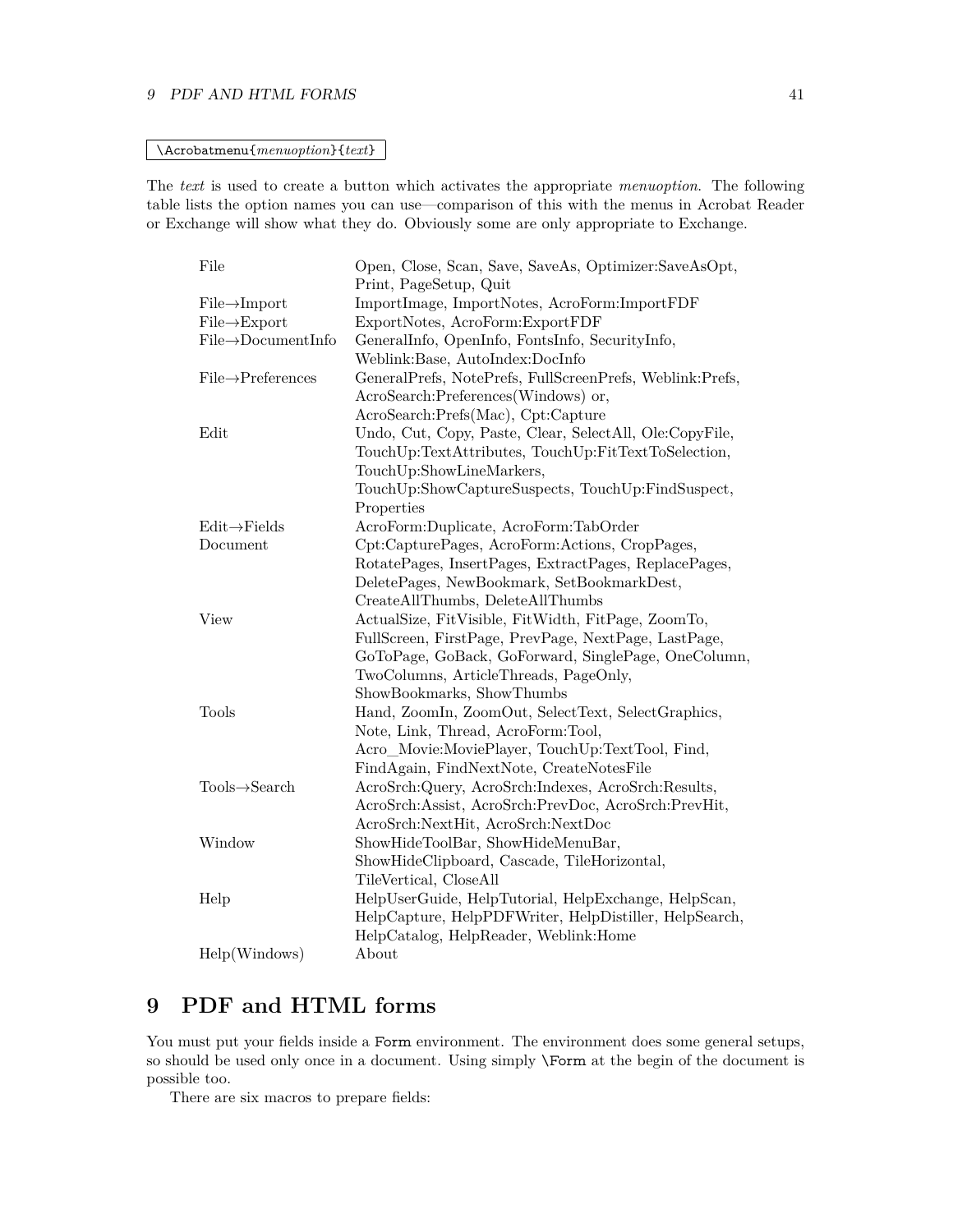#### 9 PDF AND HTML FORMS 42

\TextField[*parameters*]{*label*}

\CheckBox[*parameters*]{*label*}

\ChoiceMenu[*parameters*]{*label*}{*choices*}

\PushButton[*parameters*]{*label*}

\Submit[*parameters*]{*label*}

\Reset[*parameters*]{*label*}

The way forms and their labels are laid out is determined by:

\LayoutTextField{*label*}{*field*}

\LayoutChoiceField{*label*}{*field*}

\LayoutCheckField{*label*}{*field*}

These macros default to  $\#1$   $\#2$ What is actually shown in the field is determined by:

\MakeRadioField{*width*}{*height*}

\MakeCheckField{*width*}{*height*}

\MakeTextField{*width*}{*height*}

\MakeChoiceField{*width*}{*height*}

\MakeButtonField{*text*}

These macros default to  $\forall x \in #2{\hbox{fill}}\vfill$ , except the last, which defaults to  $\#1$ ; it is used for buttons, and the special **\Submit** and **\Reset** macros.

You may also want to redefine the following macros: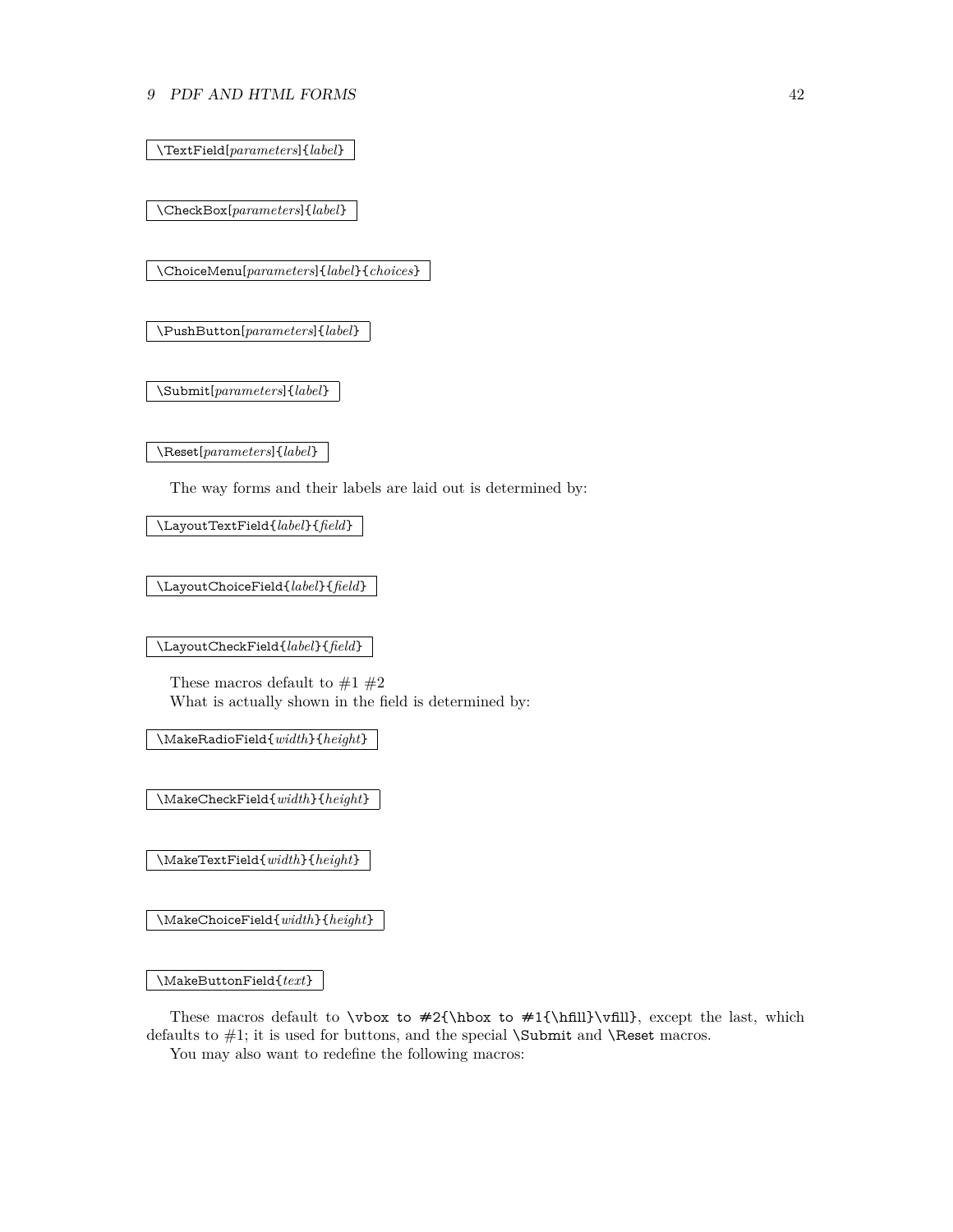```
\def\DefaultHeightofSubmit{12pt}
\def\DefaultWidthofSubmit{2cm}
\def\DefaultHeightofReset{12pt}
\def\DefaultWidthofReset{2cm}
\def\DefaultHeightofCheckBox{0.8\baselineskip}
\def\DefaultWidthofCheckBox{0.8\baselineskip}
\def\DefaultHeightofChoiceMenu{0.8\baselineskip}
\def\DefaultWidthofChoiceMenu{0.8\baselineskip}
\def\DefaultHeightofText{\baselineskip}
\def\DefaultHeightofTextMultiline{4\baselineskip}
\def\DefaultWidthofText{3cm}
```
## <span id="page-42-0"></span>**9.1 Forms environment parameters**

| action   | URL  | The URL that will receive the form data if a Submit button           |
|----------|------|----------------------------------------------------------------------|
|          |      | is included in the form                                              |
| encoding |      | <i>name</i> The encoding for the string set to the URL; FDF-encoding |
|          |      | is usual, and html is the only valid value                           |
| method   | name | Used only when generating HTML; values can be post or                |
|          |      | get                                                                  |

## <span id="page-42-1"></span>**9.2 Forms optional parameters**

Note that all colors must be expressed as RGB triples, in the range 0..1 (i.e. color=0 0 0.5)

| accesskey       | key     |                                         | (as per HTML)                                         |
|-----------------|---------|-----------------------------------------|-------------------------------------------------------|
| align           | number  | $\theta$                                | alignment within text field; 0 is left-aligned,       |
|                 |         |                                         | 1 is centered, 2 is right-aligned.                    |
| altname         | name    |                                         | alternative name,                                     |
|                 |         |                                         | the name shown in the user interface                  |
| backgroundcolor |         |                                         | color of box                                          |
| bordercolor     |         |                                         | color of border                                       |
| bordersep       |         |                                         | box border gap                                        |
| borderstyle     | char    | S                                       | box border style; S (Solid) is default, B is Beveled, |
|                 |         |                                         | D is Dashed, I is Inset and U is Underline            |
| borderwidth     |         | 1                                       | width of box border, the value is a dimension         |
|                 |         |                                         | or a number with default unit bp                      |
| calculate       |         |                                         | JavaScript code to calculate the value of the field   |
| charsize        | dimen   |                                         | font size of field text                               |
| checkboxsymbol  | char    | $\frac{1}{4}$ ( $\blacktriangleright$ ) | symbol used for check boxes (ZapfDingbats),           |
|                 |         |                                         | the value is a character or \ding{number},            |
|                 |         |                                         | see package pifont from bundle psnfss                 |
| checked         | boolean | false                                   | whether option selected by default                    |
| color           |         |                                         | color of text in box                                  |
| combo           | boolean | false                                   | choice list is 'combo' style                          |
| default         |         |                                         | default value                                         |
| disabled        | boolean | false                                   | field disabled                                        |
| format          |         |                                         | JavaScript code to format the field                   |
| height          | dimen   |                                         | height of field box                                   |
| hidden          | boolean | false                                   | field hidden                                          |
|                 |         |                                         |                                                       |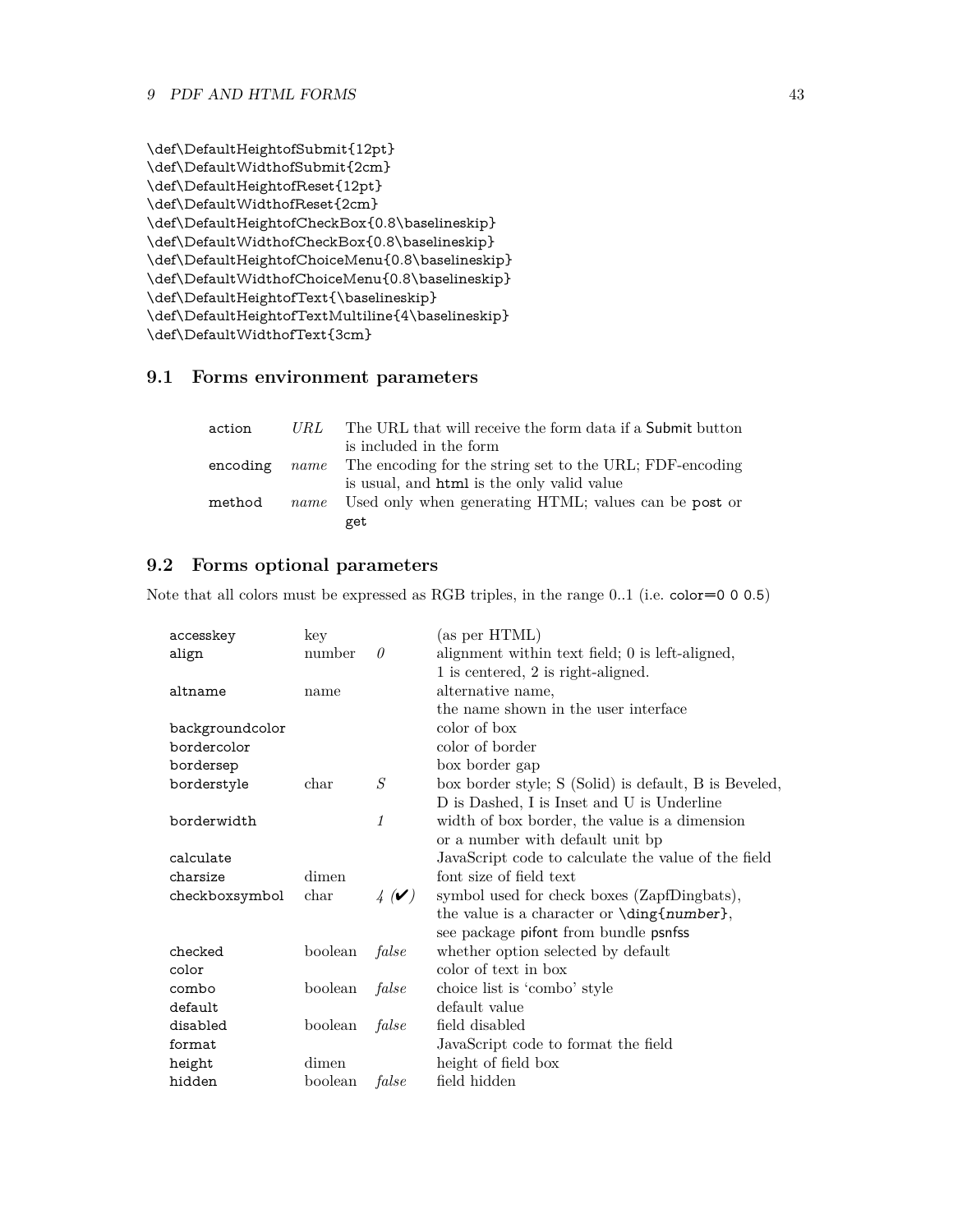| keystroke   |         |               | JavaScript code to control the keystrokes on entry |
|-------------|---------|---------------|----------------------------------------------------|
| mappingname | name    |               | the mapping name to be used when exporting         |
|             |         |               | the field data                                     |
| maxlen      | number  | $\theta$      | number of characters allowed in text field         |
| menulength  | number  | $\frac{1}{4}$ | number of elements shown in list                   |
| multiline   | boolean | false         | whether text box is multiline                      |
| name        | name    |               | name of field (defaults to label)                  |
| onblur      |         |               | JavaScript code                                    |
| onchange    |         |               | JavaScript code                                    |
| onclick     |         |               | JavaScript code                                    |
| ondblclick  |         |               | JavaScript code                                    |
| onfocus     |         |               | JavaScript code                                    |
| onkeydown   |         |               | JavaScript code                                    |
| onkeypress  |         |               | JavaScript code                                    |
| onkeyup     |         |               | JavaScript code                                    |
| onmousedown |         |               | JavaScript code                                    |
| onmousemove |         |               | JavaScript code                                    |
| onmouseout  |         |               | JavaScript code                                    |
| onmouseover |         |               | JavaScript code                                    |
| onmouseup   |         |               | JavaScript code                                    |
| onselect    |         |               | JavaScript code                                    |
| password    | boolean | false         | text field is 'password' style                     |
| popdown     | boolean | false         | choice list is 'popdown' style                     |
| radio       | boolean | false         | choice list is 'radio' style                       |
| radiosymbol | char    | $H(\star)$    | symbol used for radio fields (ZapfDingbats),       |
|             |         |               | the value is a character or \ding{number},         |
|             |         |               | see package pifont from bundle psnfss              |
| readonly    | boolean | false         | field is readonly                                  |
| rotation    | number  | $\theta$      | rotation of the widget annotation                  |
|             |         |               | (degree, counterclockwise, multiple of 90)         |
| tabkey      |         |               | (as per HTML)                                      |
| validate    |         |               | JavaScript code to validate the entry              |
| value       |         |               | initial value                                      |
| width       | dimen   |               | width of field box                                 |

## <span id="page-43-0"></span>**10 Defining a new driver**

A hyperref driver has to provide definitions for eight macros:

- 1. \hyper@anchor
- 2. \hyper@link
- 3. \hyper@linkfile
- 4. \hyper@linkurl
- 5. \hyper@anchorstart
- 6. \hyper@anchorend
- 7. \hyper@linkstart
- 8. \hyper@linkend

The draft option defines the macros as follows

\let\hyper@@anchor\@gobble \gdef\hyper@link##1##2##3{##3}% \def\hyper@linkurl##1##2{##1}%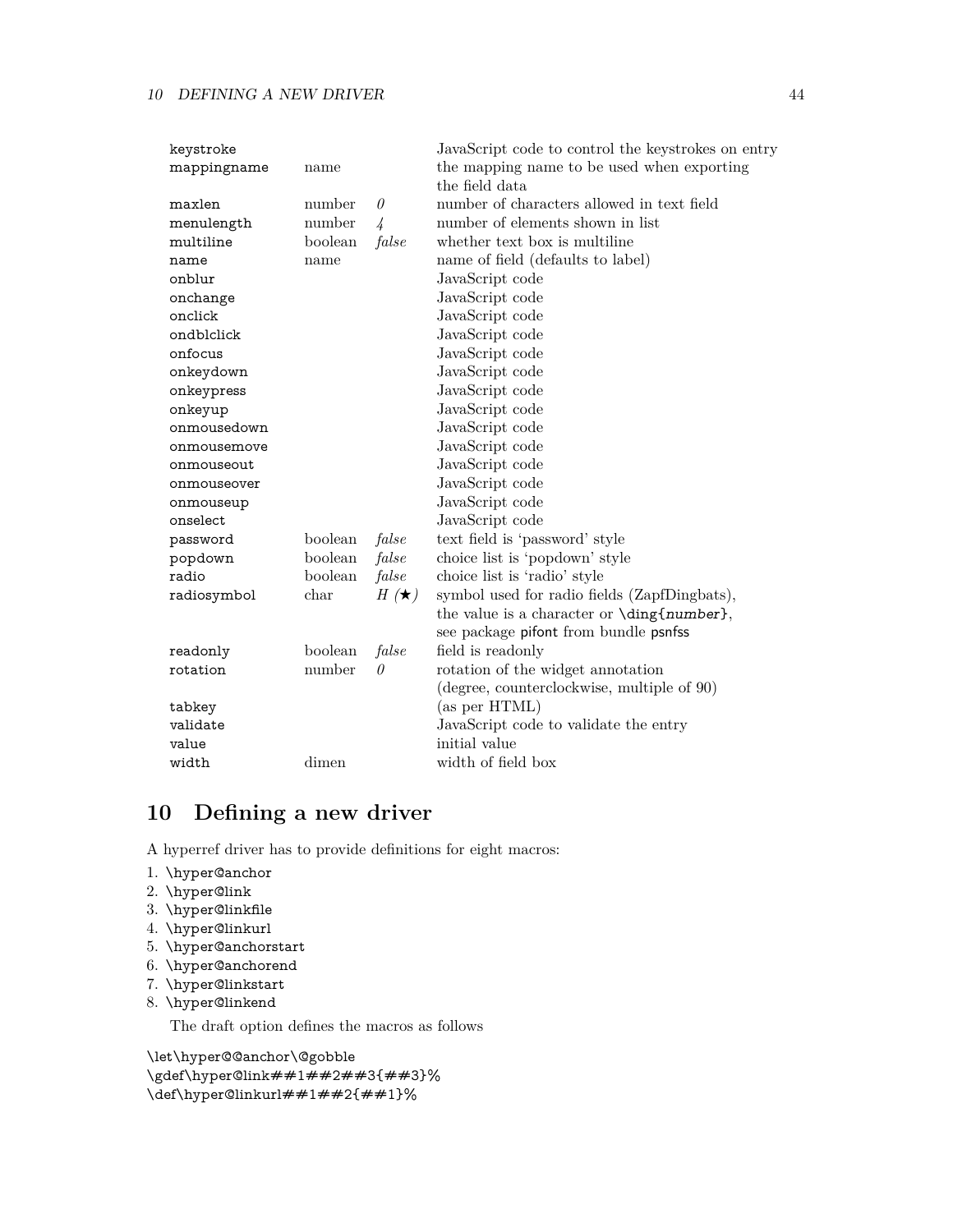\def\hyper@linkfile##1##2##3{##1}% \let\hyper@anchorstart\@gobble \let\hyper@anchorend\@empty \let\hyper@linkstart\@gobbletwo \let\hyper@linkend\@empty

## <span id="page-44-0"></span>**11 Special support for other packages**

Package hyperref aims to cooperate with other packages, but there are several possible sources for conflict, such as

- Packages that manipulate the bibliographic mechanism. Peter William's harvard package is supported. However, the recommended package is Patrick Daly's natbib package that has specific hyperref hooks to allow reliable interaction. This package covers a very wide variety of layouts and citation styles, all of which work with hyperref.
- Packages that changes **\label** and **\ref** macros.
- Packages that do anything serious with the index.
- Packages that do anything serious with sectioning commands and the toc

The hyperref package is distributed with variants on two useful packages designed to work especially well with it. These are xr and minitoc, which support crossdocument links using  $\llbracket A \rrbracket$ . normal \label/\ref mechanisms and per-chapter tables of contents, respectively.

## <span id="page-44-1"></span>**11.1 Package Compatibility**

Currently only package loading orders are available:

#### <span id="page-44-2"></span>**11.1.1 algorithm**

\usepackage{float} \usepackage{hyperref} \usepackage[chapter]{algorithm}% eg.

#### <span id="page-44-3"></span>**11.1.2 amsmath**

The environments equation and eqnarray are not supported too well. For example, there might be spacing problems (eqnarray isn't recommended anyway, see CTAN:info/l2tabu/, the situation for equation is unclear, because nobody is interested in investigating). Consider using the environments that package amsmath provide, e.g. gather for equation. The environment equation can even redefined to use gather:

\usepackage{amsmath} \let\equation\gather \let\endequation\endgather

#### <span id="page-44-4"></span>**11.1.3 amsrefs**

Package loading order:

```
\usepackage{hyperref}
\usepackage{amsrefs}
```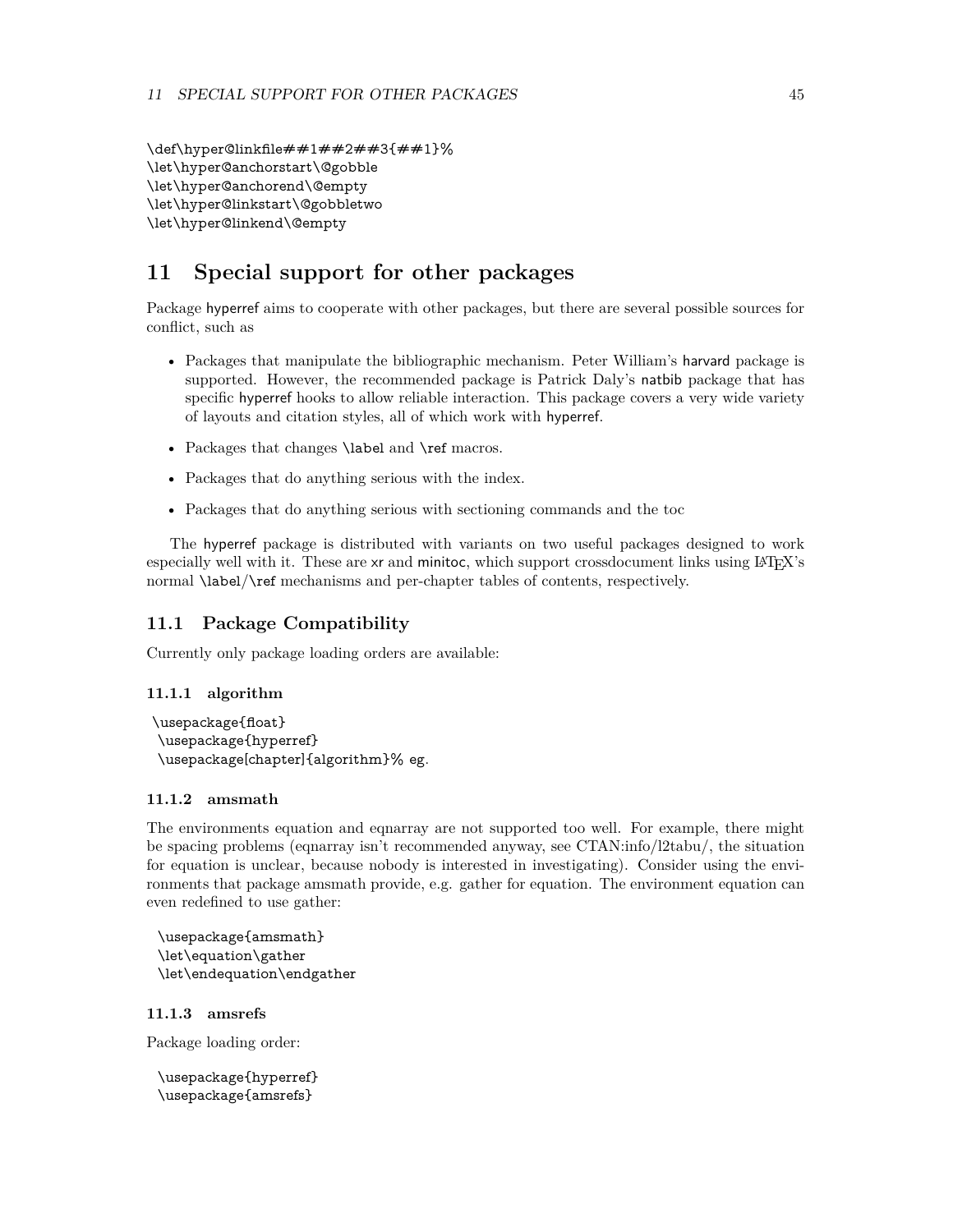#### <span id="page-45-0"></span>**11.1.4 arydshln, longtable**

Package longtable must be put before hyperref and arydshln, hyperref after arydshln generates an error, thus the resulting package order is then:

```
\usepackage{longtable}
\usepackage{hyperref}
\usepackage{arydshln}
```
## <span id="page-45-1"></span>**11.1.5 babel/magyar.ldf**

The old version 2005/03/30 v1.4j will not work. You need at least version 1.5, maintained by Péter Szabó, see CTAN:language/hungarian/babel/.

#### <span id="page-45-2"></span>**11.1.6 babel/spanish.ldf**

Babel's spanish.ldf redefines '\.' to support '\...'. In bookmarks (\pdfstringdef) only '\.' is supported. If '\...' is needed, \texorpdfstring{\...}{\dots} can be used instead.

#### <span id="page-45-3"></span>**11.1.7 bibentry**

Workaround:

```
\makeatletter
\let\saved@bibitem\@bibitem
\makeatother
```
\usepackage{bibentry} \usepackage{hyperref}

\begin{document}

```
\begingroup
 \makeatletter
 \let\@bibitem\saved@bibitem
 \nobibliography{database}
\endgroup
```
#### <span id="page-45-4"></span>**11.1.8 bigfoot**

Hyperref does not support package 'bigfoot'. And package 'bigfoot' does not support hyperref's footnotes and disables them (hyperfootnotes=false).

#### <span id="page-45-5"></span>**11.1.9 chappg**

Package 'chappg' uses **\@addtoreset** that is redefined by 'hyperref'. The package order is therefore:

```
\usepackage{hyperref}
\usepackage{chappg}
```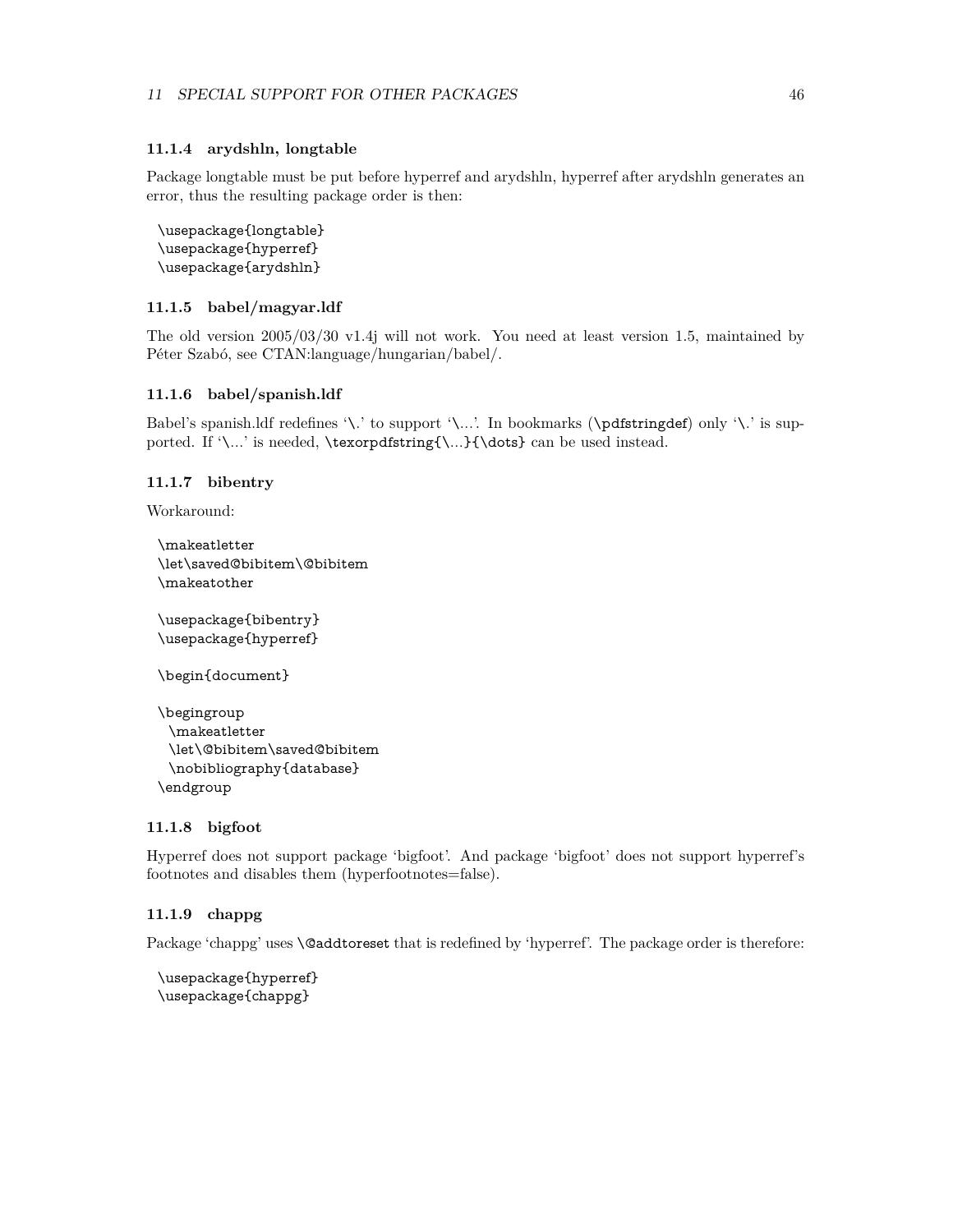#### <span id="page-46-0"></span>**11.1.10 cite**

This is from Mike Shell: cite.sty cannot currently be used with hyperref. However, I can do a workaround via:

\makeatletter \def\NAT@parse{\typeout{This is a fake Natbib command to fool Hyperref.}} \makeatother

\usepackage[hypertex]{hyperref}

so that hyperref will not redefine any of the biblabel stuff - so cite.sty will work as normal although the citations will not be hyperlinked, of course (But this may not be an issue for many people).

#### <span id="page-46-1"></span>**11.1.11 count1to**

Package 'count1to' adds several \@addtoreset commands that confuse 'hyperref'. Therefore \theH<...> has to be fixed:

```
\usepackage{count1to}
```

```
\AtBeginDocument{% *after* \usepackage{count1to}
 \renewcommand*{\theHsection}{\theHchapter.\arabic{section}}%
 \renewcommand*{\theHsubsection}{\theHsection.\arabic{subsection}}%
 \renewcommand*{\theHsubsubsection}{\theHsubsection.\arabic{subsubsection}}%
 \renewcommand*{\theHparagraph}{\theHsubsubsection.\arabic{paragraph}}%
 \renewcommand*{\theHsubparagraph}{\theHparagraph.\arabic{subparagraph}}%
}
```
### <span id="page-46-2"></span>**11.1.12 dblaccnt**

pd1enc.def or puenc.def should be loaded before:

\usepackage{hyperref} \usepackage{dblaccnt}

or see entry for vietnam.

#### <span id="page-46-3"></span>**11.1.13 easyeqn**

Not compatible, breaks.

#### <span id="page-46-4"></span>**11.1.14 ellipsis**

This packages redefines \textellipsis after package hyperref (pd1enc.def/puenc.def should be loaded before):

```
\usepackage{hyperref}
\usepackage{ellipsis}
```
(this will lead to wrong ellipsis in the bookmarks, so \texorpdfstring is needed).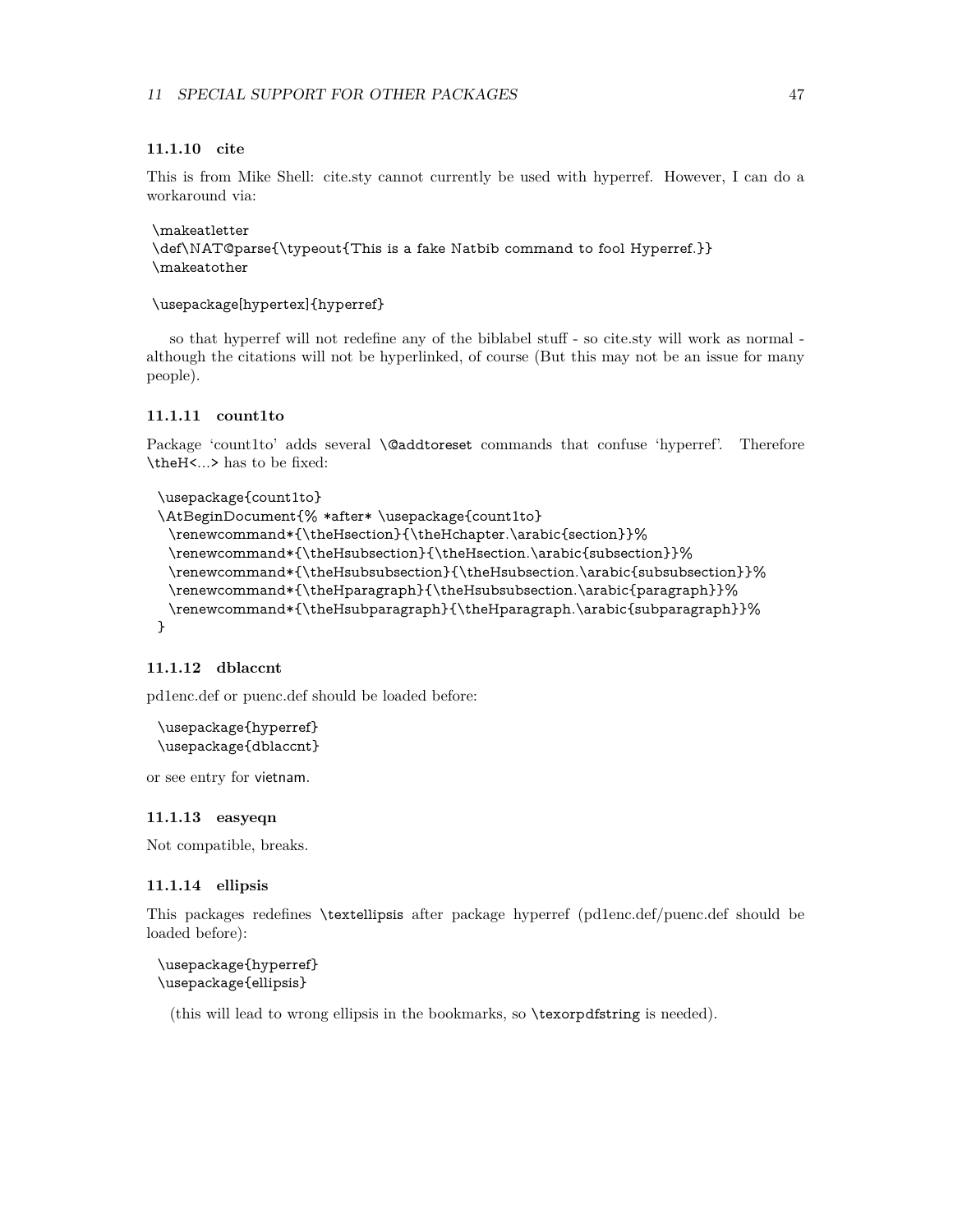#### <span id="page-47-0"></span>**11.1.15 float**

\usepackage{float} \usepackage{hyperref}

- Several \caption commands are not supported inside one float object.
- Anchor are set at top of the float object, if its style is controlled by float.sty.

#### <span id="page-47-1"></span>**11.1.16 endnotes**

Unsupported.

### <span id="page-47-2"></span>**11.1.17 foiltex**

Update to version  $2008/01/28$  v2.1.4b: Since version 6.77a hyperref does not hack into **\@begindvi**, it uses package 'atbegshi' instead, that hooks into \shipout. Thus the patch of 'foils.cls' regarding hyperref is now obsolete and causes an undefined error message about \@hyperfixhead. This is fixed in FoilTeX 2.1.4b.

## <span id="page-47-3"></span>**11.1.18 footnote**

This package is not supported, you have to disable hyperref's footnote support by using option hyperfootnotes=false.

#### <span id="page-47-4"></span>**11.1.19 geometry**

Driver 'dvipdfm' and program 'dvipdfm' might generate a warning: Sorry. Too late to change page size Then prefer the program 'dvipdfmx' or use one of the following workarounds to move the \special of geometry to an earlier location:

```
\documentclass[dvipdfm]{article}% or other classes
\usepackage{atbegshi}
\AtBeginDocument{%
 \let\OrgAtBeginDvi\AtBeginDvi
 \let\AtBeginDvi\AtBeginShipoutFirst
}
\usepackage[
 paperwidth=170mm,
 paperheight=240mm
]{geometry}
\AtBeginDocument{%
 \let\AtBeginDvi\OrgAtBeginDvi
}
\usepackage{hyperref}
```
or

```
\documentclass[dvipdfm]{article}% or other classes
\usepackage{atbegshi}
\let\AtBeginDvi\AtBeginShipoutFirst
\usepackage[
 paperwidth=170mm,
 paperheight=240mm
```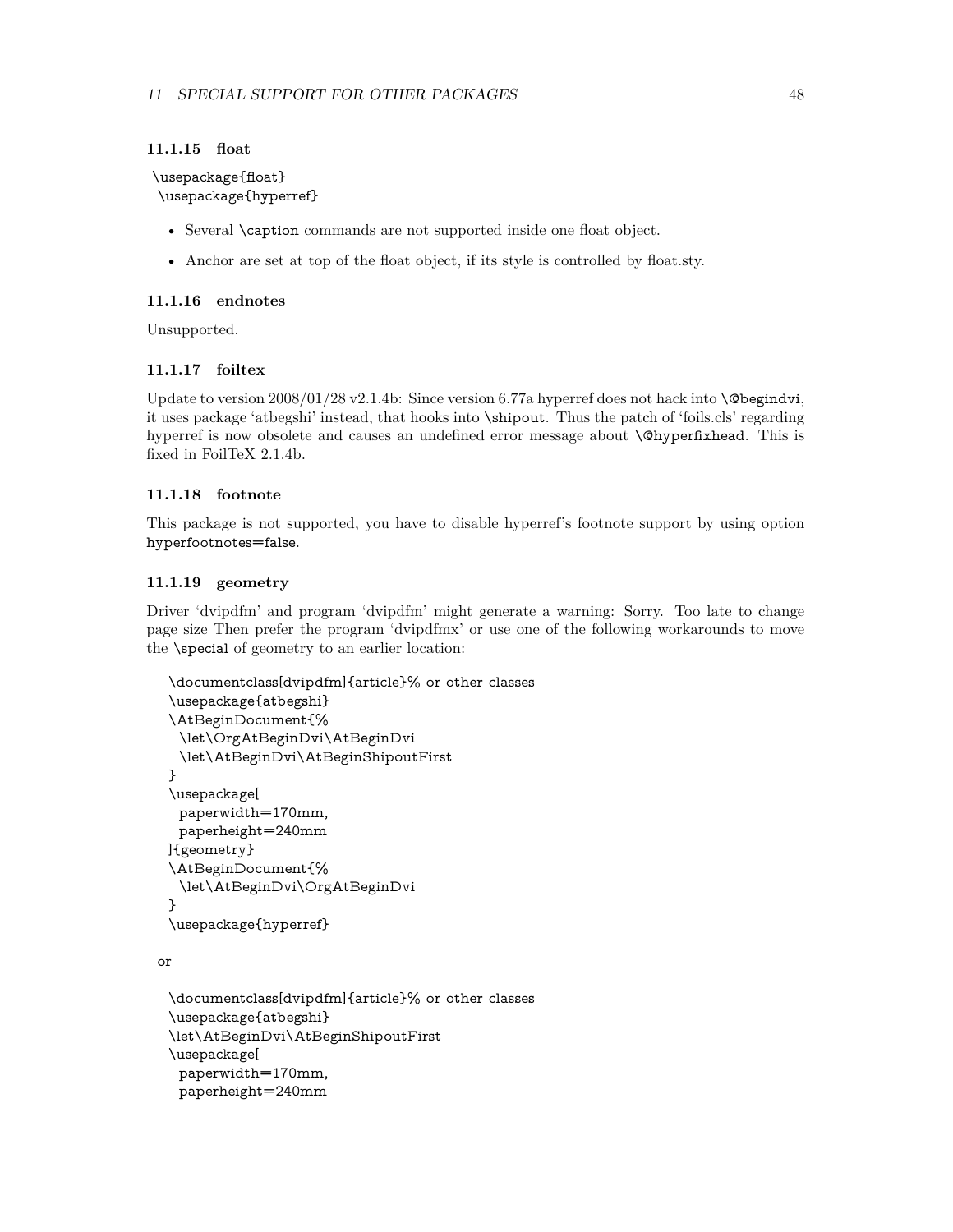]{geometry} \usepackage{hyperref}

#### <span id="page-48-0"></span>**11.1.20 IEEEtran.cls**

version  $\geq$  V1.6b (because of **\@makecaption**, see ChangeLog)

#### <span id="page-48-1"></span>**11.1.21 index**

version  $\geq 1995/09/28$  v4.1 (because of **\addcontentsline** redefinition)

#### <span id="page-48-2"></span>**11.1.22 lastpage**

Compatible.

#### <span id="page-48-3"></span>**11.1.23 linguex**

\usepackage{hyperref} \usepackage{linguex}

#### <span id="page-48-4"></span>**11.1.24 ltabptch**

\usepackage{longtable} \usepackage{ltabptch} \usepackage{hyperref}

## <span id="page-48-5"></span>**11.1.25 mathenv**

Unsupported.

Both 'mathenv' and 'hyperref' messes around with environment 'eqnarray'. You can load 'mathenv' after 'hyperref' to avoid an error message. But \label will not work inside environment 'eqnarray' properly, for example.

#### <span id="page-48-6"></span>**11.1.26 minitoc-hyper**

This package is obsolete, use the up-to-date original package minitoc instead.

#### <span id="page-48-7"></span>**11.1.27 multind**

```
\usepackage{multind}
\usepackage{hyperref}
```
#### <span id="page-48-8"></span>**11.1.28 natbib**

```
\usepackage{natbib}
\usepackage{hyperref}
```
### <span id="page-48-9"></span>**11.1.29 nomencl**

Example for introducing links for the page numbers:

```
\renewcommand*{\pagedeclaration}[1]{\unskip, \hyperpage{#1}}
```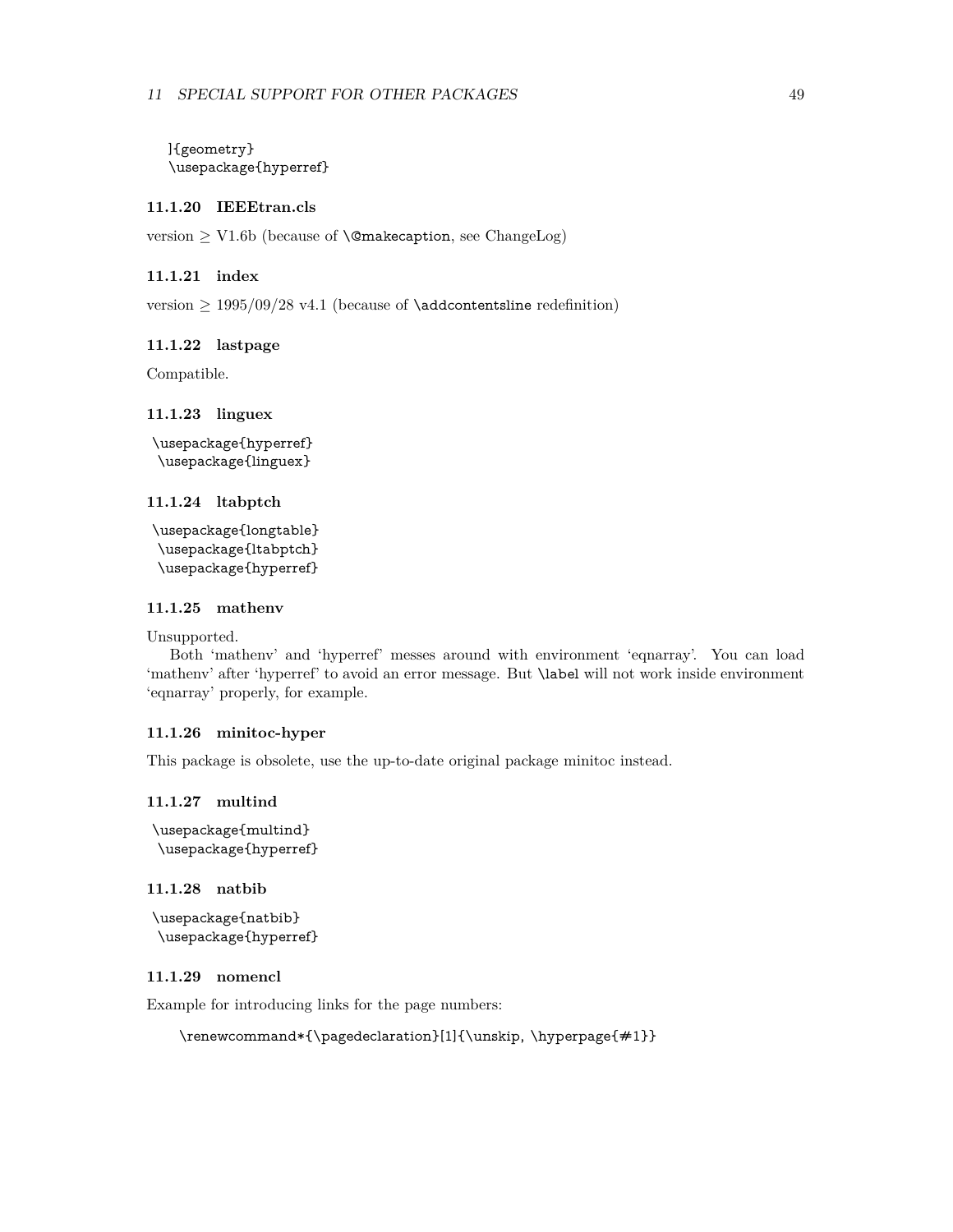#### <span id="page-49-0"></span>**11.1.30 ntheorem-hyper**

This package is obsolete, use the up-to-date original package ntheorem instead. For equations the following might work:

```
\renewcommand*{\eqdeclaration}[1]{%
 \hyperlink{equation.#1}{(Equation~#1)}%
}
```
But the mapping from the equation number to the anchor name is not available in general.

### <span id="page-49-1"></span>**11.1.31 prettyref**

```
%%% example for prettyref %%%
\documentclass{article}
\usepackage{prettyref}
\usepackage{hyperref}
```

```
%\newrefformat{FIG}{Figure~\ref{#1}}% without hyperref
\newrefformat{FIG}{\hyperref[{#1}]{Figure~\ref*{#1}}}
```

```
\begin{document}
 This is a reference to \prettyref{FIG:ONE}.
 \newpage
 \begin{figure}
  \caption{This is my figure}
  \label{FIG:ONE}
 \end{figure}
\end{document}
%%% example for prettyref %%%
```
#### <span id="page-49-2"></span>**11.1.32 setspace**

```
\usepackage{setspace}
\usepackage{hyperref}
```
## <span id="page-49-3"></span>**11.1.33 sidecap**

Nothing special is needed anymore.

#### <span id="page-49-4"></span>**11.1.34 subfigure**

The package is obsolete. Use either subfig or subcaption

## <span id="page-49-5"></span>**11.1.35 titleref**

```
\usepackage{nameref}
\usepackage{titleref}% without usetoc
\usepackage{hyperref}
```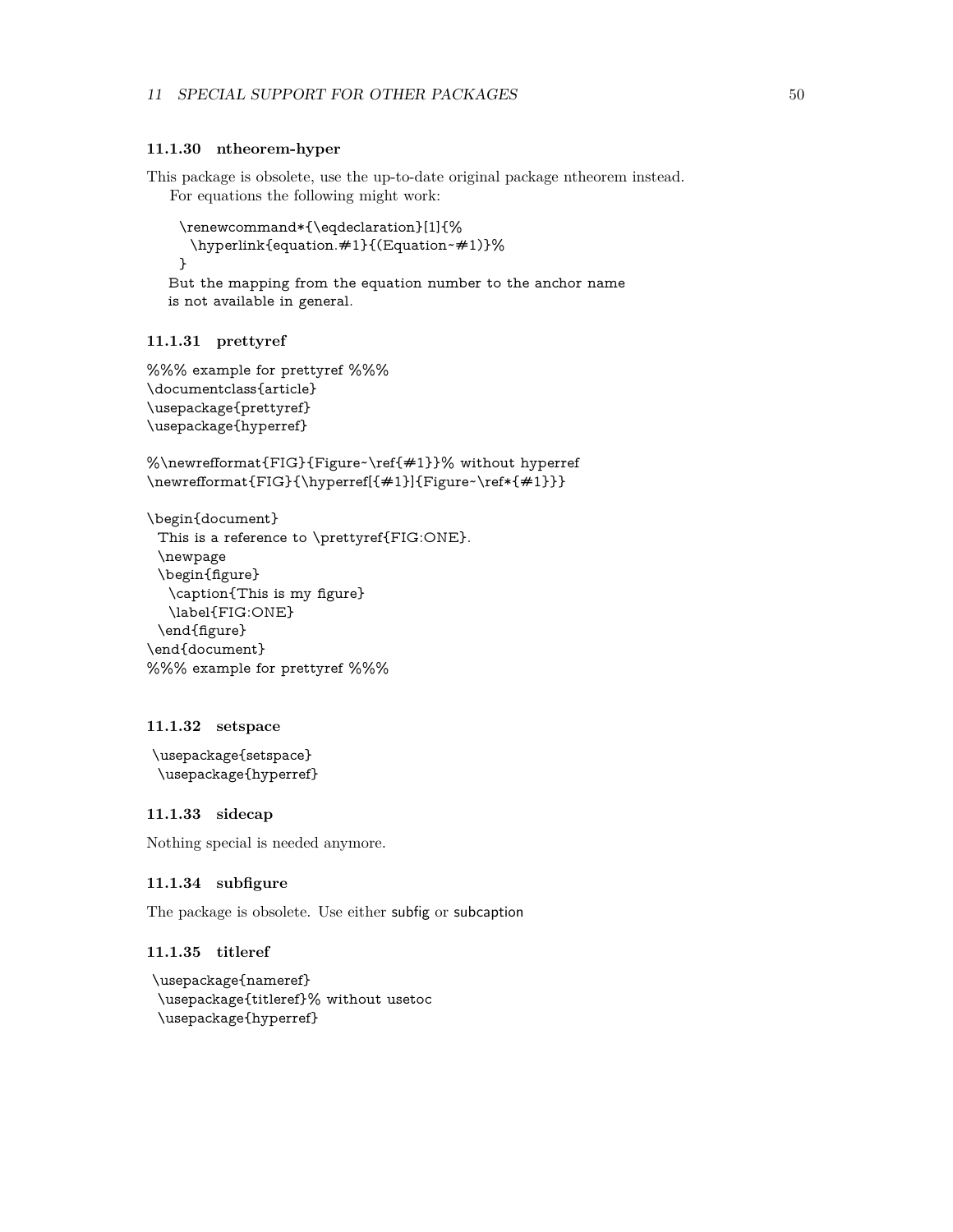#### <span id="page-50-0"></span>**11.1.36 tabularx**

Linked footnotes are not supported inside environment 'tabularx', because they uses the optional argument of \footnotetext, see section 'Limitations'. Before version 2011/09/28 6.82i hyperref had disabled footnotes entirely by 'hyperfootnotes=false'.

### <span id="page-50-1"></span>**11.1.37 titlesec**

nameref supports titlesec, but hyperref does not (unsolved is the anchor setting, missing with unnumbered section, perhaps problems with page breaks with numbered ones).

### <span id="page-50-2"></span>**11.1.38 ucs/utf8x.def**

The first time a multibyte UTF8 sequence is called, it does some calculations and stores the result in a macro for speeding up the next calls of that UTF8 sequence. However this makes the first call non-expandable and will break if used in information entries or bookmarks. Package ucs offers \PrerenderUnicode or \PreloadUnicodePage to solve this:

```
\usepackage{ucs}
\usepackage[utf8x]{inputenc}
\usepackage{hyperref}% or with option unicode
\PrerenderUnicode{^^c3^^b6}% or \PrerenderUnicodePage{1}
\hypersetup{pdftitle={Umlaut example: ^^c3^^b6}}
```
The notation with two carets avoids trouble with 8-bit bytes for the README file, you can use the characters directly.

Note: utf8 is now the default in LAT<sub>E</sub>X and ucs is no longer recommended.

#### <span id="page-50-3"></span>**11.1.39 varioref**

There are too many problems with varioref. Nobody has time to sort them out. Therefore this package is now unsupported.

Perhaps you are lucky and some of the features of varioref works with the following loading order:

\usepackage{nameref} \usepackage{varioref} \usepackage{hyperref}

Also some babel versions can be problematic. For example, 2005/05/21 v3.8g contains a patch for varioref that breaks the hyperref support for varioref.

Also unsupported:

- **\Ref, \Vref** do not uppercase the first letter.
- \vpageref[]{...} On the same page a previous space is not suppressed.

#### <span id="page-50-4"></span>**11.1.40 verse**

Version 2005/08/22 v2.22 contains support for hyperref.

For older versions see example from de.comp.text.tex (2005/08/11, slightly modified):

\documentclass{article}

% package order does not matter \usepackage{verse}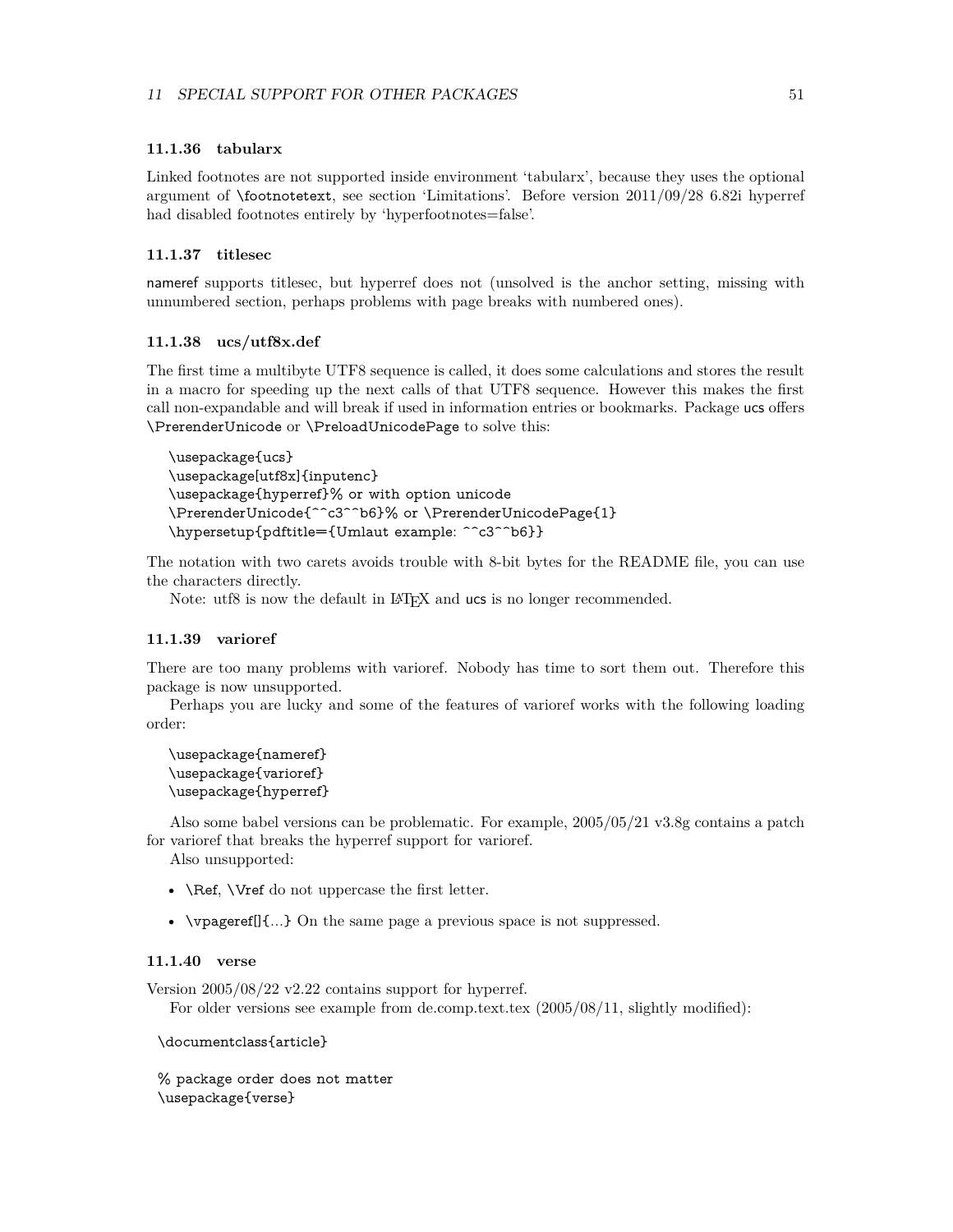```
\usepackage{hyperref}
 \makeatletter
 % make unique poemline anchors
 \newcounter{verse@env}
 \setcounter{verse@env}{0}
 \let\org@verse\verse
 \def\verse{%
  \stepcounter{verse@env}%
  \org@verse
 }
 \def\theHpoemline{\arabic{verse@env}.\thepoemline}
 % add anchor for before \addcontentsline in \@vsptitle
 \let\org@vsptitle\@vsptitle
 \def\@vsptitle{%
  \phantomsection
  \org@vsptitle
 }
 \makeatother
 \begin{document}
 \poemtitle{Poem 1}
 \begin{verse}
 An one-liner.
 \end{verse}
 \newpage
 \poemtitle{Poem 2}
 \begin{verse}
 Another one-liner.
 \end{verse}
 \end{document}
11.1.41 vietnam
% pd1enc.def should be loaded before package dblaccnt:
 \usepackage[PD1,OT1]{fontenc}
 \usepackage{vietnam}
```
<span id="page-51-0"></span>\usepackage{hyperref}

#### <span id="page-51-1"></span>**11.1.42 XeTeX**

Default for the encoding of bookmarks is pdfencoding=unicode. That means the strings are always treated as unicode strings. If auto or pdfdoc is forced it applies only if the string restricts to the printable ASCII set, The reason is that the \special does not support PDFDocEncoding.

In older versions hyperref contained special conversion code from UTF-16BE back to UTF-8 in a number of places for xetex to avoid the xdvipdfmx warning

Failed to convert input string to UTF16...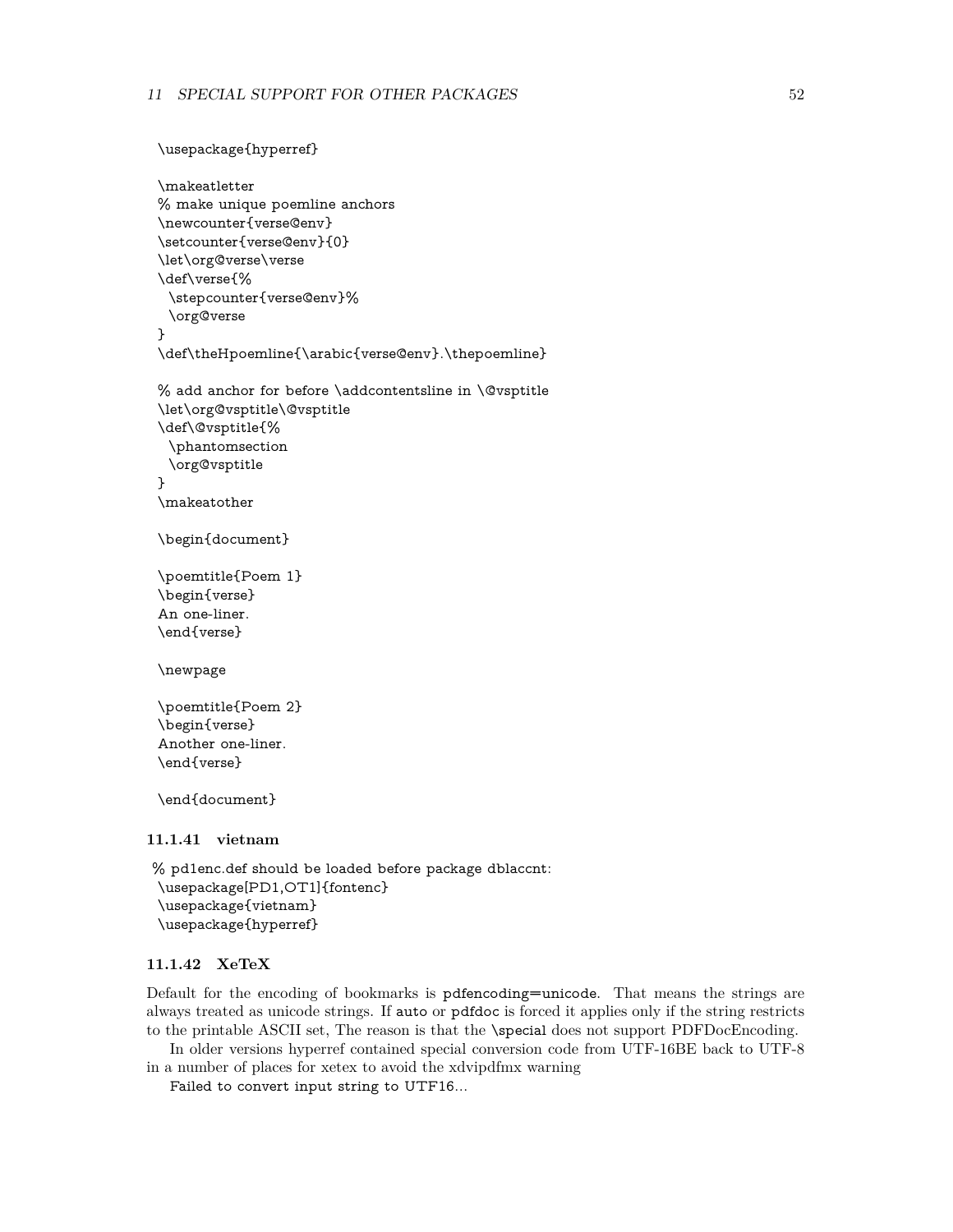This is no longer needed with a current xdvipdfmx, so this code has been removed. \csname HyPsd@XeTeXBigCharstrue\endcsname should no longer be used.

## <span id="page-52-0"></span>**12 Limitations**[6](#page-52-6)

## <span id="page-52-1"></span>**12.1 Wrapped/broken link support**

Only few drivers support automatically wrapped/broken links, e.g. pdftex, dvipdfm, hypertex. Other drivers lack this feature, e.g. dvips, dvipsone.

Workarounds:

- For long section or caption titles in the table of contents or list of figures/tables option linktocpage can be used. Then the page number will be a link, and the overlong section title is not forced into an one line link with overfull \hbox warning.
- "\url"s are caught by package breakurl.
- The option breaklinks is intended for internal use. But it can be used to force link wrapping, e.g. when printing a document. However, when such a document is converted to PDF and viewed with a PDF viewer, the active link area will be misplaced.

Another limitation: some penalties are "optimized" by TeX, thus there are missing break points, especially within \url. (See thread "hyperref.sty, breaklinks and url.sty 3.2" in comp.text.tex 2005-09).

## <span id="page-52-2"></span>**12.2 Links across pages**

In general they have problems:

- Some driver doesn't support them at all (see above).
- The driver allows it, but the link result might include the footer and/or header, or an error message can occur sometimes.

## <span id="page-52-3"></span>**12.3 Footnotes**

LaTeX allows the separation of the footnote mark and the footnote text (\footnotemark, \footnotetext). This interface might be enough for visual typesetting. But the relation between \footnotemark to \footnotetext is not as strong as \ref to \label. Therefore it is not clear in general which \footnotemark references which \footnotetext. But that is necessary to implement hyperlinking. Thus the implementation of hyperref does not support the optional argument of \footnotemark and \footnotetext.

## <span id="page-52-4"></span>**13 Hints**[7](#page-52-7)

## <span id="page-52-5"></span>**13.1 Spaces in option values**

Unhappily LaTeX strips spaces from options if they are given in \documentclass or \usepackage (or \RequirePackage), e.g.:

\usepackage[pdfborder=0 0 1]{hyperref}

<span id="page-52-6"></span> $6$ This section moved from the README file, needs more integration into the manual

<span id="page-52-7"></span><sup>7</sup>This section moved from the README file, needs more integration into the manual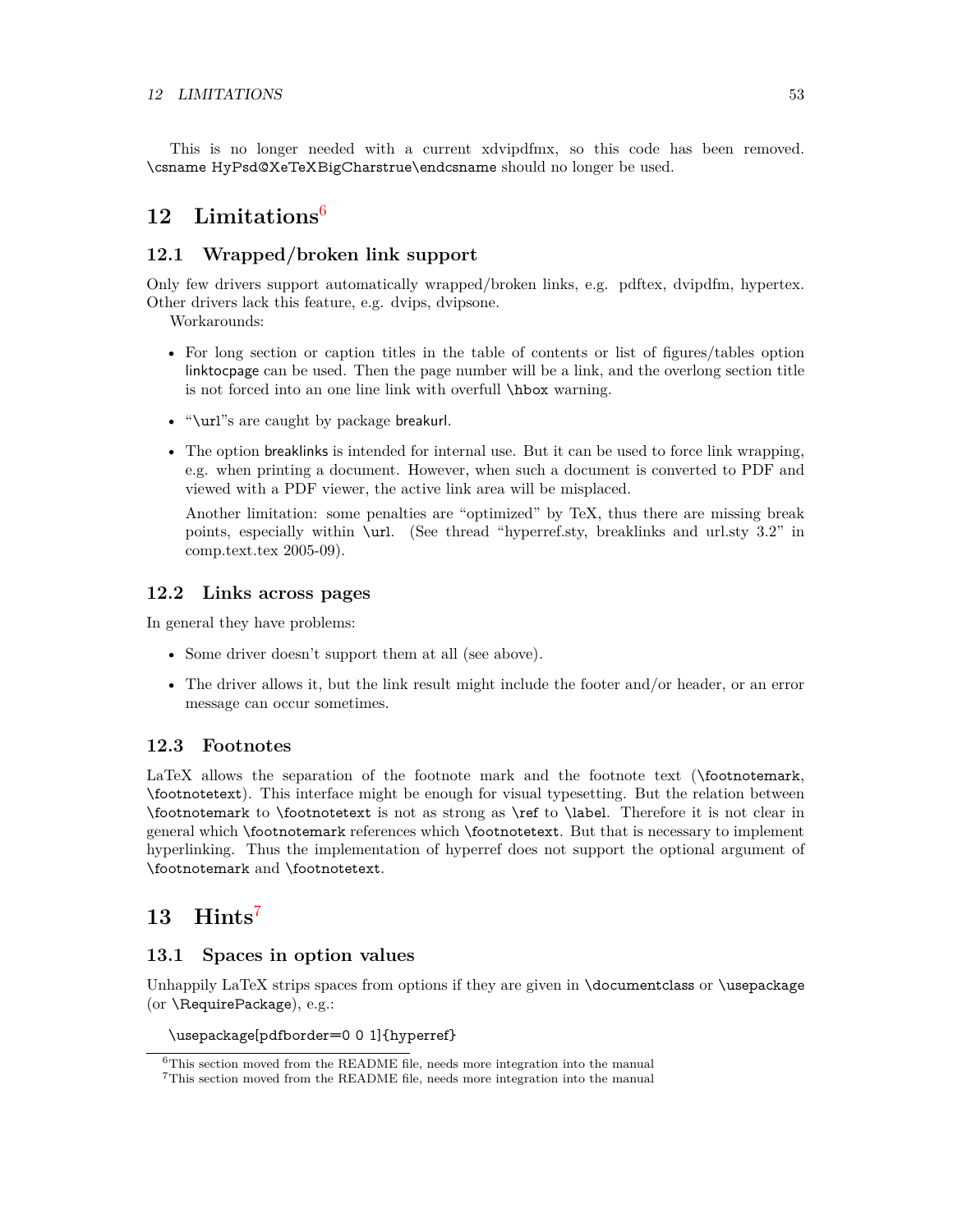Package hyperref now gets

pdfborder=001

and the result is an invalid PDF file. As workaround braces can be used:

\usepackage[pdfborder={0 0 1}]{hyperref}

Some options can also be given in \hypersetup

\hypersetup{pdfborder=0 0 1}

In \hypersetup the options are directly processed as key value options (see package keyval) without space stripping in the value part.

Alternatively, LaTeX's option handling system can be adapted to key value options by one of the packages kvoptions-patch (from project kvoptions) or xkvltxp (from project xsetkeys).

### <span id="page-53-0"></span>**13.2 Index with makeindex**

- Package hyperref adds \hyperpage commands by the encap mechanism (see documentation of Makeindex), if option hyperindex is set (default). \hyperpage uses the page anchors that are set by hyperref at each page (default). However in the default case page numbers are used in anchor names in arabic form. If the page numbers in other formats are used (book class with \frontmatter, \romannumbering, ...), then the page anchors are not unique. Therefore option plainpages=false is recommended.
- The encap mechanism of Makeindex allows to use one command only (see documentation of Makeindex). If the user sets such a command, hyperref suppresses its  $\hbar$ yperpage command. With logical markup this situation can easily be solved:

```
\usepackage{makeidx}
\makeindex
\usepackage[hyperindex]{hyperref}
\newcommand*{\main}[1]{\textbf{\hyperpage{#1}}}
...
\index{Some example|main}
```
- Scientic Word/Scientific WorkPlace users can use package robustindex with hyperindex=false.
- Other encap characters can be set by option encap. Example for use of "?":

\usepackage[encap=?]{hyperref}

• Another possibility is the insertion of  $\hbox{\LARGE\char'4}$  hyperpage by a style file for makeindex. For this case, hyperref's insertion will be disabled by hyperindex=false. \hyperpage will be defined regardless of setting of hyperindex.

```
%%% cut %%% hyperindex.ist %%% cut %%%
delim_0 ", \\hyperpage{"
delim_1 ", \\hyperpage{"
delim_2 ", \\hyperpage{"
delim_n "}, \\hyperpage{"
delim_t "}"
encap_prefix "}\\"
encap_infix "{\\hyperpage{"
encap_suffix "}"
%%% cut %%% hyperindex.ist %%% cut %%%
```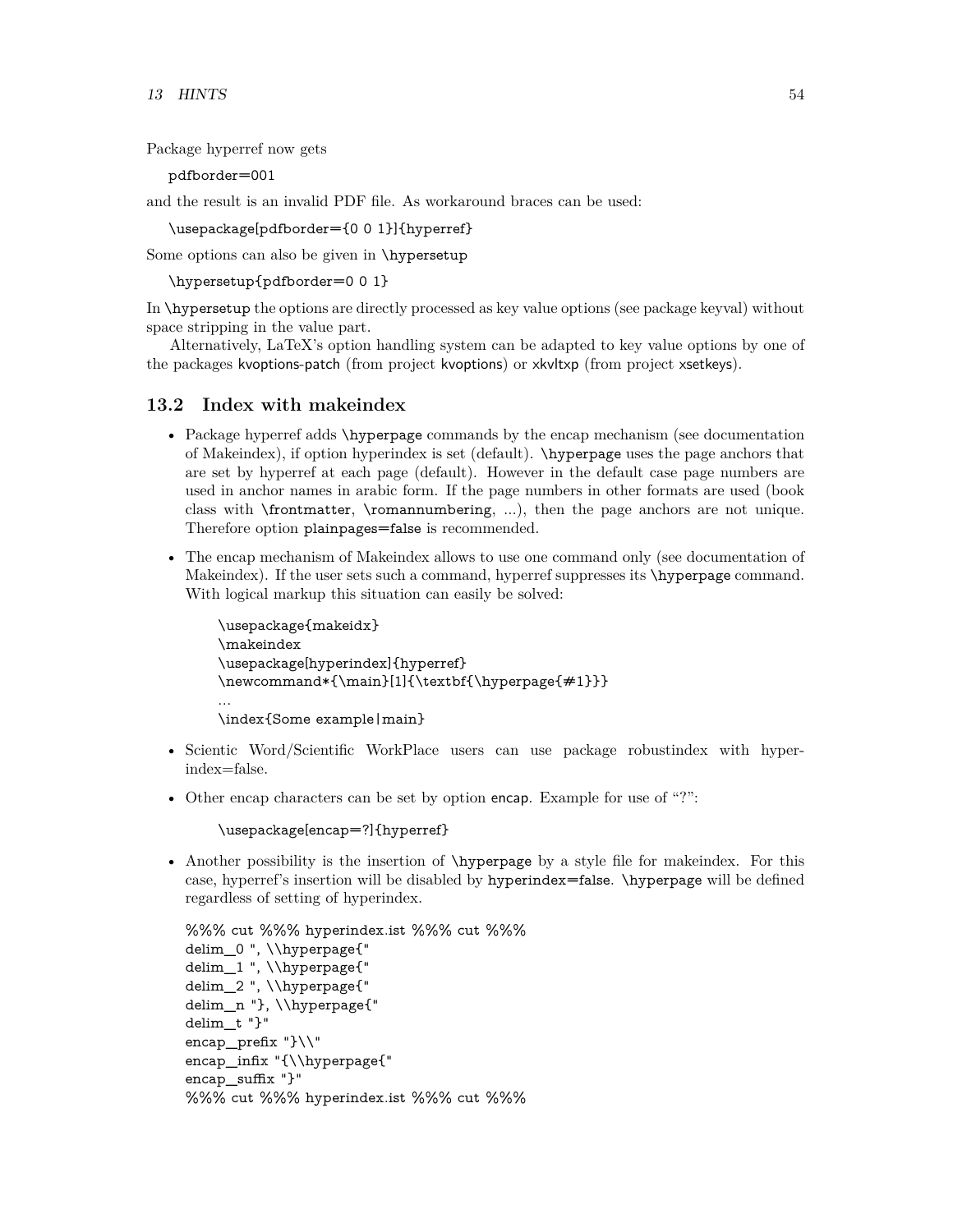## <span id="page-54-0"></span>**13.3 Warning "bookmark level for unknown <foobar> defaults to 0"**

Getting rid of it:

```
\makeatletter
\providecommand*{\toclevel@<foobar>}{0}
\makeatother
```
## <span id="page-54-1"></span>**13.4 Link anchors in figures**

The caption command increments the counter and here is the place where hyperref set the corresponding anchor. Unhappily the caption is set below the figure, so the figure is not visible if a link jumps to a figure. In this case, try package hypcap that implements a method to circumvent the problem.

## <span id="page-54-2"></span>**13.5 Additional unicode characters in bookmarks and pdf information entries:**

### \documentclass[pdftex]{article} \usepackage[unicode]{hyperref}

Support for additional unicode characters: Example:  $\lambda$ . {a} and  $\{a\}$ 1. Get a list with unicode data, eg: http://www.unicode.org/Public/UNIDATA/UnicodeData.txt 2. Identify the characters  $(\lambda, \{a\}, \{a\})$ :

0227;LATIN SMALL LETTER A WITH DOT ABOVE;... 1EA1;LATIN SMALL LETTER A WITH DOT BELOW;...

3. Calculate the octal code:

The first characters of the line in the file are hex values, convert each byte and prepend them with a backslash. (This will go into the PDF file.)

0227 -> \002\047 1EA1 -> \036\241

4. Transform into a form understood by hyperref:

Hyperref must know where the first byte starts, this is marked by 9 (8 and 9 cannot occur in octal numbers):

\002\047 -> \9002\047 \036\241 -> \9036\241

Optional: 8 is used for abbreviations:

 $\setminus 900 = \setminus 80, \setminus 901 = \setminus 81, \setminus 902 = \setminus 82, \dots$ 

\9002\047 -> \82\047

5. Declare the character with LaTeX:

\DeclareTextCompositeCommand{\.}{PU}{a}{\82\047} \DeclareTextCompositeCommand{\d}{PU}{a}{\9036\241}

\begin{document}  $\setminus \mathsf{Set}(\mathsf{a}, \{a\}, \{a\}, \{a\})$ \end{document}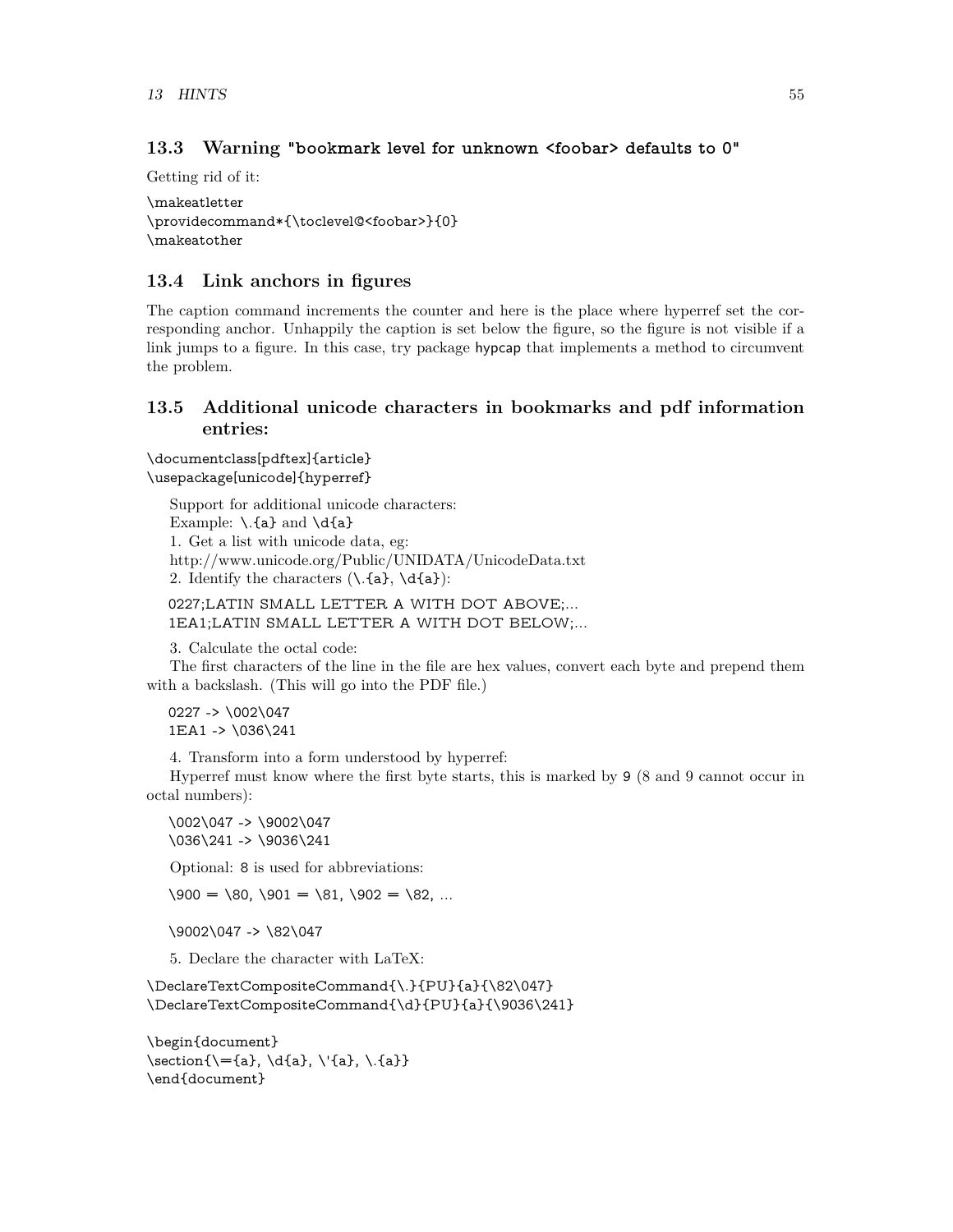## <span id="page-55-0"></span>**13.6 Footnotes**

The footnote support is rather limited. It is beyond the scope to use \footnotemark and \footnotetext out of order or reusing \footnotemark. Here you can either disable hyperref's footnote support by hyperfootnotes=false or fiddle with internal macros, nasty examples:

```
\documentclass{article}
\usepackage{hyperref}
\begin{document}
Hello%
\footnote{The first footnote}
World%
\addtocounter{footnote}{-1}%
\addtocounter{Hfootnote}{-1}%
\footnotemark.
\end{document}
 or
\documentclass{article}
\usepackage{hyperref}
\begin{document}
\makeatletter
A\%\footnotemark
 \let\saved@Href@A\Hy@footnote@currentHref
 % remember link name
B%
 \footnotemark
 \let\saved@Href@B\Hy@footnote@currentHref
b%
 \addtocounter{footnote}{-1}%
 \addtocounter{Hfootnote}{-1}% generate the same anchor
 \footnotemark
C%
 \footnotemark
 \let\saved@Href@C\Hy@footnote@currentHref
 \addtocounter{footnote}{-2}%
 \let\Hy@footnote@currentHref\saved@Href@A
\footnotetext{AAAA}%
 \addtocounter{footnote}{1}%
 \let\Hy@footnote@currentHref\saved@Href@B
\footnotetext{BBBBB}%
 \addtocounter{footnote}{1}%
 \let\Hy@footnote@currentHref\saved@Href@C
\footnotetext{CCCC}%
```
\end{document}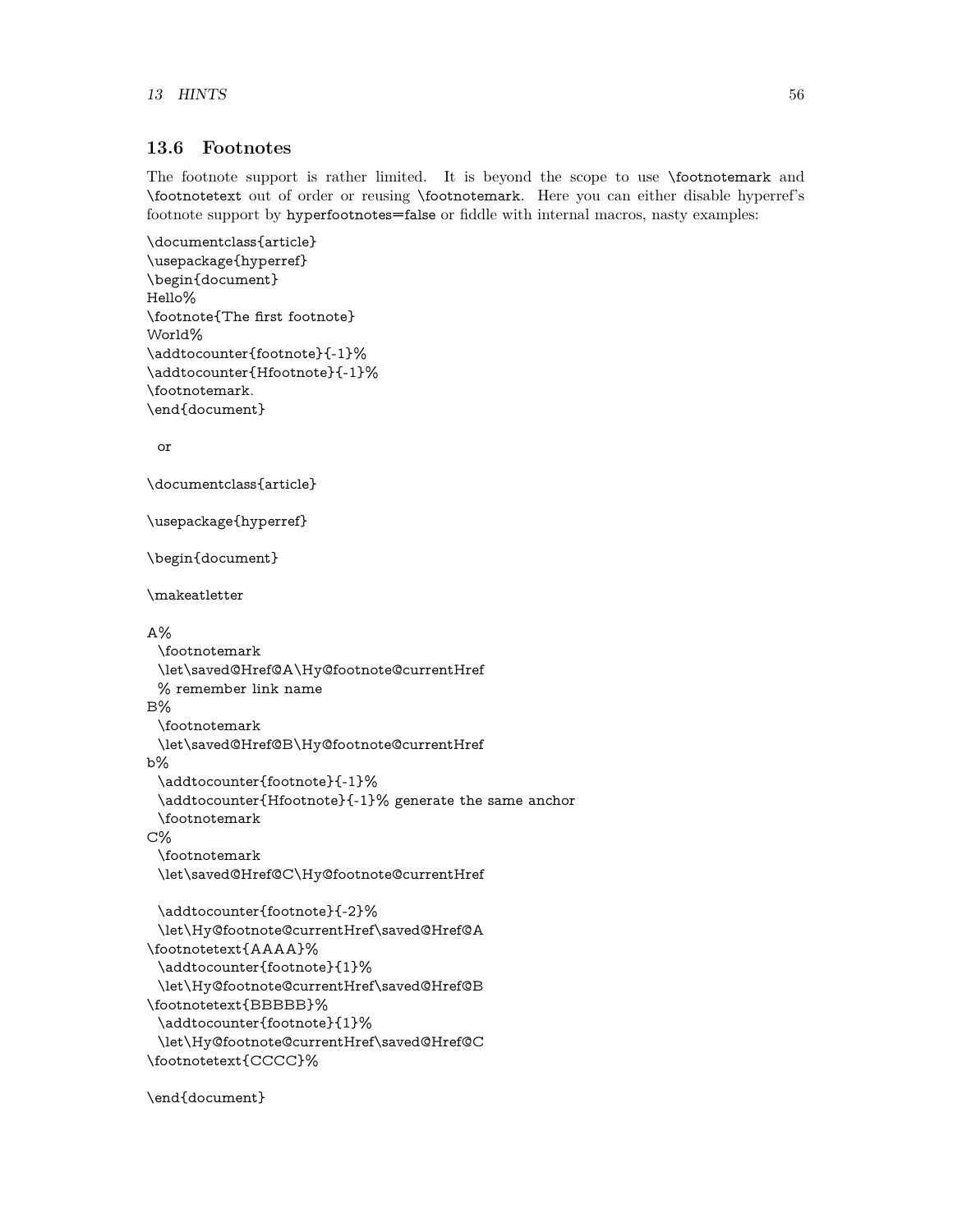#### <span id="page-56-0"></span>**13.7 Subordinate counters**

Some counters do not have unique values and require the value of other counters to be unique. For example, sections or figures might be numbered within chapters or \newtheorem is used with an optional counter argument. Internally LaTeX uses \@addtoreset to reset a counter in dependency to another counter. Package hyperref hooks into \@addtoreset to catch this situation. Also \numberwithin of package amsmath is caught by hyperref.

However, if the definition of subordinate counters take place before hyperref is loaded, the old meaning of \@addtoreset is called without hyperref's additions. Then the companion counter macro \theH<counter> can be redefined accordingly. Or move the definition of subordinate counters after hyperref is loaded.

Example for \newtheorem, problematic case:

```
\newtheorem{corA}{CorollaryA}[section]
\usepackage{hyperref}
```
Solution a)

```
\usepackage{hyperref}
\newtheorem{corA}{CorollaryA}[section}
```
Solution b)

```
\newtheorem{corA}{CorollaryA}[section]
\usepackage{hyperref}
\newcommand*{\theHcorA}{\theHsection.\number\value{corA}}
```
## <span id="page-56-1"></span>**14 History and acknowledgments**

The original authors of hyperbasics.tex and hypertex.sty, from which this package descends, are Tanmoy Bhattacharya and Thorsten Ohl. Package hyperref started as a simple port of their work to LATEX  $2\varepsilon$  standards, but eventually I rewrote nearly everything, because I didn't understand a lot of the original, and was only interested in getting it to work with LATEX. I would like to thank Arthur Smith, Tanmoy Bhattacharya, Mark Doyle, Paul Ginsparg, David Carlisle, T. V. Raman and Leslie Lamport for comments, requests, thoughts and code to get the package into its first useable state. Various other people are mentioned at the point in the source where I had to change the code in later versions because of problems they found.

Tanmoy found a great many of the bugs, and (even better) often provided fixes, which has made the package more robust. The days spent on RevT<sub>EX</sub> are entirely due to him! The investigations of Bill Moss into the later versions including native PDF support uncovered a good many bugs, and his testing is appreciated. Hans Hagen provided a lot of insight into PDF.

Berthold Horn provided help, encouragement and sponsorship for the dvipsone and dviwindo drivers. Sergey Lesenko provided the changes needed for dvipdf, and Hàn Thế Thành supplied all the information needed for pdftex. Patrick Daly kindly updated his natbib package to allow easy integration with hyperref. Michael Mehlich's hyper package (developed in parallel with hyperref) showed me solutions for some problems. Hopefully the two packages will combine one day.

The forms creation section owes a great deal to: T. V. Raman, for encouragement, support and ideas; Thomas Merz, whose book *Web Publishing with Acrobat/PDF* provided crucial insights; D. P. Story, whose detailed article about pdfmarks and forms solved many practical problems; and Hans Hagen, who explained how to do it in pdftex.

Steve Peter recreated the manual source in July 2003 after it had been lost.

Especial extra thanks to David Carlisle for the backref module, the ps2pdf and dviwindo support, frequent general rewrites of my bad code, and for working on changes to the xr package to suit hyperref.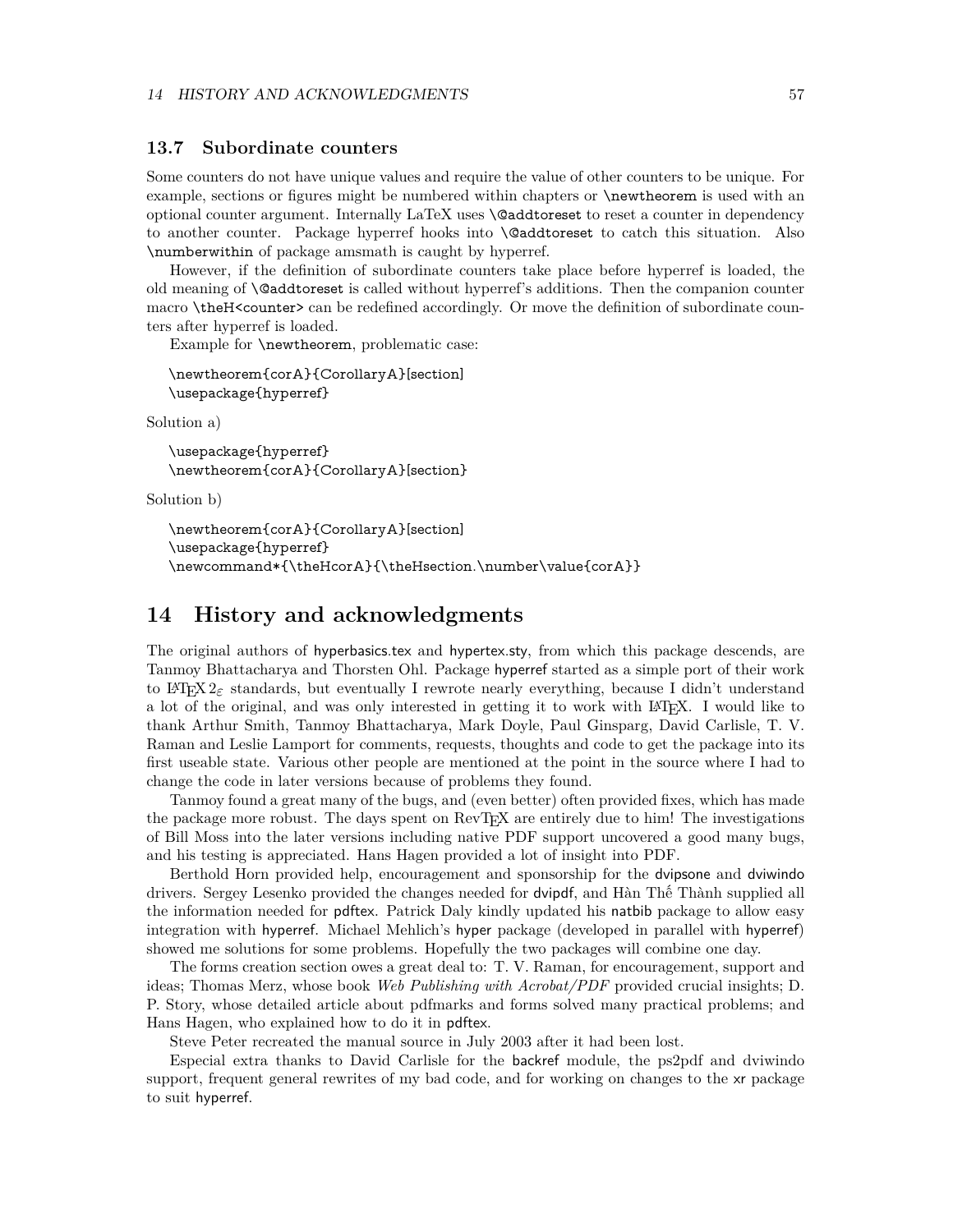## <span id="page-57-0"></span>**15 GNU Free Documentation License**

Version 1.2, November 2002

Copyright © 2000,2001,2002 Free Software Foundation, Inc.

59 Temple Place, Suite 330, Boston, MA 02111-1307 USA

Everyone is permitted to copy and distribute verbatim copies of this license document, but changing it is not allowed.

#### **Preamble**

The purpose of this License is to make a manual, textbook, or other functional and useful document "free" in the sense of freedom: to assure everyone the effective freedom to copy and redistribute it, with or without modifying it, either commercially or noncommercially. Secondarily, this License preserves for the author and publisher a way to get credit for their work, while not being considered responsible for modifications made by others.

This License is a kind of "copyleft", which means that derivative works of the document must themselves be free in the same sense. It complements the GNU General Public License, which is a copyleft license designed for free software.

We have designed this License in order to use it for manuals for free software, because free software needs free documentation: a free program should come with manuals providing the same freedoms that the software does. But this License is not limited to software manuals; it can be used for any textual work, regardless of subject matter or whether it is published as a printed book. We recommend this License principally for works whose purpose is instruction or reference.

#### <span id="page-57-1"></span>**15.1 Applicability and definitions**

This License applies to any manual or other work, in any medium, that contains a notice placed by the copyright holder saying it can be distributed under the terms of this License. Such a notice grants a world-wide, royalty-free license, unlimited in duration, to use that work under the conditions stated herein. The "Document", below, refers to any such manual or work. Any member of the public is a licensee, and is addressed as "you". You accept the license if you copy, modify or distribute the work in a way requiring permission under copyright law.

A "Modified Version" of the Document means any work containing the Document or a portion of it, either copied verbatim, or with modifications and/or translated into another language.

A "Secondary Section" is a named appendix or a front-matter section of the Document that deals exclusively with the relationship of the publishers or authors of the Document to the Document's overall subject (or to related matters) and contains nothing that could fall directly within that overall subject. (Thus, if the Document is in part a textbook of mathematics, a Secondary Section may not explain any mathematics.) The relationship could be a matter of historical connection with the subject or with related matters, or of legal, commercial, philosophical, ethical or political position regarding them.

The "Invariant Sections" are certain Secondary Sections whose titles are designated, as being those of Invariant Sections, in the notice that says that the Document is released under this License. If a section does not fit the above definition of Secondary then it is not allowed to be designated as Invariant. The Document may contain zero Invariant Sections. If the Document does not identify any Invariant Sections then there are none.

The "Cover Texts" are certain short passages of text that are listed, as Front-Cover Texts or Back-Cover Texts, in the notice that says that the Document is released under this License. A Front-Cover Text may be at most 5 words, and a Back-Cover Text may be at most 25 words.

A "Transparent" copy of the Document means a machine-readable copy, represented in a format whose specification is available to the general public, that is suitable for revising the document straightforwardly with generic text editors or (for images composed of pixels) generic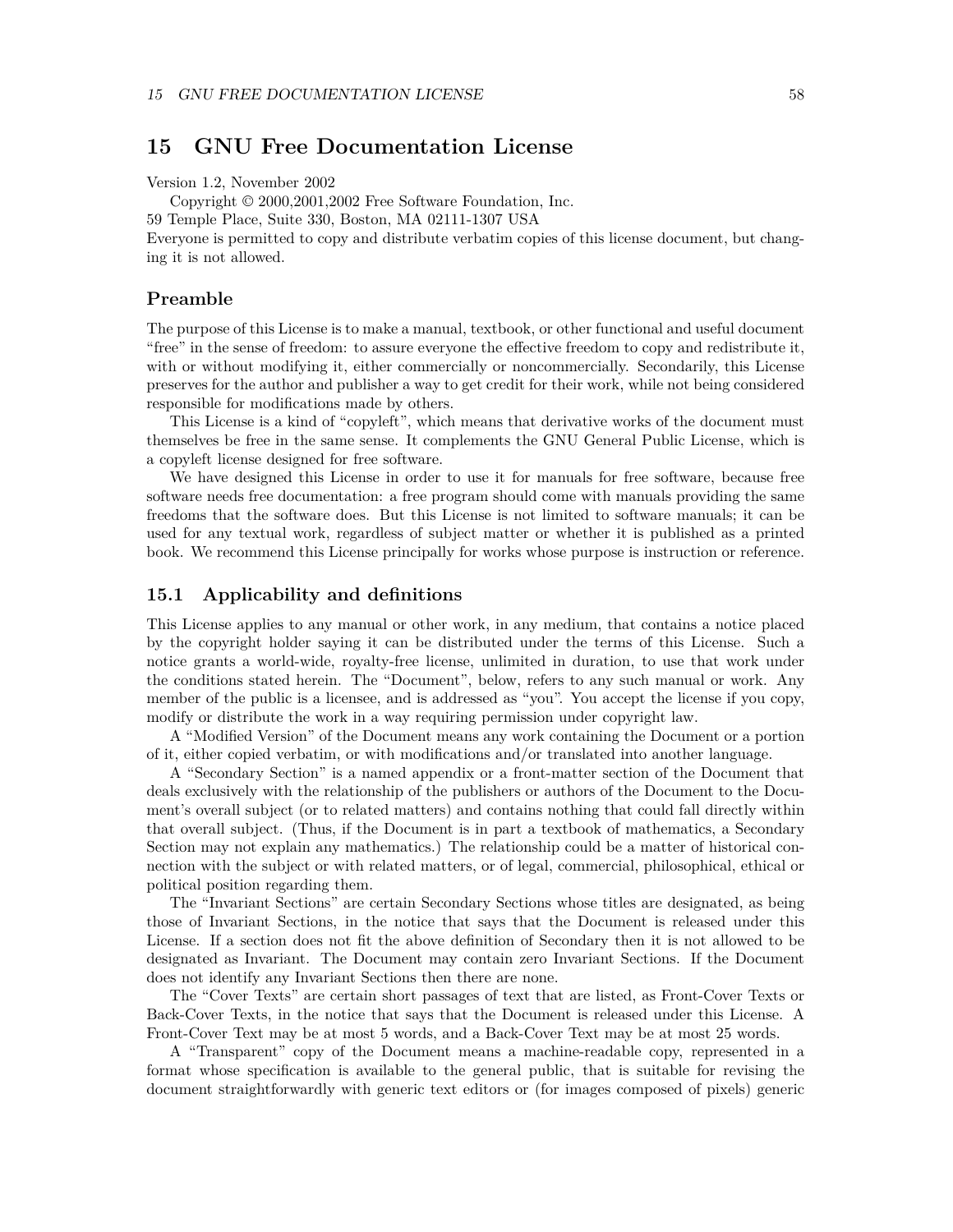paint programs or (for drawings) some widely available drawing editor, and that is suitable for input to text formatters or for automatic translation to a variety of formats suitable for input to text formatters. A copy made in an otherwise Transparent file format whose markup, or absence of markup, has been arranged to thwart or discourage subsequent modification by readers is not Transparent. An image format is not Transparent if used for any substantial amount of text. A copy that is not "Transparent" is called "Opaque".

Examples of suitable formats for Transparent copies include plain ASCII without markup, Texinfo input format, LATEX input format, SGML or XML using a publicly available DTD, and standard-conforming simple HTML, PostScript or PDF designed for human modification. Examples of transparent image formats include PNG, XCF and JPG. Opaque formats include proprietary formats that can be read and edited only by proprietary word processors, SGML or XML for which the DTD and/or processing tools are not generally available, and the machine-generated HTML, PostScript or PDF produced by some word processors for output purposes only.

The "Title Page" means, for a printed book, the title page itself, plus such following pages as are needed to hold, legibly, the material this License requires to appear in the title page. For works in formats which do not have any title page as such, "Title Page" means the text near the most prominent appearance of the work's title, preceding the beginning of the body of the text.

A section "Entitled XYZ" means a named subunit of the Document whose title either is precisely XYZ or contains XYZ in parentheses following text that translates XYZ in another language. (Here XYZ stands for a specific section name mentioned below, such as "Acknowledgements", "Dedications", "Endorsements", or "History".) To "Preserve the Title" of such a section when you modify the Document means that it remains a section "Entitled XYZ" according to this definition.

The Document may include Warranty Disclaimers next to the notice which states that this License applies to the Document. These Warranty Disclaimers are considered to be included by reference in this License, but only as regards disclaiming warranties: any other implication that these Warranty Disclaimers may have is void and has no effect on the meaning of this License.

#### <span id="page-58-1"></span>**15.2 Verbatim copying**

You may copy and distribute the Document in any medium, either commercially or noncommercially, provided that this License, the copyright notices, and the license notice saying this License applies to the Document are reproduced in all copies, and that you add no other conditions whatsoever to those of this License. You may not use technical measures to obstruct or control the reading or further copying of the copies you make or distribute. However, you may accept compensation in exchange for copies. If you distribute a large enough number of copies you must also follow the conditions in section [15.3.](#page-58-0)

You may also lend copies, under the same conditions stated above, and you may publicly display copies.

### <span id="page-58-0"></span>**15.3 Copying in quantity**

If you publish printed copies (or copies in media that commonly have printed covers) of the Document, numbering more than 100, and the Document's license notice requires Cover Texts, you must enclose the copies in covers that carry, clearly and legibly, all these Cover Texts: Front-Cover Texts on the front cover, and Back-Cover Texts on the back cover. Both covers must also clearly and legibly identify you as the publisher of these copies. The front cover must present the full title with all words of the title equally prominent and visible. You may add other material on the covers in addition. Copying with changes limited to the covers, as long as they preserve the title of the Document and satisfy these conditions, can be treated as verbatim copying in other respects.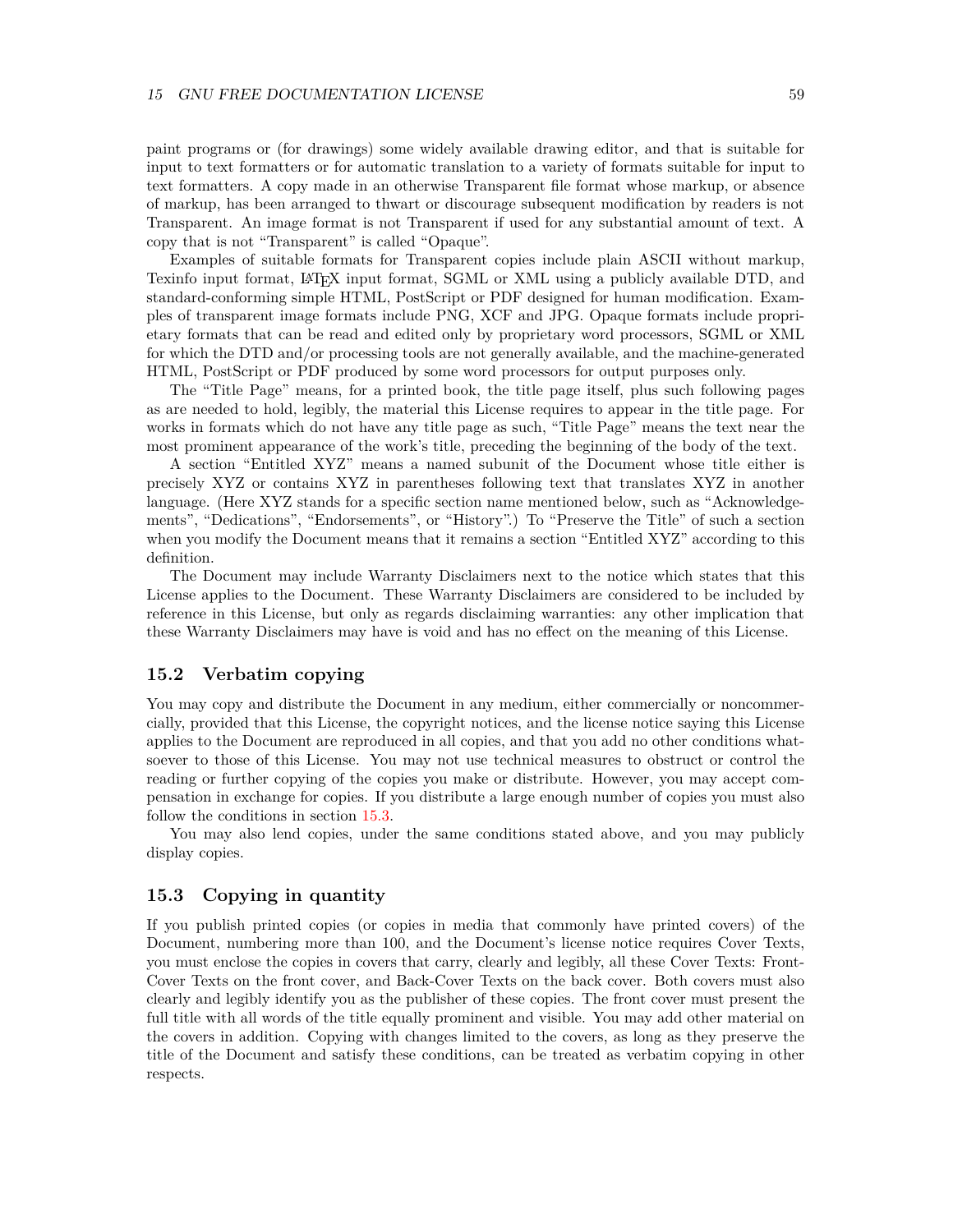If the required texts for either cover are too voluminous to fit legibly, you should put the first ones listed (as many as fit reasonably) on the actual cover, and continue the rest onto adjacent pages.

If you publish or distribute Opaque copies of the Document numbering more than 100, you must either include a machine-readable Transparent copy along with each Opaque copy, or state in or with each Opaque copy a computer-network location from which the general network-using public has access to download using public-standard network protocols a complete Transparent copy of the Document, free of added material. If you use the latter option, you must take reasonably prudent steps, when you begin distribution of Opaque copies in quantity, to ensure that this Transparent copy will remain thus accessible at the stated location until at least one year after the last time you distribute an Opaque copy (directly or through your agents or retailers) of that edition to the public.

It is requested, but not required, that you contact the authors of the Document well before redistributing any large number of copies, to give them a chance to provide you with an updated version of the Document.

### <span id="page-59-0"></span>**15.4 Modifications**

You may copy and distribute a Modified Version of the Document under the conditions of sections [15.2](#page-58-1) and [15.3](#page-58-0) above, provided that you release the Modified Version under precisely this License, with the Modified Version filling the role of the Document, thus licensing distribution and modification of the Modified Version to whoever possesses a copy of it. In addition, you must do these things in the Modified Version:

- A. Use in the Title Page (and on the covers, if any) a title distinct from that of the Document, and from those of previous versions (which should, if there were any, be listed in the History section of the Document). You may use the same title as a previous version if the original publisher of that version gives permission.
- B. List on the Title Page, as authors, one or more persons or entities responsible for authorship of the modifications in the Modified Version, together with at least five of the principal authors of the Document (all of its principal authors, if it has fewer than five), unless they release you from this requirement.
- C. State on the Title page the name of the publisher of the Modified Version, as the publisher.
- D. Preserve all the copyright notices of the Document.
- E. Add an appropriate copyright notice for your modifications adjacent to the other copyright notices.
- F. Include, immediately after the copyright notices, a license notice giving the public permission to use the Modified Version under the terms of this License, in the form shown in the Addendum below.
- G. Preserve in that license notice the full lists of Invariant Sections and required Cover Texts given in the Document's license notice.
- H. Include an unaltered copy of this License.
- I. Preserve the section Entitled "History", Preserve its Title, and add to it an item stating at least the title, year, new authors, and publisher of the Modified Version as given on the Title Page. If there is no section Entitled "History" in the Document, create one stating the title, year, authors, and publisher of the Document as given on its Title Page, then add an item describing the Modified Version as stated in the previous sentence.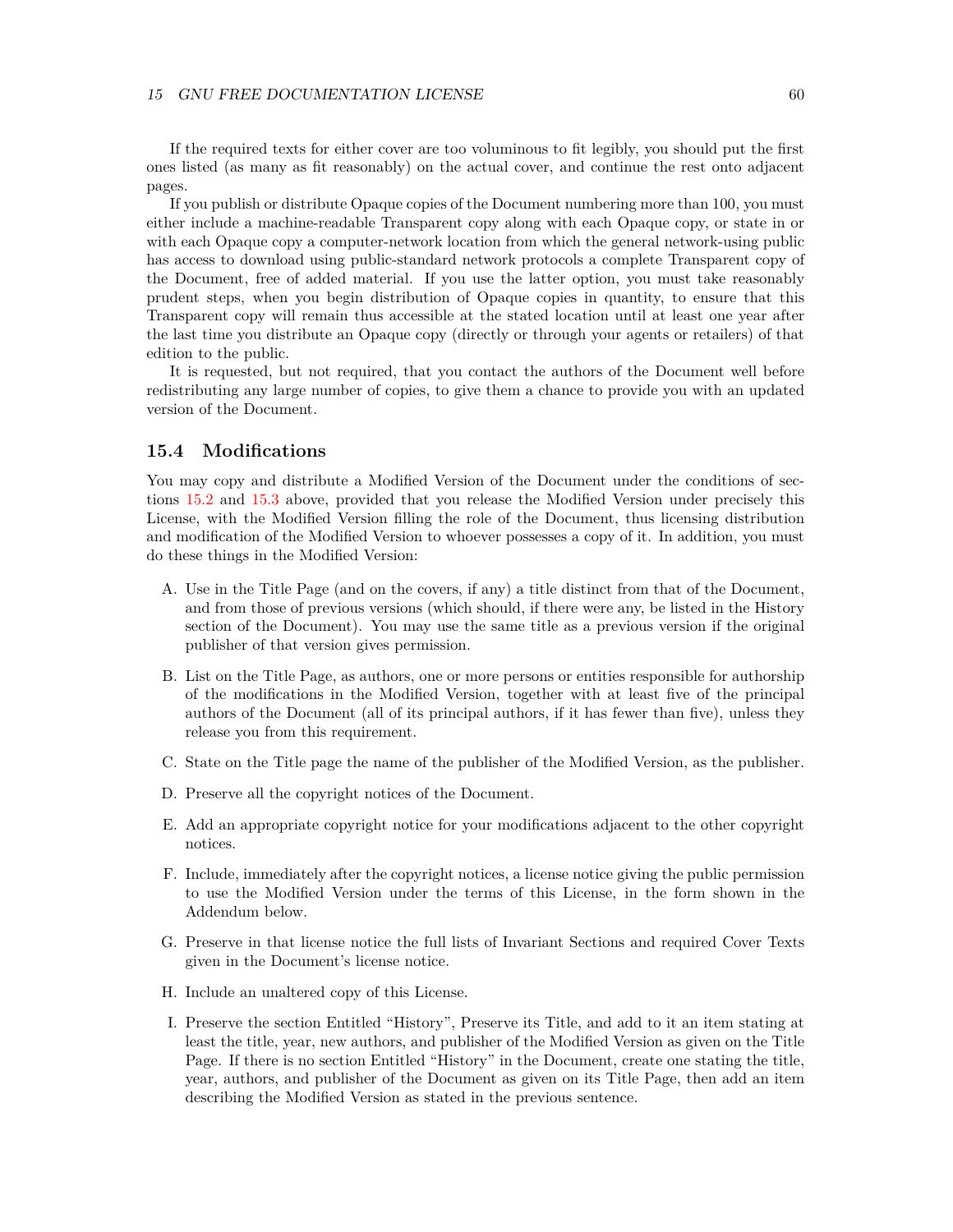- J. Preserve the network location, if any, given in the Document for public access to a Transparent copy of the Document, and likewise the network locations given in the Document for previous versions it was based on. These may be placed in the "History" section. You may omit a network location for a work that was published at least four years before the Document itself, or if the original publisher of the version it refers to gives permission.
- K. For any section Entitled "Acknowledgements" or "Dedications", Preserve the Title of the section, and preserve in the section all the substance and tone of each of the contributor acknowledgements and/or dedications given therein.
- L. Preserve all the Invariant Sections of the Document, unaltered in their text and in their titles. Section numbers or the equivalent are not considered part of the section titles.
- M. Delete any section Entitled "Endorsements". Such a section may not be included in the Modified Version.
- N. Do not retitle any existing section to be Entitled "Endorsements" or to conflict in title with any Invariant Section.
- O. Preserve any Warranty Disclaimers.

If the Modified Version includes new front-matter sections or appendices that qualify as Secondary Sections and contain no material copied from the Document, you may at your option designate some or all of these sections as invariant. To do this, add their titles to the list of Invariant Sections in the Modified Version's license notice. These titles must be distinct from any other section titles.

You may add a section Entitled "Endorsements", provided it contains nothing but endorsements of your Modified Version by various parties–for example, statements of peer review or that the text has been approved by an organization as the authoritative definition of a standard.

You may add a passage of up to five words as a Front-Cover Text, and a passage of up to 25 words as a Back-Cover Text, to the end of the list of Cover Texts in the Modified Version. Only one passage of Front-Cover Text and one of Back-Cover Text may be added by (or through arrangements made by) any one entity. If the Document already includes a cover text for the same cover, previously added by you or by arrangement made by the same entity you are acting on behalf of, you may not add another; but you may replace the old one, on explicit permission from the previous publisher that added the old one.

The author(s) and publisher(s) of the Document do not by this License give permission to use their names for publicity for or to assert or imply endorsement of any Modified Version.

#### **15.5 Combining documents**

You may combine the Document with other documents released under this License, under the terms defined in section [15.4](#page-59-0) above for modified versions, provided that you include in the combination all of the Invariant Sections of all of the original documents, unmodified, and list them all as Invariant Sections of your combined work in its license notice, and that you preserve all their Warranty Disclaimers.

The combined work need only contain one copy of this License, and multiple identical Invariant Sections may be replaced with a single copy. If there are multiple Invariant Sections with the same name but different contents, make the title of each such section unique by adding at the end of it, in parentheses, the name of the original author or publisher of that section if known, or else a unique number. Make the same adjustment to the section titles in the list of Invariant Sections in the license notice of the combined work.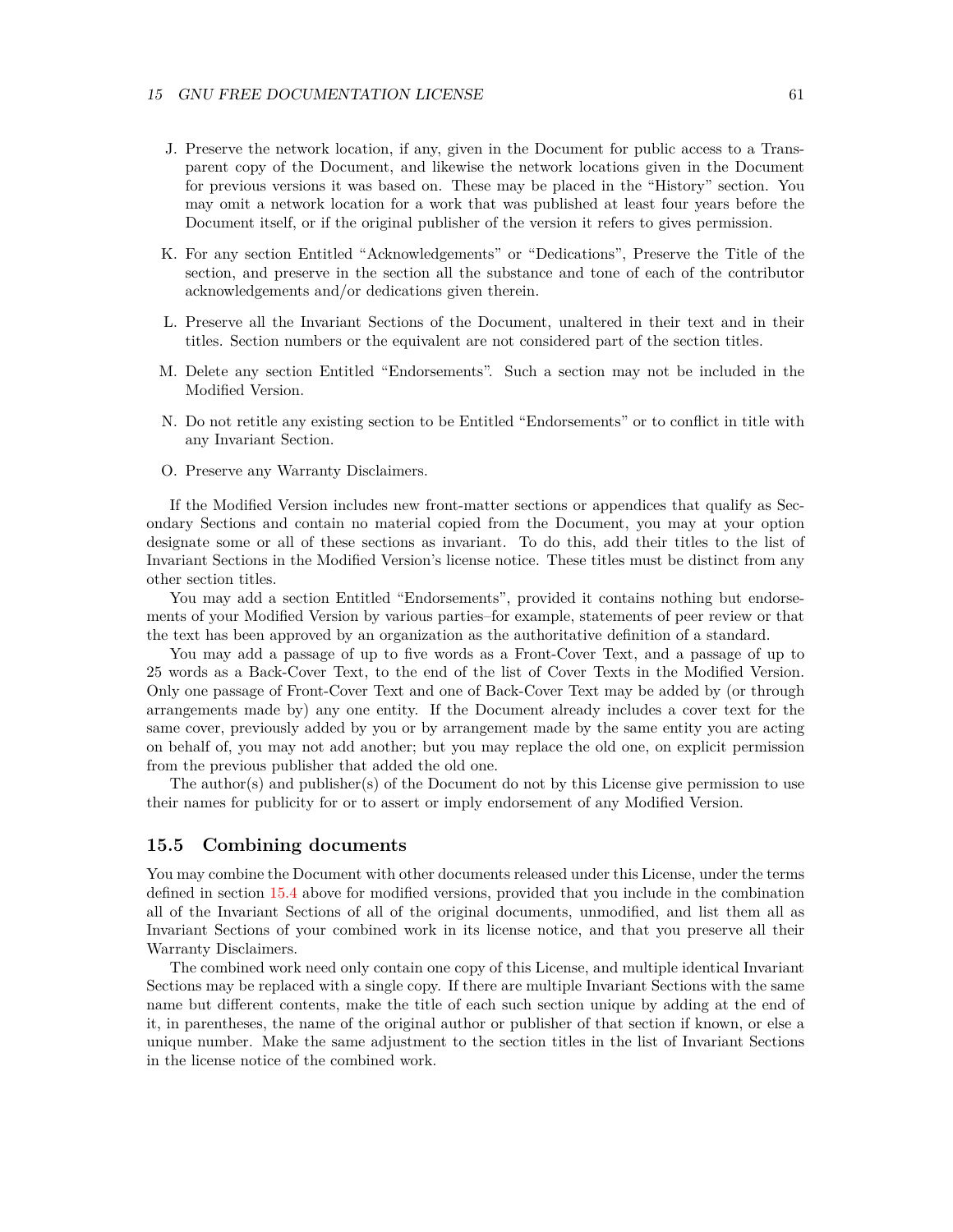In the combination, you must combine any sections Entitled "History" in the various original documents, forming one section Entitled "History"; likewise combine any sections Entitled "Acknowledgements", and any sections Entitled "Dedications". You must delete all sections Entitled "Endorsements".

## **15.6 Collections of documents**

You may make a collection consisting of the Document and other documents released under this License, and replace the individual copies of this License in the various documents with a single copy that is included in the collection, provided that you follow the rules of this License for verbatim copying of each of the documents in all other respects.

You may extract a single document from such a collection, and distribute it individually under this License, provided you insert a copy of this License into the extracted document, and follow this License in all other respects regarding verbatim copying of that document.

#### **15.7 Aggregation with independent works**

A compilation of the Document or its derivatives with other separate and independent documents or works, in or on a volume of a storage or distribution medium, is called an "aggregate" if the copyright resulting from the compilation is not used to limit the legal rights of the compilation's users beyond what the individual works permit. When the Document is included in an aggregate, this License does not apply to the other works in the aggregate which are not themselves derivative works of the Document.

If the Cover Text requirement of section [15.3](#page-58-0) is applicable to these copies of the Document, then if the Document is less than one half of the entire aggregate, the Document's Cover Texts may be placed on covers that bracket the Document within the aggregate, or the electronic equivalent of covers if the Document is in electronic form. Otherwise they must appear on printed covers that bracket the whole aggregate.

#### **15.8 Translation**

Translation is considered a kind of modification, so you may distribute translations of the Document under the terms of section [15.4.](#page-59-0) Replacing Invariant Sections with translations requires special permission from their copyright holders, but you may include translations of some or all Invariant Sections in addition to the original versions of these Invariant Sections. You may include a translation of this License, and all the license notices in the Document, and any Warranty Disclaimers, provided that you also include the original English version of this License and the original versions of those notices and disclaimers. In case of a disagreement between the translation and the original version of this License or a notice or disclaimer, the original version will prevail.

If a section in the Document is Entitled "Acknowledgements", "Dedications", or "History", the requirement (section [15.4\)](#page-59-0) to Preserve its Title (section [15.1\)](#page-57-1) will typically require changing the actual title.

#### **15.9 Termination**

You may not copy, modify, sublicense, or distribute the Document except as expressly provided for under this License. Any other attempt to copy, modify, sublicense or distribute the Document is void, and will automatically terminate your rights under this License. However, parties who have received copies, or rights, from you under this License will not have their licenses terminated so long as such parties remain in full compliance.